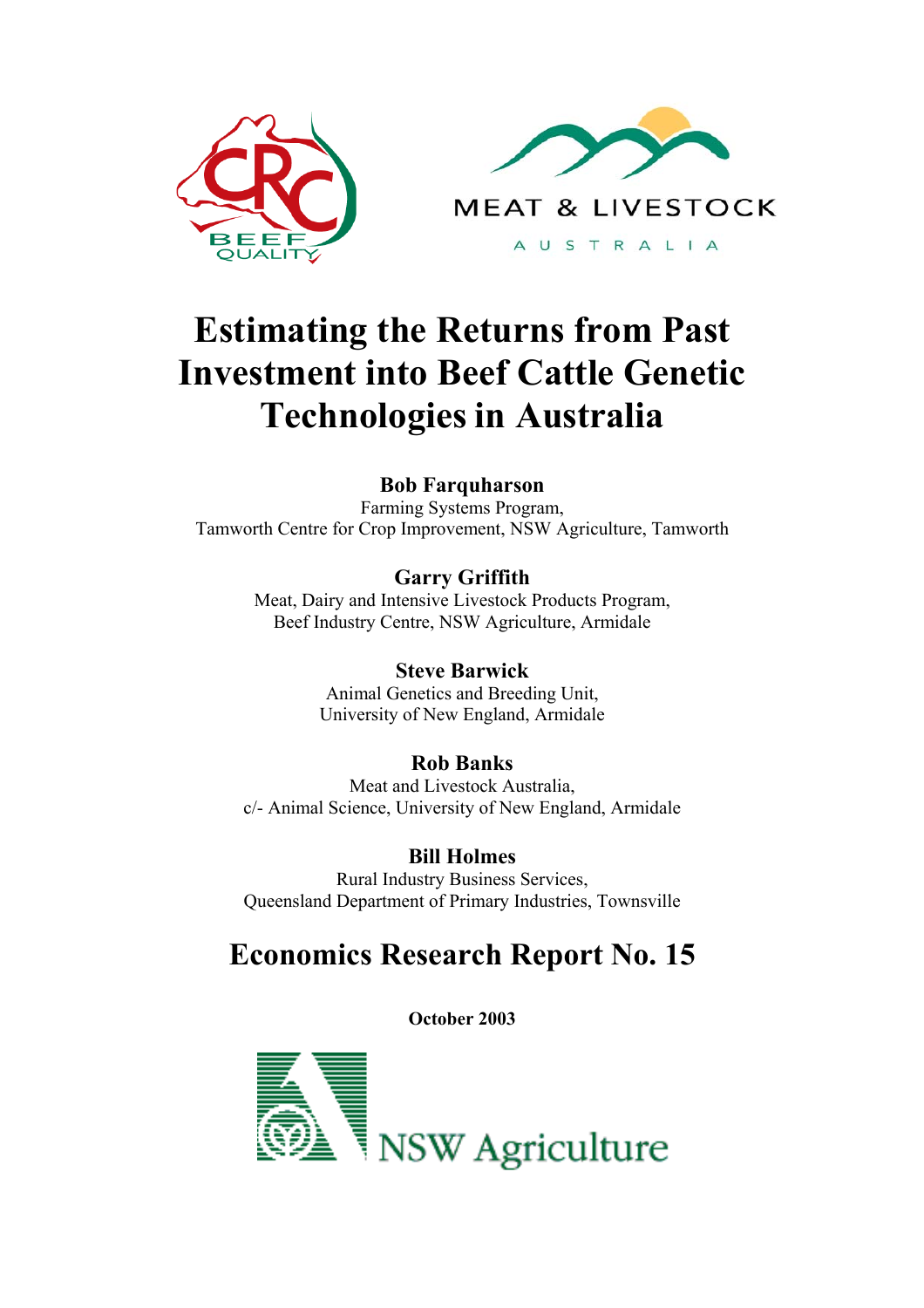NSW Agriculture 2003

This publication is copyright. Except as permitted under the Copyright Act 1968, no part of the publication may be reproduced by any process, electronic or otherwise, without the specific written permission of the copyright owner. Neither may information be stored electronically in any way whatever without such permission.

**ISSN 1442-9764**

**ISBN 0 7347 1542 0**

#### *Senior Author's Contact:*

Dr Garry Griffith, NSW Agriculture, Beef Industry Centre, University of New England, Armidale, 2351.

Telephone: (02) 6770 1826 Facsimile: (02) 6770 1830 Email: garry.griffith@agric.nsw.gov.au

#### *Citation:*

Farquharson, R.J., Griffith, G.R., Barwick, S.A., Banks, R.G. and Holmes, W.E. 2003, *Estimating the Returns from Past Investment into Beef Cattle Genetic Technologies in Australia,* Economic Research Report No. 15, NSW Agriculture, Armidale.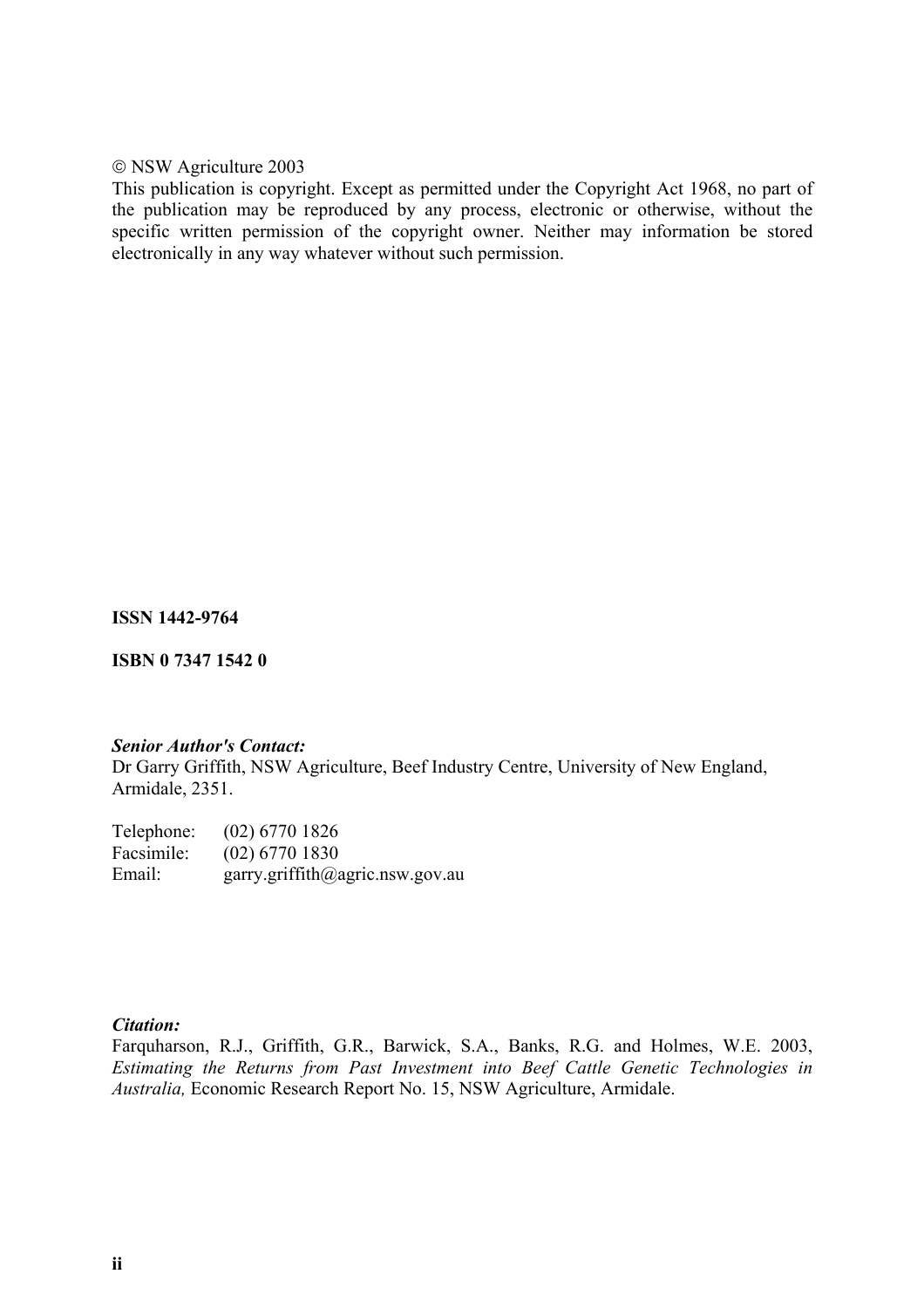# **Estimating the Returns from Past Investment into Beef Cattle Genetic Technologies in Australia**

# Table of Contents

**Page**

| <b>List of Tables</b>                                                                                                                                                                                                                                                                                                                                                                                                                                                                                                                                                                                      | vi                                                                                                                                            |
|------------------------------------------------------------------------------------------------------------------------------------------------------------------------------------------------------------------------------------------------------------------------------------------------------------------------------------------------------------------------------------------------------------------------------------------------------------------------------------------------------------------------------------------------------------------------------------------------------------|-----------------------------------------------------------------------------------------------------------------------------------------------|
| <b>List of Figures</b>                                                                                                                                                                                                                                                                                                                                                                                                                                                                                                                                                                                     | vi                                                                                                                                            |
| Acknowledgements                                                                                                                                                                                                                                                                                                                                                                                                                                                                                                                                                                                           | vii                                                                                                                                           |
| <b>Acronyms and Abbreviations Used in the Report</b>                                                                                                                                                                                                                                                                                                                                                                                                                                                                                                                                                       | vii                                                                                                                                           |
| <b>Executive Summary</b>                                                                                                                                                                                                                                                                                                                                                                                                                                                                                                                                                                                   | ix                                                                                                                                            |
| 1. Introduction                                                                                                                                                                                                                                                                                                                                                                                                                                                                                                                                                                                            | $\boldsymbol{l}$                                                                                                                              |
| 2. Review Objectives                                                                                                                                                                                                                                                                                                                                                                                                                                                                                                                                                                                       | $\overline{2}$                                                                                                                                |
| 3. Approach                                                                                                                                                                                                                                                                                                                                                                                                                                                                                                                                                                                                | $\boldsymbol{\beta}$                                                                                                                          |
| 3.1 Definitions                                                                                                                                                                                                                                                                                                                                                                                                                                                                                                                                                                                            | 3                                                                                                                                             |
| 3.2 Time period                                                                                                                                                                                                                                                                                                                                                                                                                                                                                                                                                                                            | 3                                                                                                                                             |
| 3.3 Economic framework                                                                                                                                                                                                                                                                                                                                                                                                                                                                                                                                                                                     | 3                                                                                                                                             |
| 4. Investment In Beef Cattle Genetics R&D                                                                                                                                                                                                                                                                                                                                                                                                                                                                                                                                                                  | 5                                                                                                                                             |
| 4.1 Methods                                                                                                                                                                                                                                                                                                                                                                                                                                                                                                                                                                                                | 5                                                                                                                                             |
| 4.2 Investment by agencies and industry groups<br>4.2.1 Meat and Livestock Australia and predecessors<br>4.2.2 NSW Agriculture<br>4.2.3 University of New England<br>4.2.4 Animal Genetics and Breeding Unit<br>4.2.5 Victorian Department of Natural Resources and Environment (DNRE)<br>4.2.6 Queensland Department of Primary Industries (QDPI)<br>4.2.7 Tasmanian Department of Agriculture<br>4.2.8 South Australian Department of Agriculture<br><b>4.2.9 CSIRO</b><br>4.2.10 Beef cattle breeders<br>4.2.11 Breed Societies<br>4.2.12 Beef Cooperative Research Centre<br>4.2.13 Beef semen imports | 5<br>5<br>5<br>6<br>6<br>6<br>$\boldsymbol{7}$<br>$\boldsymbol{7}$<br>$\boldsymbol{7}$<br>$\boldsymbol{7}$<br>$\boldsymbol{7}$<br>8<br>8<br>8 |
| 4.3 Summary of investments                                                                                                                                                                                                                                                                                                                                                                                                                                                                                                                                                                                 | 8                                                                                                                                             |
| 5. Types of Improvement Due to Beef Cattle Genetics R&D                                                                                                                                                                                                                                                                                                                                                                                                                                                                                                                                                    | 9                                                                                                                                             |
| 5.1 Returns from within-breed selection<br>5.1.1 Numbers of cattle evaluated through BREEDPLAN<br>5.1.2 Rate of adoption and the time to realisation of benefits                                                                                                                                                                                                                                                                                                                                                                                                                                           | 9<br>9<br>10                                                                                                                                  |
| 5.2 Returns from crossbreeding                                                                                                                                                                                                                                                                                                                                                                                                                                                                                                                                                                             | 11                                                                                                                                            |
| 5.3 Returns from breed changes                                                                                                                                                                                                                                                                                                                                                                                                                                                                                                                                                                             | 11                                                                                                                                            |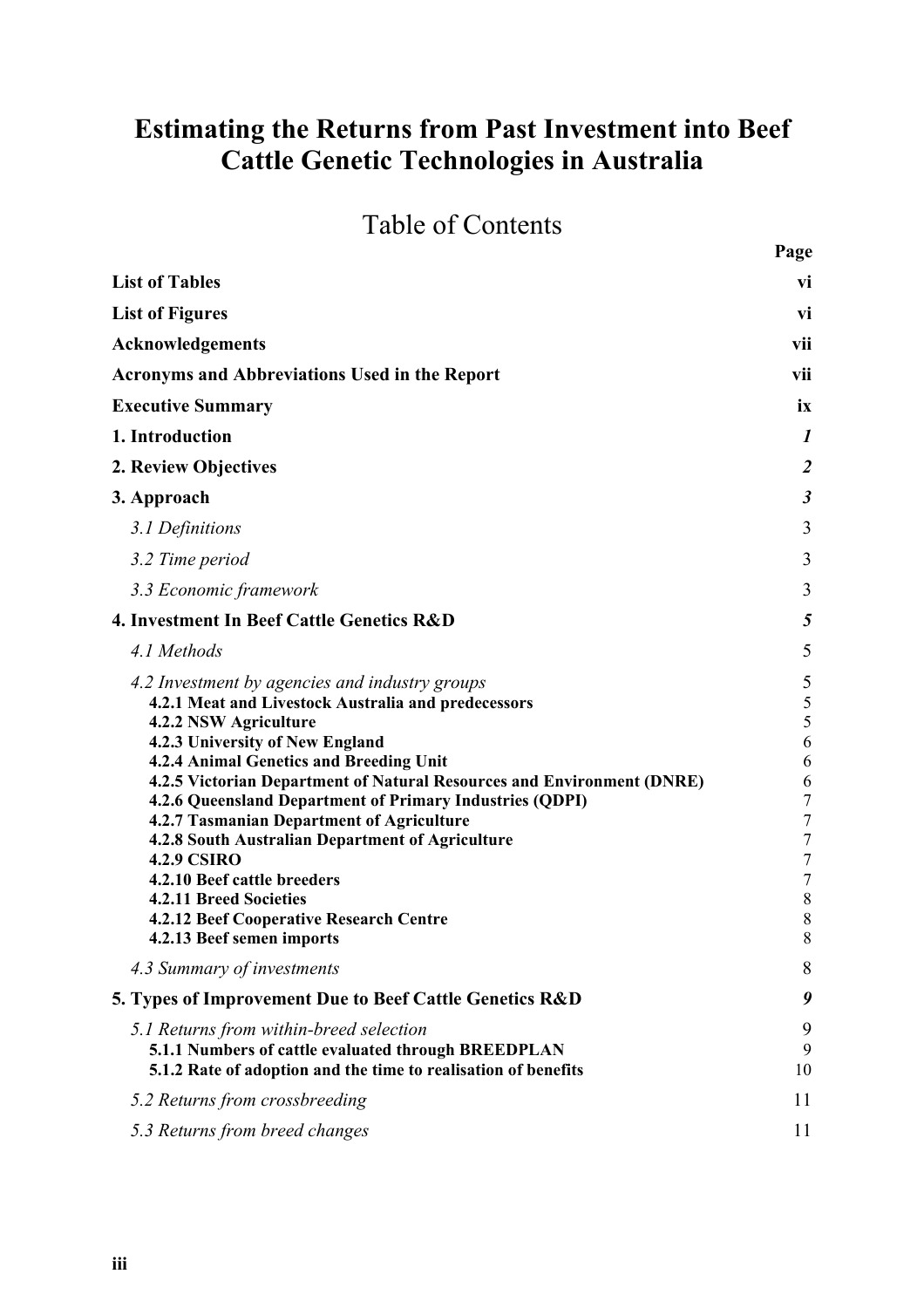| 6. Economic Methodologies for Evaluating Technology Change in the Beef Industry | 12        |
|---------------------------------------------------------------------------------|-----------|
| 6.1 Assessment of industry and community economic surplus                       | 12        |
| 6.2 An Equilibrium Displacement Model (EDM) of the beef industry                | 12        |
| 6.3 Results from previous $R&D$ investment analyses using the EDM               | 13        |
| 6.4 Change in farm-level profit                                                 | 14        |
| 7. Industry Representation and Aggregation                                      | 16        |
| 7.1 Industry breed x market production systems                                  | 16        |
| 7.2 Choice of representative groups                                             | 16        |
| 7.3 Aggregation of systems for estimating returns from genetic change           | 16        |
| 8. Assessment of Trait Genetic Change in Representative Industry Groups         | <b>20</b> |
| 8.1 Methods                                                                     | 20        |
| 8.2 Results                                                                     | 21        |
| 9. Assessment of the Impacts of Trait Change on Cost of Production              | 22        |
| 9.1 Representing gains from breeding and genetics technology                    | 22        |
| 9.2 Feed requirements from improved pasture                                     | 22        |
| 9.3 Animal inputs from genetic trends                                           | 23        |
| 9.4 Gross margin budgets                                                        | 23        |
| 9.5 Changes in variable costs                                                   | 23        |
| 9.6 Inputs to the EDM analysis                                                  | 24        |
| 10. Results: Returns from Beef Cattle Genetics R&D                              | 25        |
| 10.1 Returns from within-breed selection and crossbreeding                      | 25        |
| 10.2 Returns from changing breed mix in southern Australia                      | 25        |
| 10.3 Returns from changing breed mix in northern Australia                      | 26        |
| 11. Results: Net Value of Investment and Rates of Investment Return             | 27        |
| 11.1 Whole-industry benefit                                                     | 27        |
| 11.2 Benefits to producers and consumers                                        | 28        |
| 11.3 Attribution of benefits by type and source of investment                   | 28        |
| 11.4 Relationship to previous research                                          | 28        |
| 12. Limitations of the Analysis                                                 | 30        |
| 12.1 Definition of genetics investments by agencies                             | 30        |
| 12.2 Potential for other areas of benefit                                       | 30        |
| 12.3 Attributing benefits to sources of investment                              | 31        |
| 12.4 Retrospective nature of the analysis                                       | 31        |
| 13. Future R&D Investment                                                       | 32        |
| 14. Summary and Conclusion                                                      | 33        |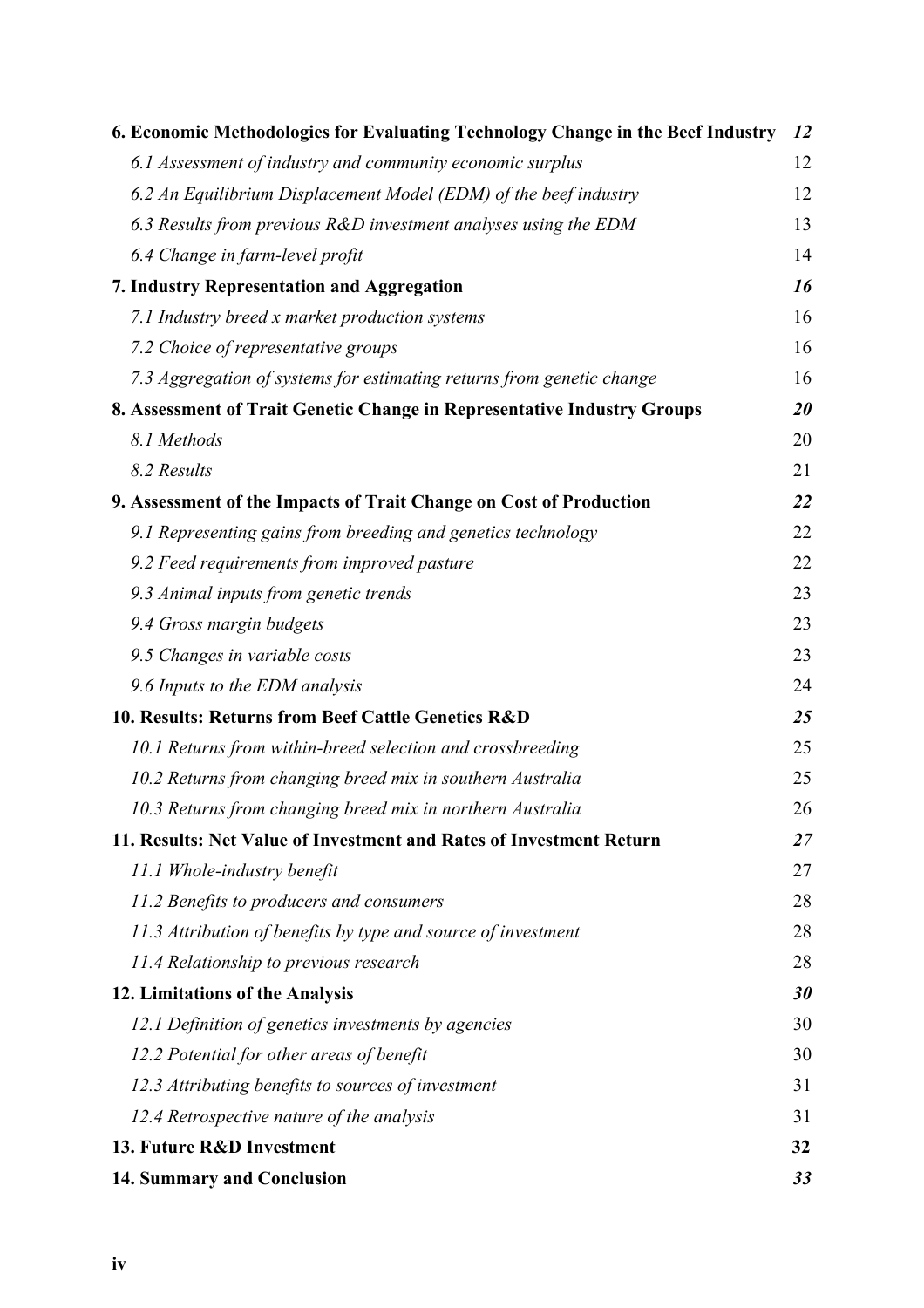| 35 |
|----|
| 37 |
| 38 |
| 39 |
| 43 |
| 44 |
| 51 |
|    |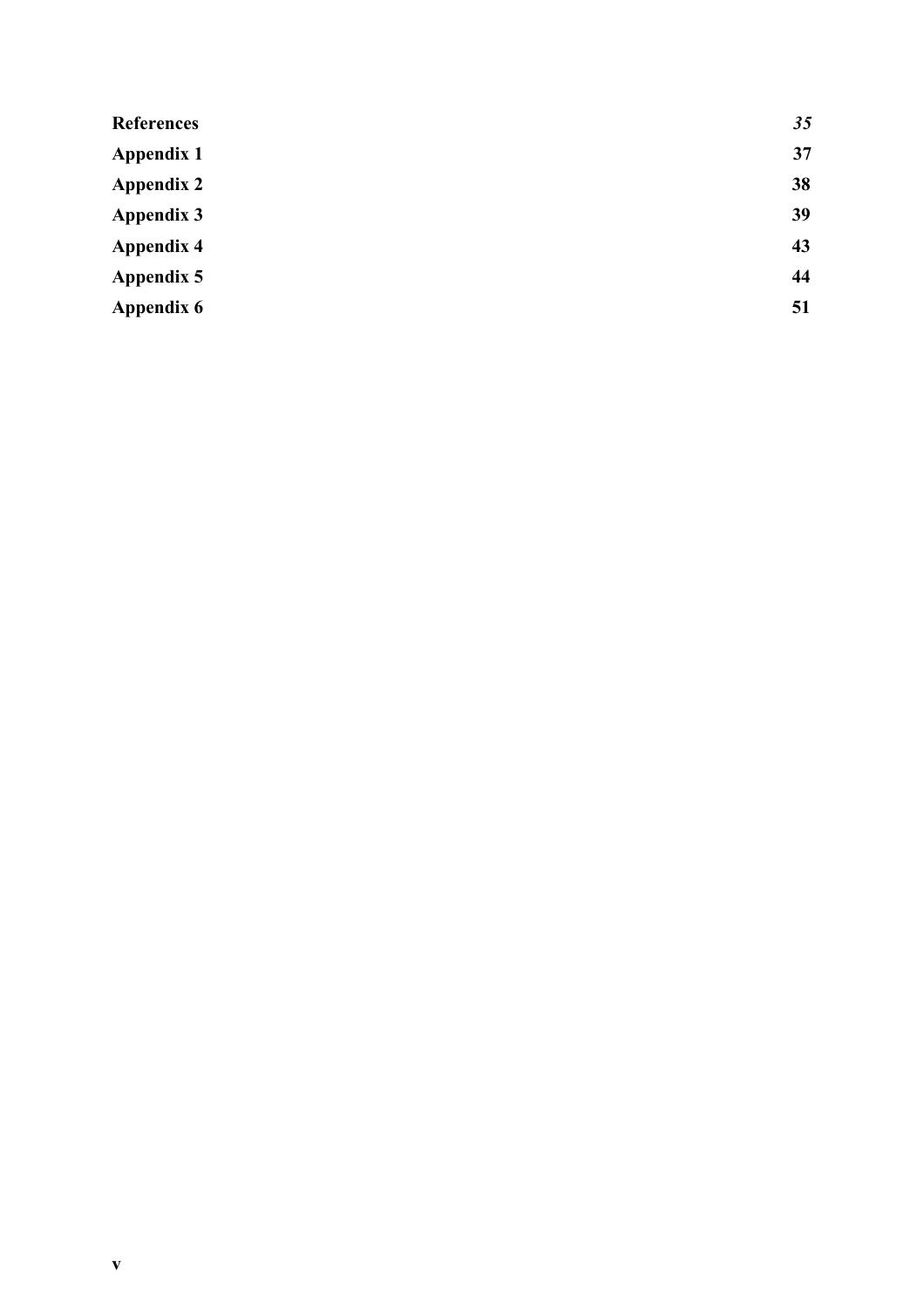# List of Tables

### **Page**

| Table 1. Summary statistics on the Australian beef industry                                                                                | $\mathbf{1}$ |
|--------------------------------------------------------------------------------------------------------------------------------------------|--------------|
| Table 2. Estimates of MLA investments in beef breeding/genetics: By year                                                                   | 6            |
| Table 3. Summary of investments in beef cattle genetics R&D                                                                                | 8            |
| Table 4. Summary statistics for welfare benefits (in \$million) and shares<br>of the total benefits (in $\%$ ) for various industry groups | 14           |
| Table 5. Estimated proportions in breed x market production system niches                                                                  | 17           |
| Table 6. The six representative breed x market production systems<br>used to assess genetic trends                                         | 18           |
| Table 7. Proportions of the cow herd to which different measures of<br>genetic gain and different lag periods were applied                 | 19           |
| Table 8. Traits of commercial herds originally examined for genetic trend                                                                  | 20           |
| Table 9. Genetic changes in traits of commercial herds                                                                                     | 21           |
| Table 10. Variable costs per unit output results – based on genetic trait trends                                                           | 23           |
| Table 11. Cumulative annual percentage point reductions in per<br>unit variable costs                                                      | 24           |
| Table 12. Gains in economic surplus from selection and crossbreeding                                                                       | 25           |
| Table 13. Summary of investment returns                                                                                                    | 27           |

# List of Figures

| Figure 1. Numbers of beef cattle registered with Breed Societies and | 10 |
|----------------------------------------------------------------------|----|
| evaluated through BREEDPLAN                                          |    |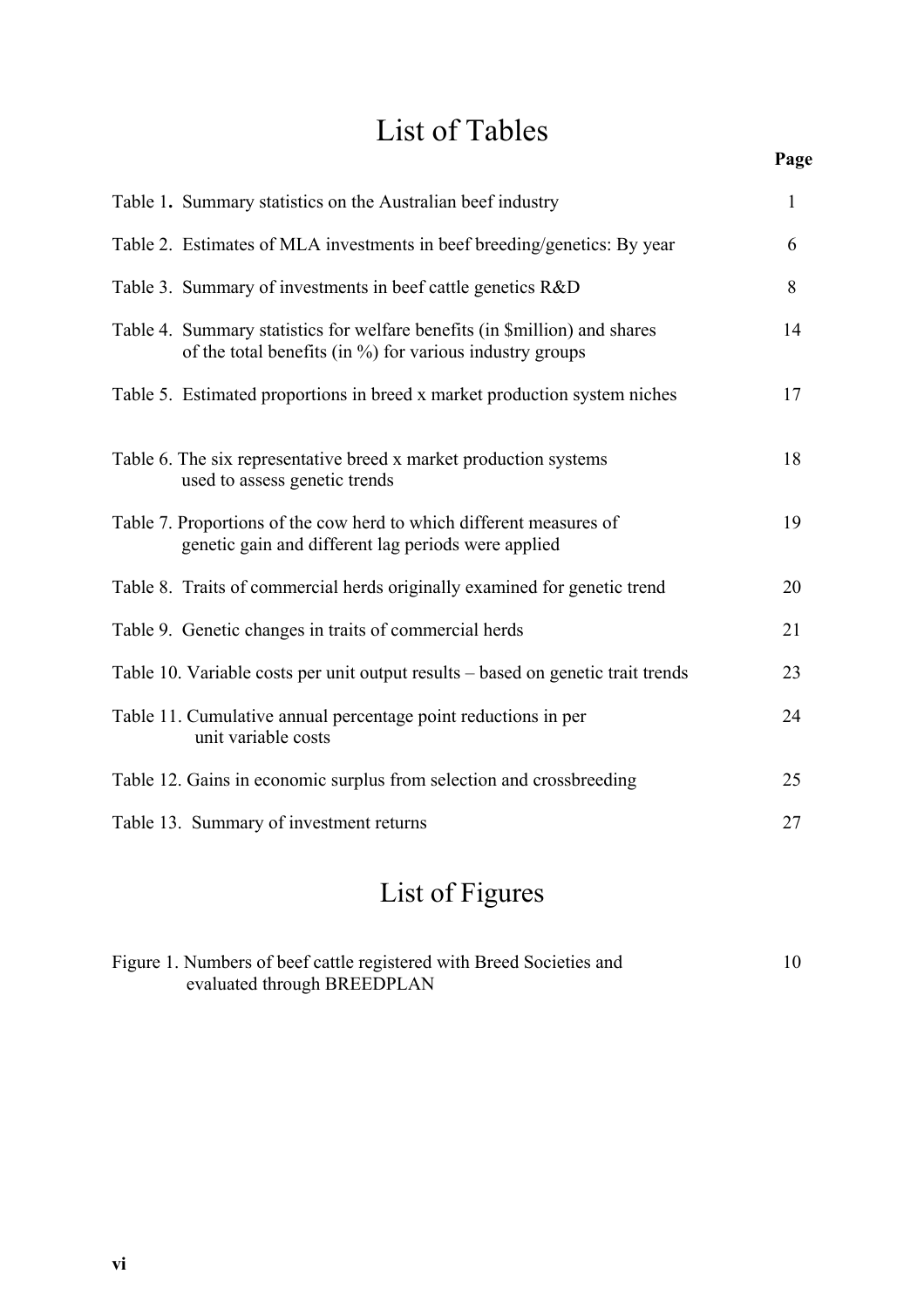### Acknowledgements

The authors would like to thank the following for their input and advice:

Dr Hutton Oddy of MLA for his enthusiasm and financial support; Dr Peter Parnell and Dr John Mullen of NSW Agriculture for commenting on an earlier draft; Dr Hans Graser and other staff of AGBU for technical contributions; Michael Beer of NSW Agriculture for assistance with the Beef-N-Omics runs; and the various breed societies and ABRI for making the genetic trend data available.

### Acronyms and Abbreviations Used in the Report

| <b>ABARE</b>             | Australian Bureau of Agricultural and Resource Economics                                                                                                                                                                                                                                                                                                                                                                                                                                                                        |
|--------------------------|---------------------------------------------------------------------------------------------------------------------------------------------------------------------------------------------------------------------------------------------------------------------------------------------------------------------------------------------------------------------------------------------------------------------------------------------------------------------------------------------------------------------------------|
| <b>ABRI</b>              | <b>Agricultural Business Research Institute</b>                                                                                                                                                                                                                                                                                                                                                                                                                                                                                 |
| <b>ABS</b>               | <b>Australian Bureau of Statistics</b>                                                                                                                                                                                                                                                                                                                                                                                                                                                                                          |
| <b>AGBU</b>              | Animal Genetics and Breeding Unit                                                                                                                                                                                                                                                                                                                                                                                                                                                                                               |
| <b>ARCBA</b>             | Australian Registered Cattle Breeds Association                                                                                                                                                                                                                                                                                                                                                                                                                                                                                 |
| <b>BCA</b>               | Benefit Cost Analysis. An economic approach to assessing the expected<br>returns from an R&D investment where discounted benefits are compared with<br>discounted costs. This can be either ex ante (looking forward at proposed<br>investments) or ex post (looking backward at past investments).                                                                                                                                                                                                                             |
| <b>BCR</b>               | Benefit Cost Ratio. The sum of discounted benefits divided by the sum of<br>discounted costs. A value greater than 1.0 suggests a profitable investment.                                                                                                                                                                                                                                                                                                                                                                        |
| <b>Beef-N-Omics</b>      | A decision support system developed by NSW Agriculture for southern beef<br>production systems which combines herd dynamics, pasture availability and<br>gross margin budgets.                                                                                                                                                                                                                                                                                                                                                  |
| <b>CRC</b>               | Cooperative Research Centre for the Cattle and Beef Industry                                                                                                                                                                                                                                                                                                                                                                                                                                                                    |
| <b>CSIRO</b>             | Commonwealth Scientific and Industrial Research Organisation                                                                                                                                                                                                                                                                                                                                                                                                                                                                    |
| <b>Demand elasticity</b> | The proportional change in the quantity demanded for a given change in the<br>relevant price. Usually negative, eg, "an own-price beef demand elasticity" of<br>-1.0 means that a 1% increase in the price of beef induces a 1% decrease in the<br>demand for beef over the relevant period of adjustment. Values greater than -1<br>in absolute value are called "elastic" and imply high responsiveness to price;<br>values less than $-1$ in absolute value are called "inelastic" and imply low<br>responsiveness to price. |
| <b>Discounting</b>       | The process of adjusting expected <i>future</i> costs and benefits to values at a<br>common point in time (typically the present). The opposite is compounding,<br>which is the process of adjusting <i>past</i> costs and benefits to values at a common<br>point in time. These processes recognise that dollars at different points in time<br>are not of the same value.                                                                                                                                                    |
| DM                       | Dry matter                                                                                                                                                                                                                                                                                                                                                                                                                                                                                                                      |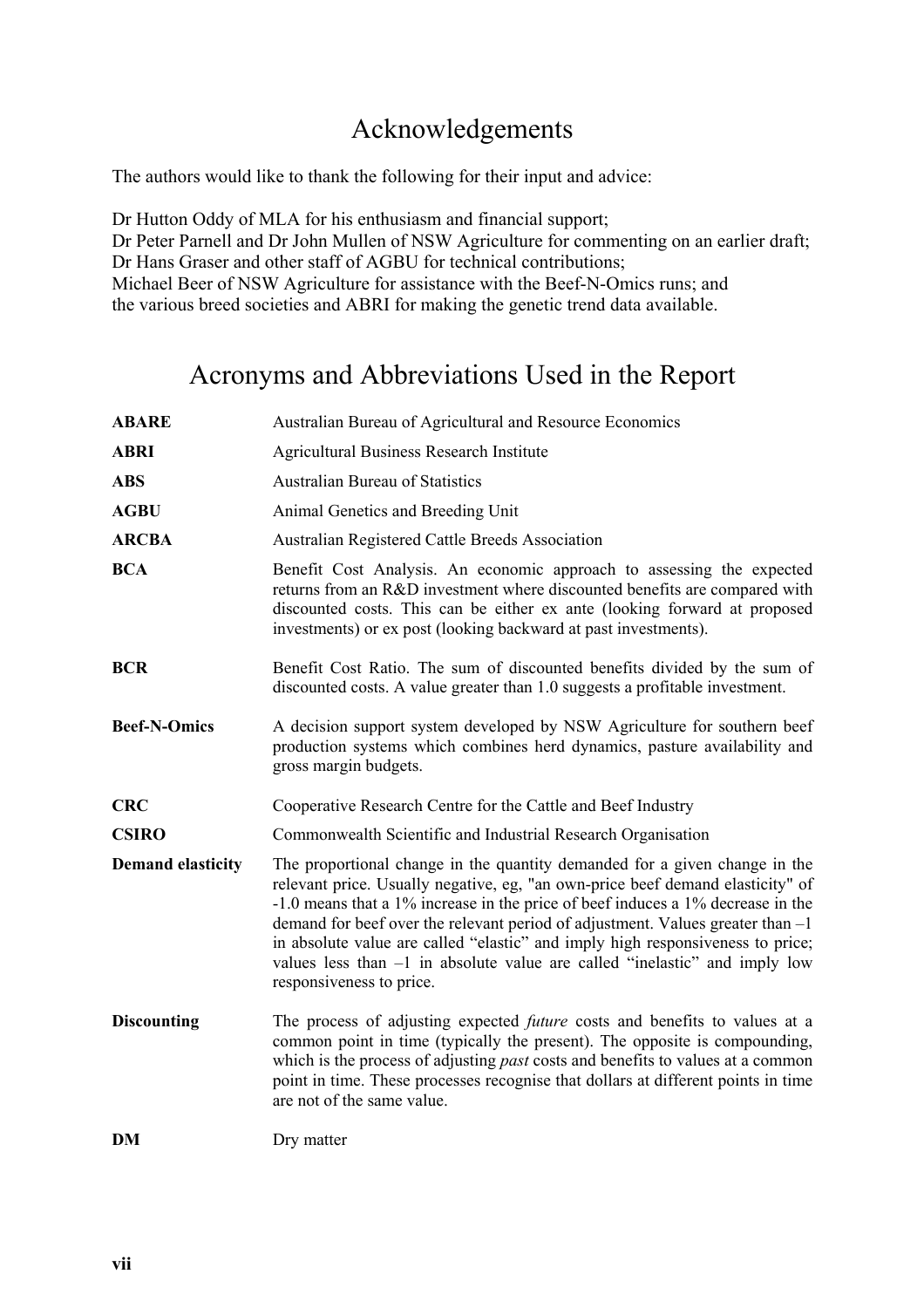| <b>DSE</b>                    | Dry Sheep Equivalent                                                                                                                                                                                                                                                                                                                                                                                                                                                                                                                                                  |
|-------------------------------|-----------------------------------------------------------------------------------------------------------------------------------------------------------------------------------------------------------------------------------------------------------------------------------------------------------------------------------------------------------------------------------------------------------------------------------------------------------------------------------------------------------------------------------------------------------------------|
| <b>EBV</b>                    | <b>Estimated Breeding Value</b>                                                                                                                                                                                                                                                                                                                                                                                                                                                                                                                                       |
| <b>EDM</b>                    | Equilibrium Displacement Model. A synthetic approach to modelling changes<br>in prices and quantities of beef, say from an R&D investment, where the<br>model parameters are chosen from published results and theoretical<br>considerations rather than being directly estimated from actual data.                                                                                                                                                                                                                                                                   |
| <b>FCE</b>                    | Feed conversion efficiency                                                                                                                                                                                                                                                                                                                                                                                                                                                                                                                                            |
| <b>FTE</b>                    | Full-time equivalent                                                                                                                                                                                                                                                                                                                                                                                                                                                                                                                                                  |
| <b>Gross margin</b><br>budget | A gross margin is the gross income from an enterprise less the variable costs<br>incurred in achieving it. It excludes fixed or overhead costs. A gross margin<br>budget is the process followed in calculating a gross margin.                                                                                                                                                                                                                                                                                                                                       |
| <b>IRR</b>                    | Internal Rate of Return. The interest rate where the sum of discounted benefits<br>equals the sum of discounted costs. A value greater than the nominated<br>discount rate suggests a profitable investment.                                                                                                                                                                                                                                                                                                                                                          |
| <b>LSM</b>                    | Livestock months                                                                                                                                                                                                                                                                                                                                                                                                                                                                                                                                                      |
| <b>NPV</b>                    | Net Present Value. The sum of discounted benefits minus the sum of<br>discounted costs. A positive value suggests a profitable investment.                                                                                                                                                                                                                                                                                                                                                                                                                            |
| MLA                           | Meat and Livestock Australia                                                                                                                                                                                                                                                                                                                                                                                                                                                                                                                                          |
| R&D                           | Research and Development (including advisory/extension)                                                                                                                                                                                                                                                                                                                                                                                                                                                                                                               |
| <b>Supply elasticity</b>      | The proportional change in the quantity supplied for a given change in the<br>relevant price. Usually positive, eg, an "own-price cattle supply elasticity" of<br>$+1.0$ means that a 1% increase in the price of beef induces a 1% increase in the<br>supply of cattle over the relevant period of adjustment. Values greater than $+1$<br>are called "elastic" and imply high responsiveness to price, or a flexible<br>production system; values less than +1 are called "inelastic" and imply low<br>responsiveness to price, or an inflexible production system. |
| <b>UNE</b>                    | University of New England                                                                                                                                                                                                                                                                                                                                                                                                                                                                                                                                             |
| Whole farm budget             | Accounts for the gross margins of each of the enterprises considered as well as<br>the fixed or overhead costs of the farm (also called a profit and loss<br>statement). Usually includes a statement of farm assets and liabilities (or a<br>balance sheet).                                                                                                                                                                                                                                                                                                         |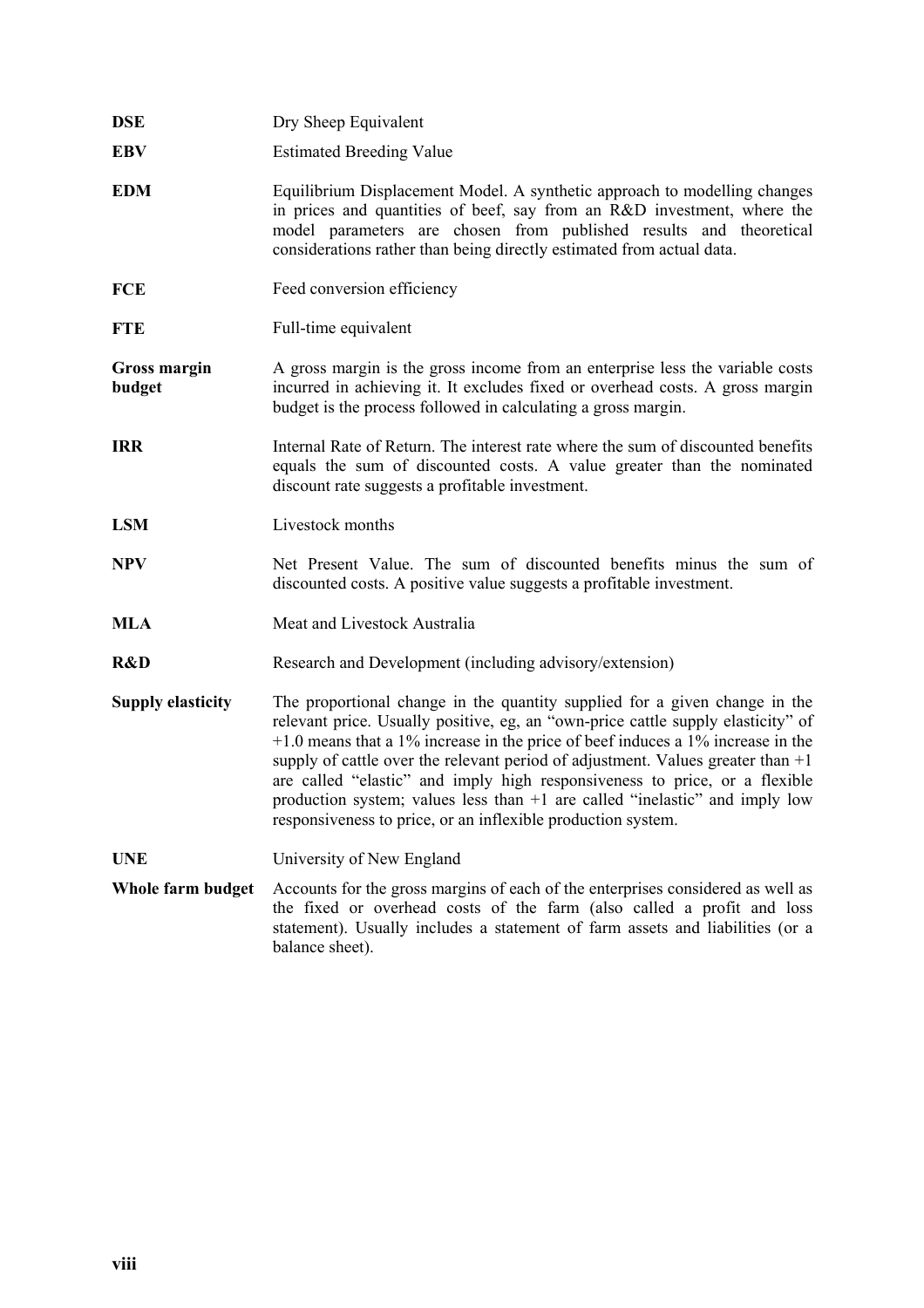## **Estimating the Returns from Past Investment into Beef Cattle Genetic Technologies in Australia**

### Executive Summary

Meat and Livestock Australia (MLA) commissioned an economic evaluation of the returns from beef cattle genetics research and development (R&D) in Australia. For the purposes of this analysis, genetics R&D was defined to include all breed manipulation, including selection, crossbreeding and grading up or breed substitution. R&D within Australia was also defined to include the effects of imported genetics. This is a revision of a report originally submitted to MLA in May 2002 (Farquharson, Griffith and Barwick 2002).

Evaluations of returns from three different types of gains have been included in this report. The first result is that investment in genetic selection and southern crossbreeding has shown healthy returns. These particular investments have realised a net present value (NPV) of \$861 million (and a benefit cost ratio (BCR) of 3.6 and an internal rate of return (IRR) of 19 per cent). These are net social benefits expressed in 2001 dollars, and they apply to producers and others in the beef industry as well as to consumers of beef products. Second, an evaluation of the benefits from infusing *Bos indicus* cattle into the northern Australian herd resulted in net benefits of \$8.1 billion, and finally, an evaluation of the changing herd breed composition in southern Australia (in terms of Angus cattle) showed a net benefit of \$62 million. These last two figures are in addition to the results for genetic selection and southern crossbreeding. A 7 per cent discount rate was used in this analysis.

#### *Summary of total investment into beef cattle genetics R&D up to 2001*

The total cumulative present value (PV) of investments to 2001 by industry, government and other agencies into selection, crossbreeding and grading up since 1963 was estimated to be \$310 million. The split between research and extension was not provided by a number of agencies, so that it was not possible to calculate separate returns to these activities. The cumulative PV of imported semen was estimated to be \$27 million.

These investments were made by state government agencies (Departments of Agriculture) (50 per cent), by MLA and its predecessors (25 per cent), by Breed Societies and beef producers (16 per cent), and by CSIRO and the Beef Cooperative Research Centre (CRC) (9 per cent).

#### *Cattle evaluations, indexes and genetic trends*

Information on numbers of cattle evaluated within the BREEDPLAN program was difficult to document. Information on registrations was derived from the Australian Registered Cattle Breeders Association (ARCBA), but this is not the same as evaluations, and is likely to overestimate evaluations. Information on evaluations by sire and breed is presented for certain breeds based on the BREEDPLAN database.

Genetic trends were derived from BREEDPLAN Estimated Breeding Values (EBV) information for seedstock animals within breeds. The BreedObject software was used to translate these numbers into seedstock EBVs for commercial herd traits. Averages of these by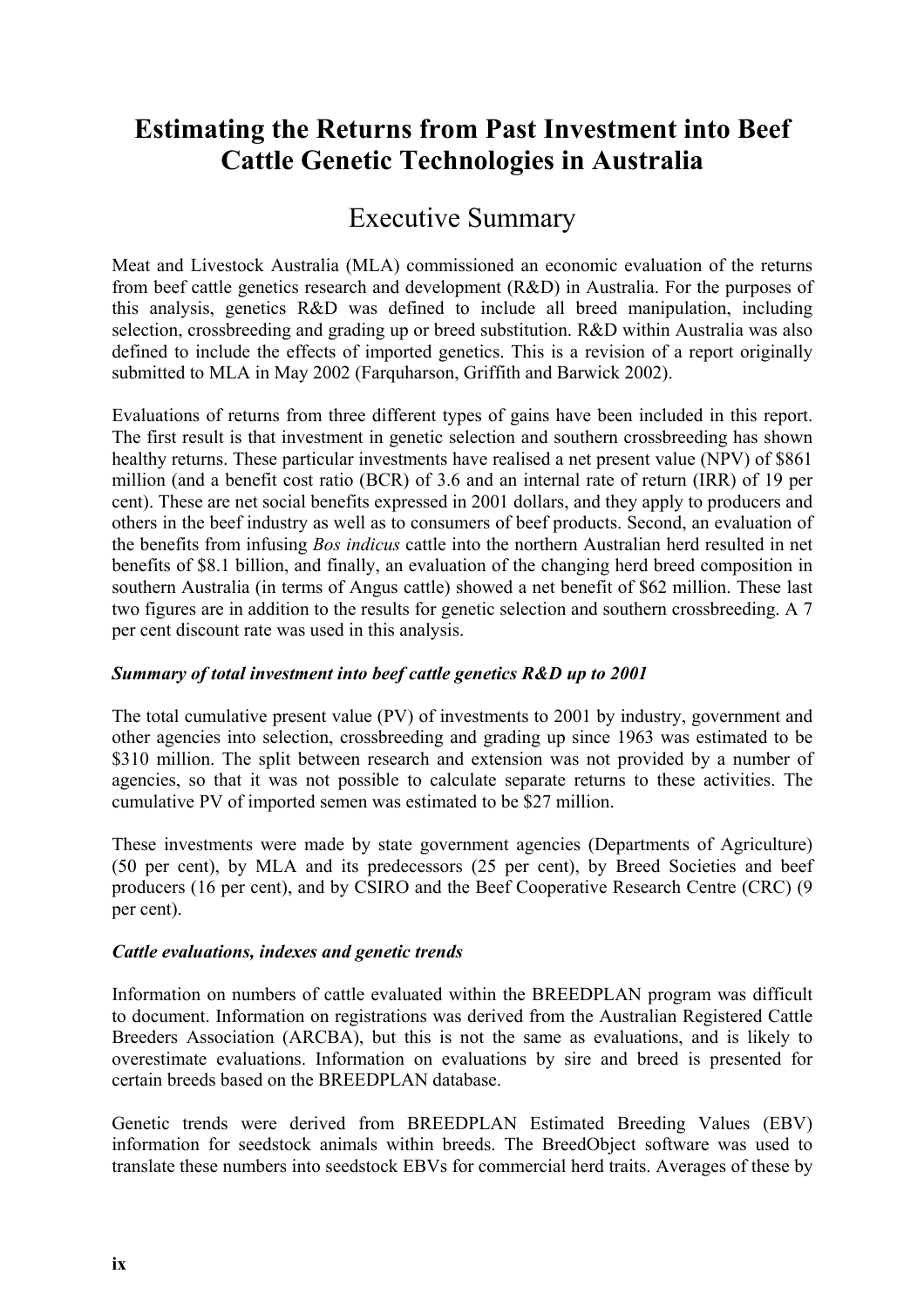year of birth of seedstock bull were used to measure genetic change (or trends). Genetic change was assumed to occur in the commercial sector at the same rate as in the seedstock sector, but lagged by 5 years for herds using BREEDPLAN bulls, and lagged by 10 years for those using non-BREEDPLAN bulls.

Genetic trends in index traits were calculated for sale liveweight (kg), dressing percentage  $(%)$ , carcase meat percentage  $(%)$ , fat depth (mm), cow weaning rate  $(%)$ , marbling score, cow survival rate (%), cow liveweight (kg) and calving ease (%). The predicted trait trends at 5-year intervals from 1985 to 2005 for the main breed x market combinations were assessed. Significant genetic trends were only observed for progeny liveweight and cow weight. Other trait trends were either not statistically different from zero or not significant enough to include in farm-level budgets. No evidence of feed conversion efficiency was provided, and no improvements in feed conversion ratio to offset larger cattle sizes were included in the analysis**.**

#### *Aggregation*

Estimates were made of the proportions of the beef cattle population according to bull breed, cow type, market orientation (domestic or export) and market type (eg supermarket). Aggregate benefits were derived using these proportions to weight the benefits estimated from trait trends.

This detailed breed x market classification was represented by six different cases, termed domestic high recording, domestic moderate recording, export high recording, export moderate recording, European and northern.

The genetic trends and herd x market case proportions were used to assess potential gains from selection and crossbreeding, however actual market capture may be less than predicted. Environmental and market factors are very important in determining technology capture or uptake by commercial industry.

Non-adopters also benefit from general breed improvement (through the general availability of better bulls), but later. This was included in the analysis.

#### *Estimating economic returns*

An Equilibrium Displacement Model (EDM) of the Australian beef industry was used for the evaluations. This has been developed to evaluate relative returns to beef producers, processors and consumers from on-farm versus off-farm R&D. The general approach is widely used by agricultural economists in evaluating economic returns from different types of investments (including promotion). The model has a horizontal and vertical representation of the industry sectors and markets. It incorporates prices and quantities, and supply and demand elasticities, so that any interactions within and between market sectors are represented. The model is based on actual data for the Australian beef industry.

This framework represents technological change as a percentage change in variable costs per unit of output, which is interpreted within the model as influencing the supply of beef product. The genetic trend impacts were incorporated into Gross Margin budgets for market x production system cases to calculate the relevant changes in variable costs. Extra feed costs associated with the larger animals were calculated using the BEEF-N-OMICS program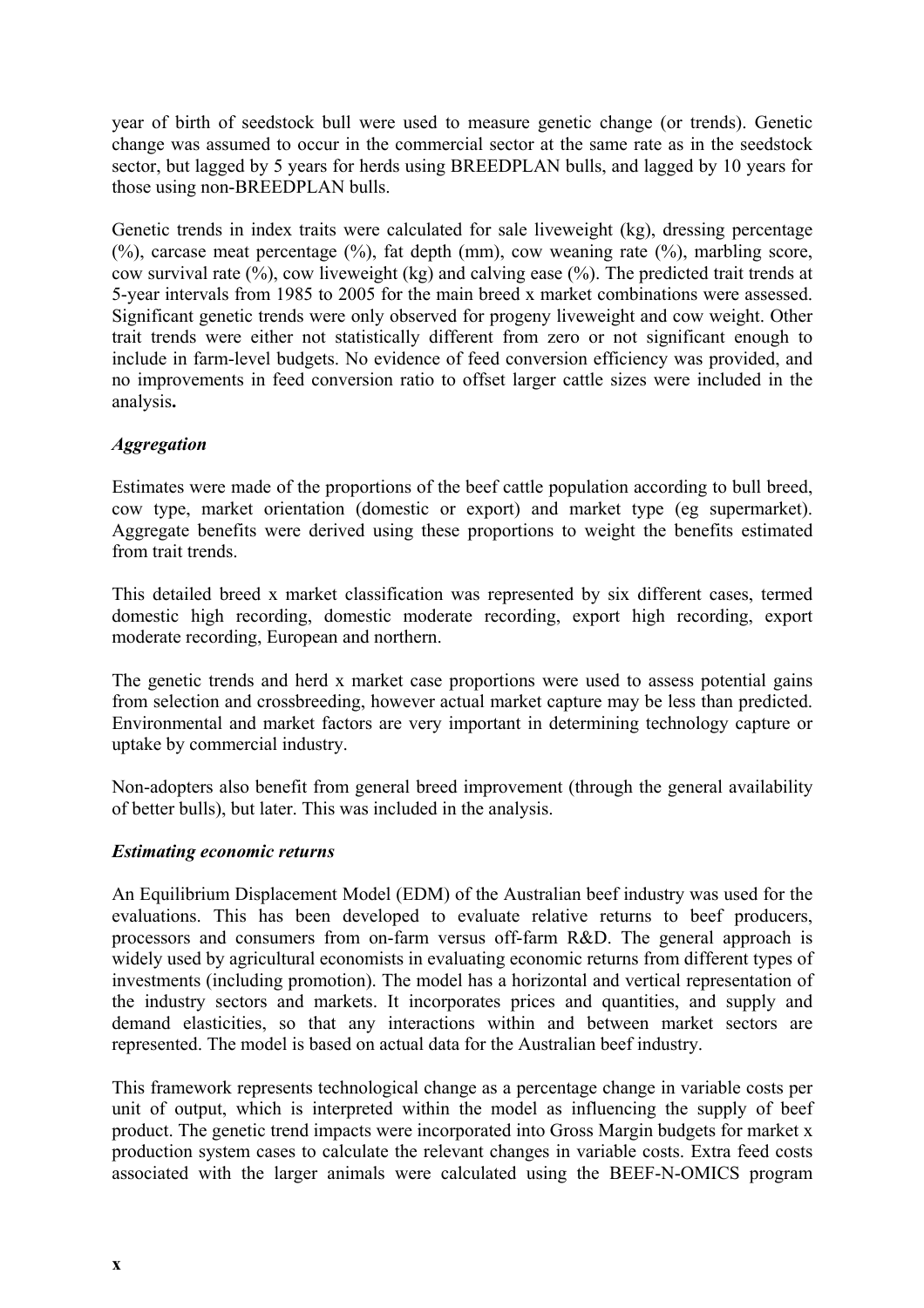together with estimates of improved pasture costs and stocking rates. Because no feed conversion efficiency gains were observed, the larger animals required more feed and so the extra costs that accompanied it were included.

#### *Results*

If all of the R&D investments were applied only to selection and cross-breeding, the estimated returns to these investments were \$1199 million. So these R&D activities show a healthy return to investment - an NPV of \$861 million, a BCR of 3.6 and an IRR of 19 per cent.

Previous results from this economic model showed that a 1 per cent reduction in variable costs (shift in supply) at the farm level results in a \$30 million change in economic surplus (to both consumers and producers), expressed in 2001-dollar terms. These analyses have also shown that about 33 per cent of gains from on-farm technologies accrue to farmers (weaner producers, grass finishers and backgrounders), and domestic consumers receive 50 per cent or more of the gains.

Applying these proportions to the 2001 NPV figure of \$861 million, beef producers are likely to have benefited by up to \$287 million and domestic consumers by \$431 million or more in PV terms from past investments in beef cattle selection and crossbreeding R&D.

Using a different method, the cumulative NPV of infusing *Bos indicus* genes in the northern herd since 1970 is estimated at \$8.1 billion. It has been estimated as the extra profit to the producer resulting from an increase in the *Bos indicus* proportion of the northern herd from 5 per cent in 1970 to 85 per cent in the 1990s, evaluated at an on-property benefit of \$87/adult equivalent/year (2001 dollars). This estimate was based on simulations with the BREEDCOW software. The estimated cow population over the period has also been incorporated.

Using a willingness-to-pay methodology and the EDM, the benefits from changing breed composition in the southern herd during the 1990s has been estimated at \$62 million. This is basically estimating a premium for Angus cattle. The percentage of southern slaughter that has been Angus-influenced has risen from 9.5 per cent to 22 per cent since 1990. The \$62 million figure was derived using an assumed premium of \$25 per slaughtered animal, values for these animals from the relevant gross margin budgets, and beef population estimates.

While the initial benefit of the breed change in the north accrues to the producer, over time the benefit will be distributed across all sectors of the industry.

Longer term breed changes and benefits from other breeds (eg European breeds) have not been evaluated.

#### *Conclusion*

The estimated returns on investments in beef cattle genetics R&D have been healthy. In addition the cumulative nature of genetic gain means that the benefits will continue into the future, and are expected to grow.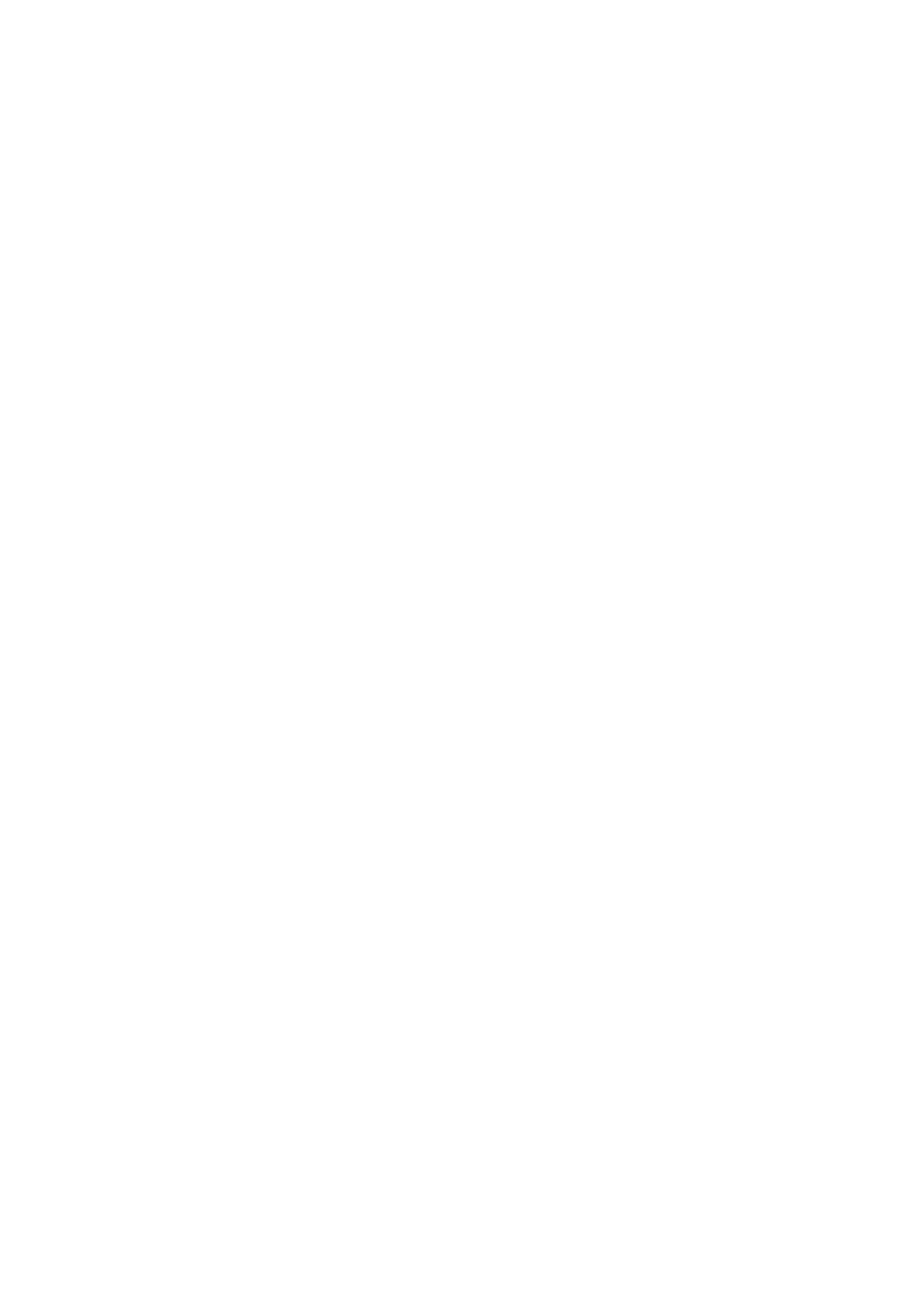### 1. Introduction

The cattle and beef industry is in most years the largest contributor to income received from Australia's primary industries. According to ABARE (Riley, D., Gleeson, T., Martin, P. and Delforce, R. 2001), in 2000, some 18,000 specialist beef enterprises and another 20,000 mixed grazing enterprises held about 24 million cattle and calves. The output of these enterprises at the farm gate was valued at over \$5 billion. Almost two million tonnes of beef and veal was produced in carcase weight terms. Roughly two thirds of this output is exported, totalling some 900,000 tonnes shipped weight, valued at about \$3.5 billion FOB. Major markets are the United States and Japan, which each take around 37 per cent of exports. The remaining 25 per cent of exports is spread over some 50 smaller markets (see Table 1).

| <b>Item</b>            | 1997  | 1998  | 1999  | 2000  | 2001  |
|------------------------|-------|-------|-------|-------|-------|
| No. of cattle for meat | 23.3  | 23.2  | 22.8  | 22.9  |       |
| (mill)                 |       |       |       |       |       |
| calf<br>Cattle<br>and  | 8.4   | 9.3   | 9.1   | 8.6   | 8.7   |
| slaughterings (mill)   |       |       |       |       |       |
| Beef<br>veal<br>and    | 1.815 | 1.957 | 2.011 | 1.988 | 2.054 |
| production (Mt cw)     |       |       |       |       |       |
| Beef and veal exports  | 730   | 821   | 884   | 852   | 959   |
| to all dest. (Kt sw)   |       |       |       |       |       |
| Beef and veal exports  | 212   | 240   | 289   | 312   | 389   |
| to the US (Kt sw)      |       |       |       |       |       |
| Beef and veal exports  | 281   | 313   | 314   | 326   | 336   |
| to Japan (Kt sw)       |       |       |       |       |       |

**Table 1. Summary statistics on the Australian beef industry**

*Sources*: Riley *et al.* (2001), MLA (2001) [cw: carcass weight, sw: shipped weight]

Previous reviews of R&D investment in beef cattle genetics have tended to be from the viewpoint of individual agencies investing in the R&D. An MLA review of genetic improvement programs in the beef and sheepmeat industries was conducted by Sillar Associates, Trurobe Pty Ltd and John James (1999). That review stopped short of a full economic analysis of investment returns but focused on MLA investment. A NSW Agriculture review of returns to the NSW beef industry from investments in selection and crossbreeding R&D was conducted in 1992 as part of an R&D program evaluation (Parnell, Cumming, Farquharson and Sundstrom 1992). That review estimated that the Grafton crossbreeding program would yield a NPV of approximately \$170 million by 2020, a BCR of 8.5:1 and an IRR of 13.5 per cent. Corresponding figures for the Trangie/Glen Innes program were \$170 million, 3.2:1 and 13.5 per cent. Graser and Barwick (2000) estimated a NPV of over \$350 million and a BCR of over 9:1 for the genetic improvements from developing and using BREEDPLAN (1985-2005, 8 per cent discount rate).

Nitter, Graser and Barwick (1994) estimated the return, cost and profit per cow in the relevant cow population from one round of genetic selection for growth to be \$8.14, \$1.34 and \$6.81, respectively.

However, there has been no previous attempt to summarise all investments and to quantify total economic benefit.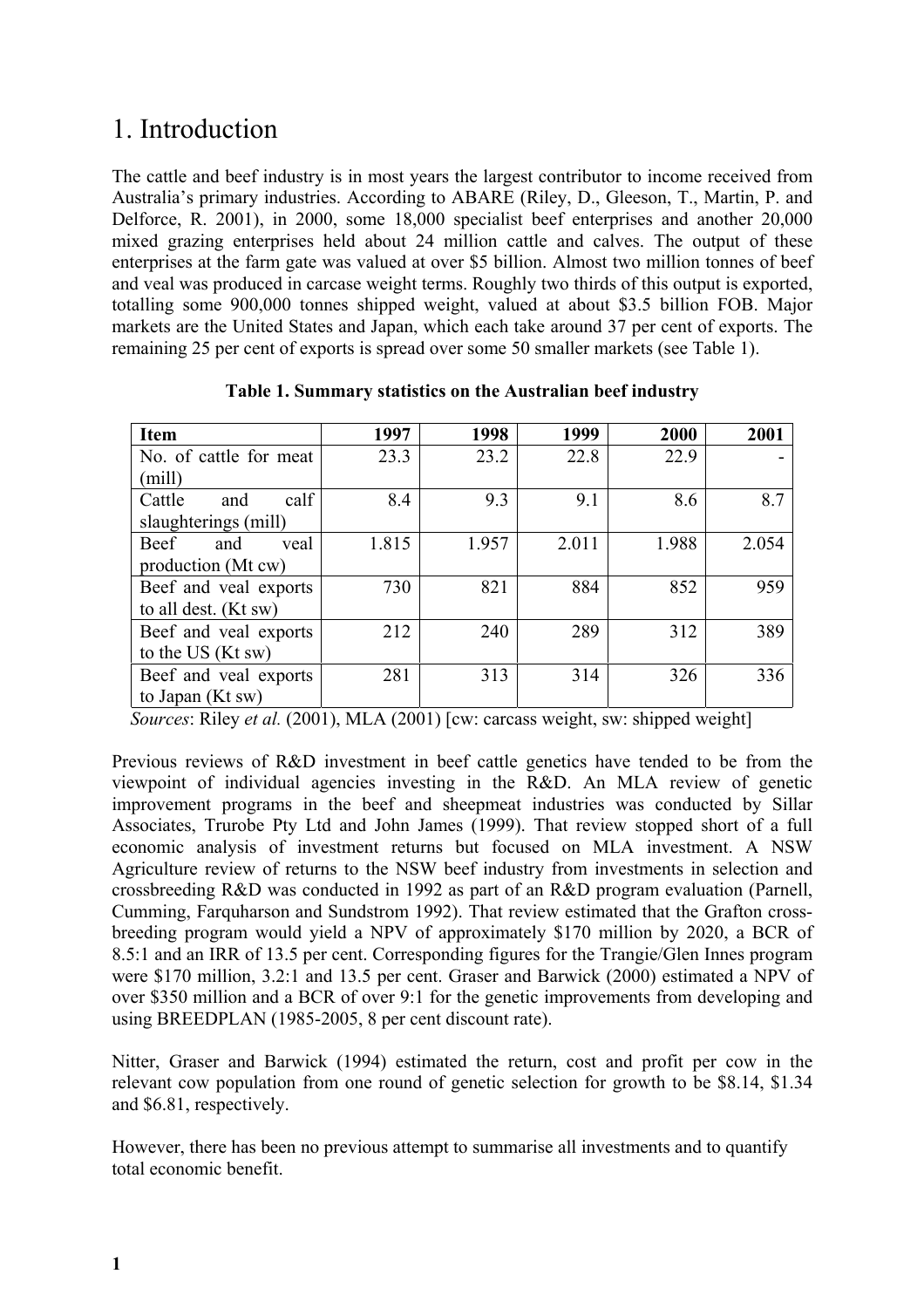# 2. Review Objectives

This study was commissioned by MLA. The full terms of reference are shown in Appendix 1.

The objectives of the review were to:

- provide a comprehensive summary of total investment into beef cattle genetics R&D including delivery, and across state and national agencies for the period 1980 to present;
- estimate returns from genetics R&D; also here to provide information on numbers of cattle evaluated in Australia and overseas, through BREEDPLAN, and on genetic trends in individual production traits and indexes; and
- provide estimates of NPV, return on investment, BCR and IRR for investment in beef cattle genetics R&D on a national basis, and where possible on a per-agency basis.

As noted above, this Report is a revision of a paper completed for MLA in May 2002.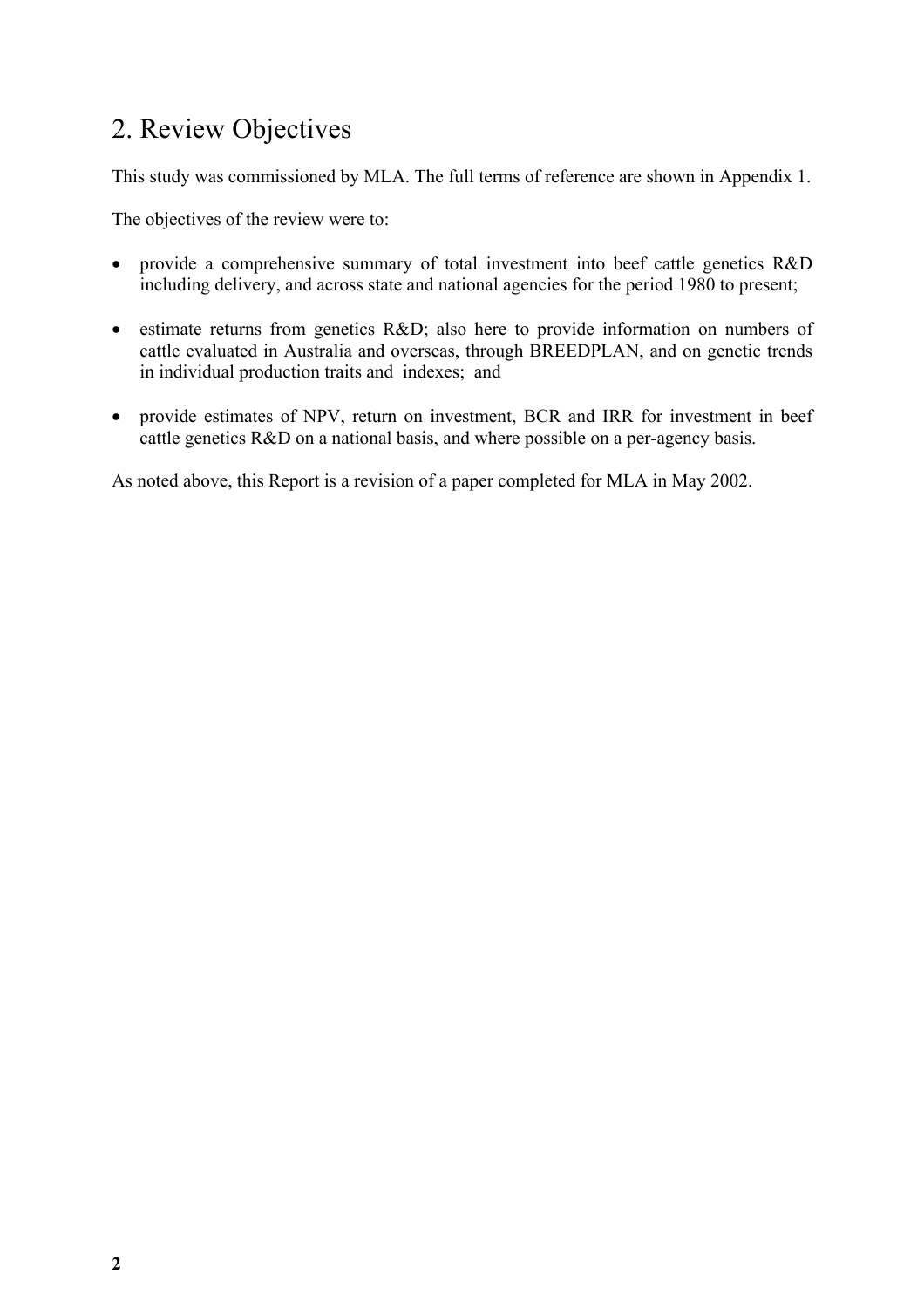## 3. Approach

#### **3.1 Definitions**

Beef cattle breeding and genetics R&D was defined to include all breed manipulation, including selection, crossbreeding and grading up or breed substitution. It was also defined to include all effects from the importation of genetics. Changes in breed composition were separately considered for the northern and southern parts of the national herd. The breed composition change valued in the tropical (northern) herd was the increase in *Bos indicus* content that has occurred in response to the need for greater adaptability to tropical conditions. The breed change valued in the southern herd included that deriving from demand for marbling in certain markets.

Thus the definition includes all inputs into beef cattle genetic improvement, and the acronym R&D includes all associated extension and advisory activity.

#### **3.2 Time period**

Following discussion with MLA and with individual R&D agencies the time period over which investments were considered was varied to include those occurring prior to 1980. In NSW, a selection project commenced at Trangie in 1963 and crossbreeding R&D commenced at Grafton in 1972. Extension work in Queensland and South Australia has been active from 1970. Activities in WA and Tasmanian commenced in 1972. MLA and its predecessors funded beef cattle genetics research from 1971, and R&D funding information from AGBU was available from 1978.

Returns from beef cattle genetics R&D were assessed based on these investments. In the case of returns from selection within breeds, the genetic gains occurring were only able to be assessed through seedstock herd performance records available from the early 1970's. The genetic gains valued in commercial herds, as a consequence of within-breed selection, were consequently those occurring from 1980.

#### **3.3 Economic framework**

The economic framework used provided separate estimates of the investments into beef cattle breeding and genetics R&D inputs (the 'costs' of the process), and of the resulting outcomes (calculated as 'benefits'), allowing standard economic performance measures to be calculated.

Two approaches were used to estimate benefits. Benefits from selection and crossbreeding in temperate southern areas were estimated by assessing the economic surplus accruing to industry and the community. This approach values benefits that flow from impacts on costs of production. The economic surplus approach is best used to value production-type gains where impacts on cost of production can be quantified. The same approach was used to evaluate gains in the southern herd from the use of breeds with greater marbling propensity. Benefits from the increased use of these breeds take the form of a premium paid for the breed, and may be estimated as increased willingness-to-pay for improved quality in an economic surplus framework.

To value change in the *Bos indicus* content of the tropical northern herd, where impacts on costs of production were not well quantified, a simpler approach was used, involving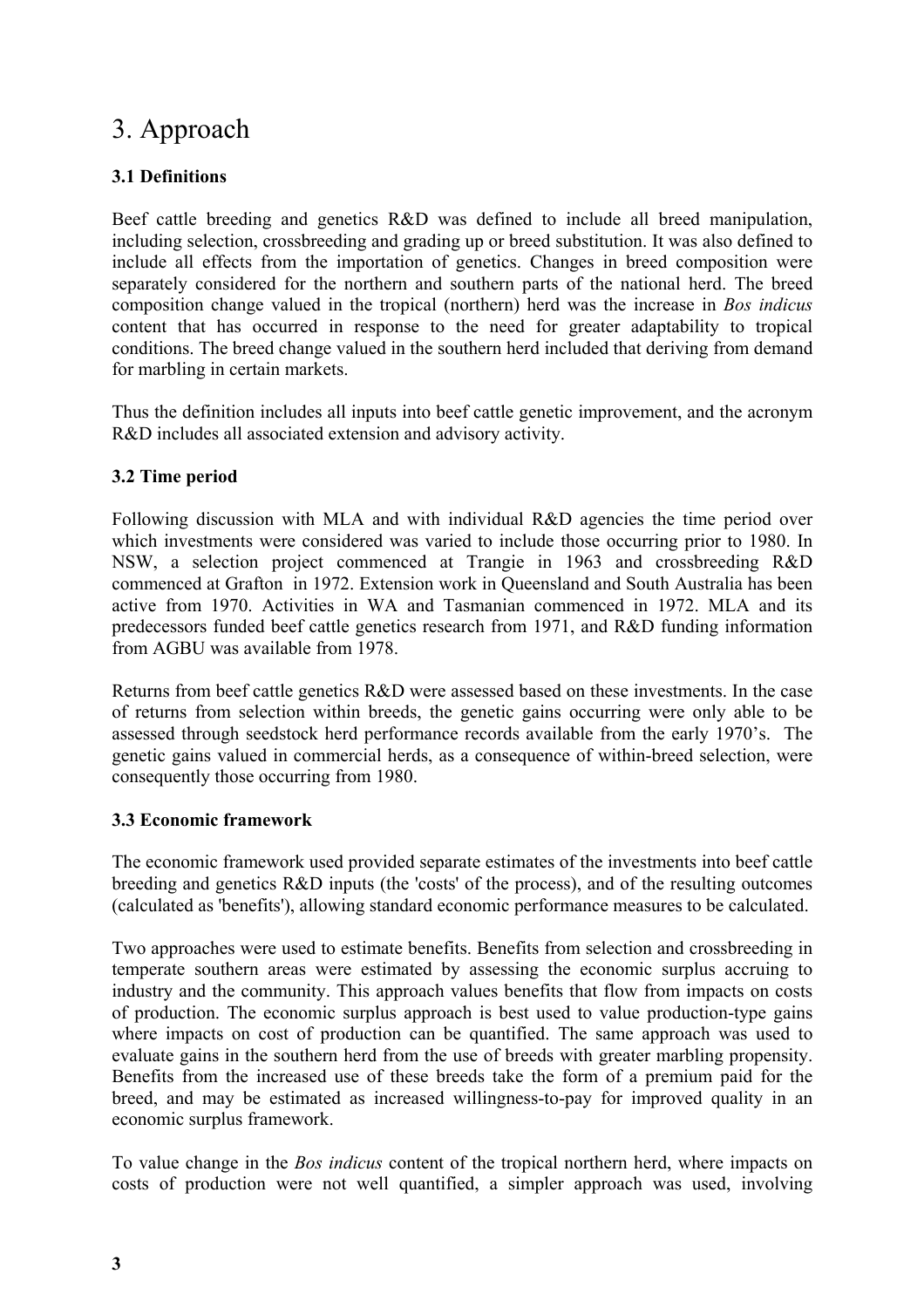calculation of the extra profit derived per cow. This approach does not require detailed information on impacts on production costs, but it provides less information for policy analysis.

More information on the relative advantages of these approaches is provided in Section 6.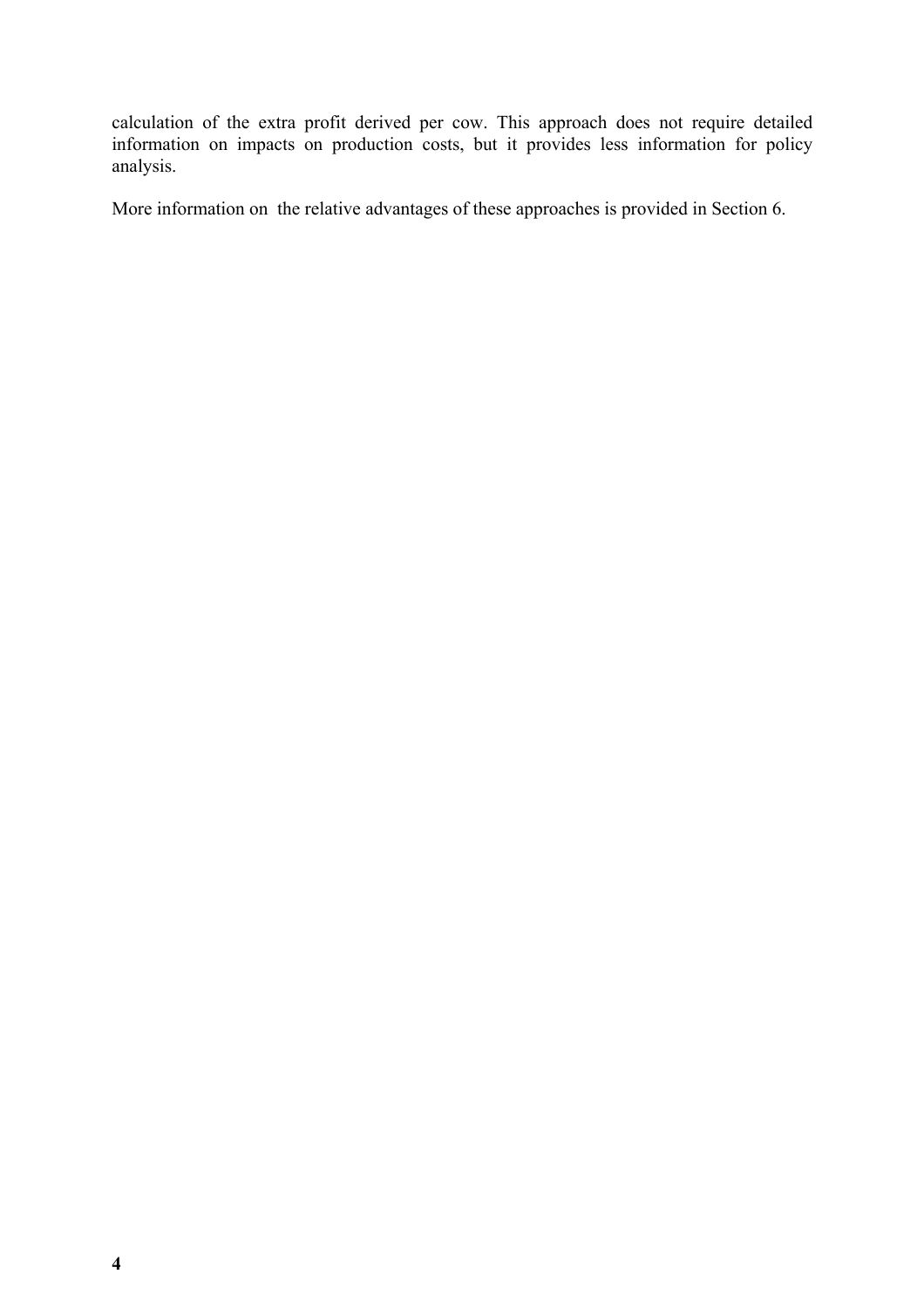## 4. Investment in Beef Cattle Genetics R&D

#### **4.1 Methods**

The R&D agencies traditionally and currently involved in beef cattle genetics improvement in Australia were contacted and asked to provide historical information on R&D inputs invested in the process. A copy of the letter sent is included in Appendix 2.

A number of agencies could not provide the necessary estimates either because accounting records were no longer available or they were not able to distinguish genetics R&D from other beef-related activities (eg nutrition research). Where this was so, a compromise approach was followed to fill in the gaps. This involved experienced officers within each agency estimating the research, advisory and technical support staff full-time-equivalents (FTEs) spent on beef breeding and genetics work. These FTE numbers were then valued at a current representative cost and aggregated to provide an estimate of the current NPV of agency resources invested. Other information on costs (eg capital) was also provided where possible.

In the case of NSW Agriculture, the 2001 costs for representative FTEs were calculated as salary plus on-costs of 23 per cent, plus management and other overheads. These amounts totalled \$132 000 for a scientific research officer, \$120 000 for an advisory officer and \$105 000 for a technical officer. These figures were also applied to other agencies where agencyspecific estimates were not provided.

#### **4.2 Investment by agencies and industry groups**

#### *4.2.1 Meat and Livestock Australia and predecessors*

Estimated levels of MLA investment in beef cattle genetics projects since 1972 are shown in Table 2. These amounts are in nominal (actual year) values. Levels of investment peaked in 1984-85. In the last decade investments initially increased and then declined since 1996-97.

#### *4.2.2 NSW Agriculture*

NSW Agriculture estimated inputs to breeding/genetics R&D were based on the following. Inputs made into research projects at Trangie, Glen Innes and Grafton Research Stations, as estimated in the review by Parnell *et al*. (1992), were re-used after updating figures from the base year for that review, 1990, to 2001 values. These estimates include advisory inputs. Subsequent staff inputs are included below.

NSW Agriculture staff input to the Animal Genetics and Breeding Unit (AGBU), a joint unit of NSW Agriculture and the University of New England (UNE), included the position of Director until 1992, and salary contribution to the Director position to Principal Research Scientist level since that time. In addition, included was one research officer FTE for the period 1978-1989 and two research positions since that time. These two positions have addressed beef issues almost exclusively but have also had input to the Beef CRC. Input to AGBU also included an extension officer FTE from 1978-1994.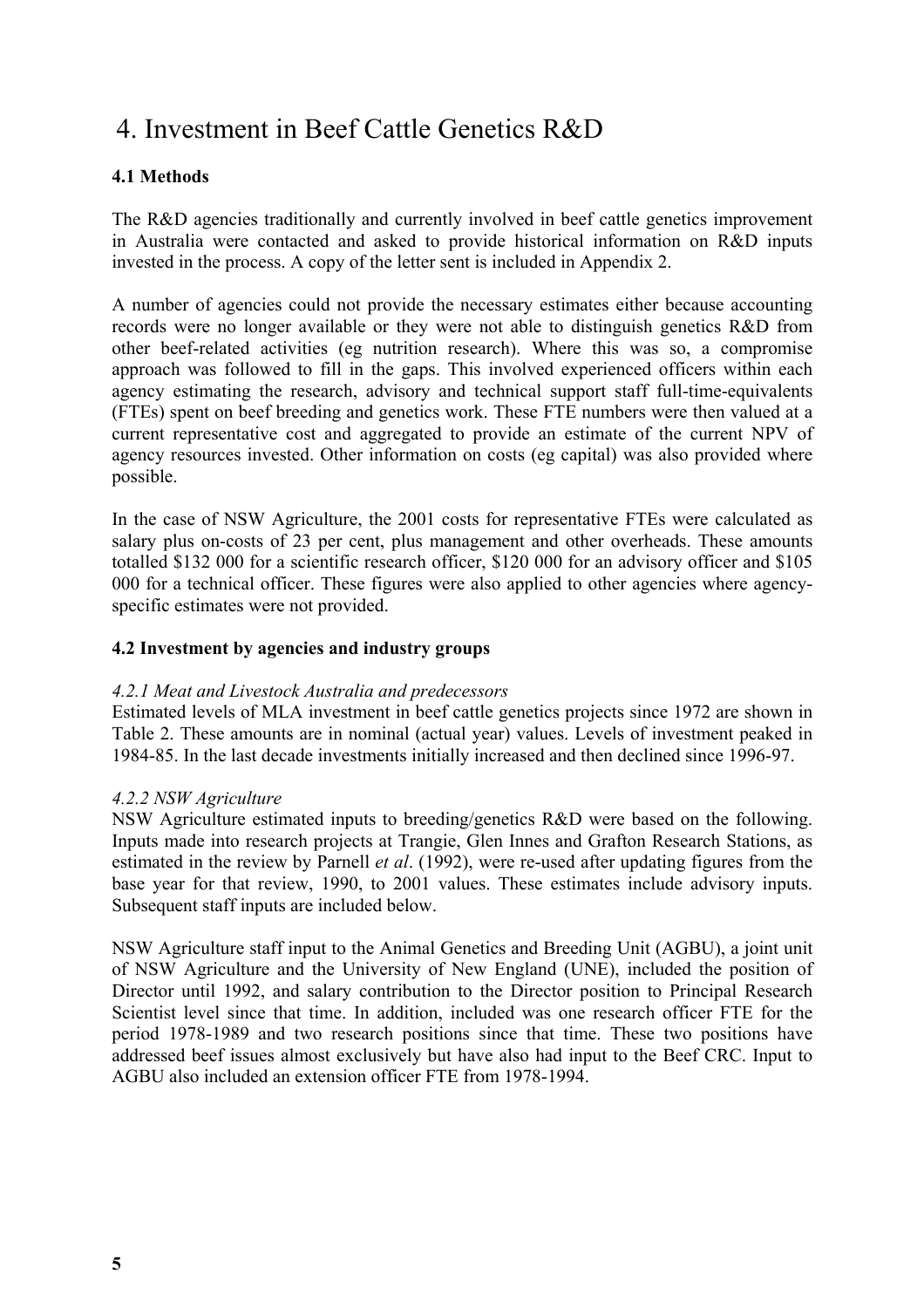| Year    | \$'000 | Year    | \$'000 |
|---------|--------|---------|--------|
| 1970-71 | 961.0  | 1986-87 | 3531.2 |
| 1971-72 | 175.9  | 1987-88 | n.a.   |
| 1972-73 | 157.8  | 1988-89 | 1945.8 |
| 1973-74 | 178.2  | 1989-90 | n.a.   |
| 1974-75 | 195.8  | 1990-91 | 753.4  |
| 1975-76 | 180.0  | 1991-92 | 688.1  |
| 1976-77 | 231.5  | 1992-93 | 943.6  |
| 1977-78 | 309.1  | 1993-94 | 1422.8 |
| 1978-79 | 270.8  | 1994-95 | 1502.7 |
| 1979-80 | 309.4  | 1995-96 | 1045.2 |
| 1980-81 | 370.9  | 1996-97 | 2591.2 |
| 1981-82 | 448.7  | 1997-98 | 2115.4 |
| 1982-83 | 603.1  | 1998-99 | 1348.8 |
| 1983-84 | 933.7  | 1999-00 | 1661.9 |
| 1984-85 | 4438.9 | 2000-01 | 1109.5 |
| 1985-86 | 3518.9 |         |        |

**Table 2. Estimates of MLA investments in beef breeding/genetics: By year**

In addition to advisory officers directly associated with initiatives mentioned, other advisory officers have provided beef breeding advice. The number of FTEs involved in this, assuming 30 per cent of advisory officer time is spent on breeding advice, was estimated to be:

- $\bullet$  1970 1980 7.3 FTE
- $1981 19886.7$  FTE
- $1989 199863$  FTE
- $1999 2001$  5.9 FTE.

#### *4.2.3 University of New England*

UNE input was mainly through co-ownership of AGBU jointly with NSW Agriculture. UNE contributions, from 1977, included overhead costs associated with staff and managing research grants, provision of the building and administrative support staff. Additionally, since 1994, UNE has contributed approximately \$300 000 annually to AGBU. Of the UNE contribution, 50 per cent is estimated to be allocated to beef cattle genetics. More general University education is not specifically evaluated here, although it is acknowledged that this has had an effect on R&D generally and in this particular circumstance.

#### *4.2.4 Animal Genetics and Breeding Unit*

AGBU provides R&D services in breeding and genetics across livestock species and to other agricultural industries. Included are training schools for service providers and other contributions to education. Funding is from a variety of sources. Here it was assumed AGBU input to beef cattle genetics R&D is encompassed in the investments in beef cattle genetics R&D already specified for NSW Agriculture and UNE, as owners of AGBU, and by that specified for MLA*.*

#### *4.2.5 Victorian Department of Natural Resources and Environment (DNRE)*

DNRE expenditure on beef cattle genetics research for the last five years was estimated to be:

- 1997-98 \$111 089
- 1998-99 \$111 877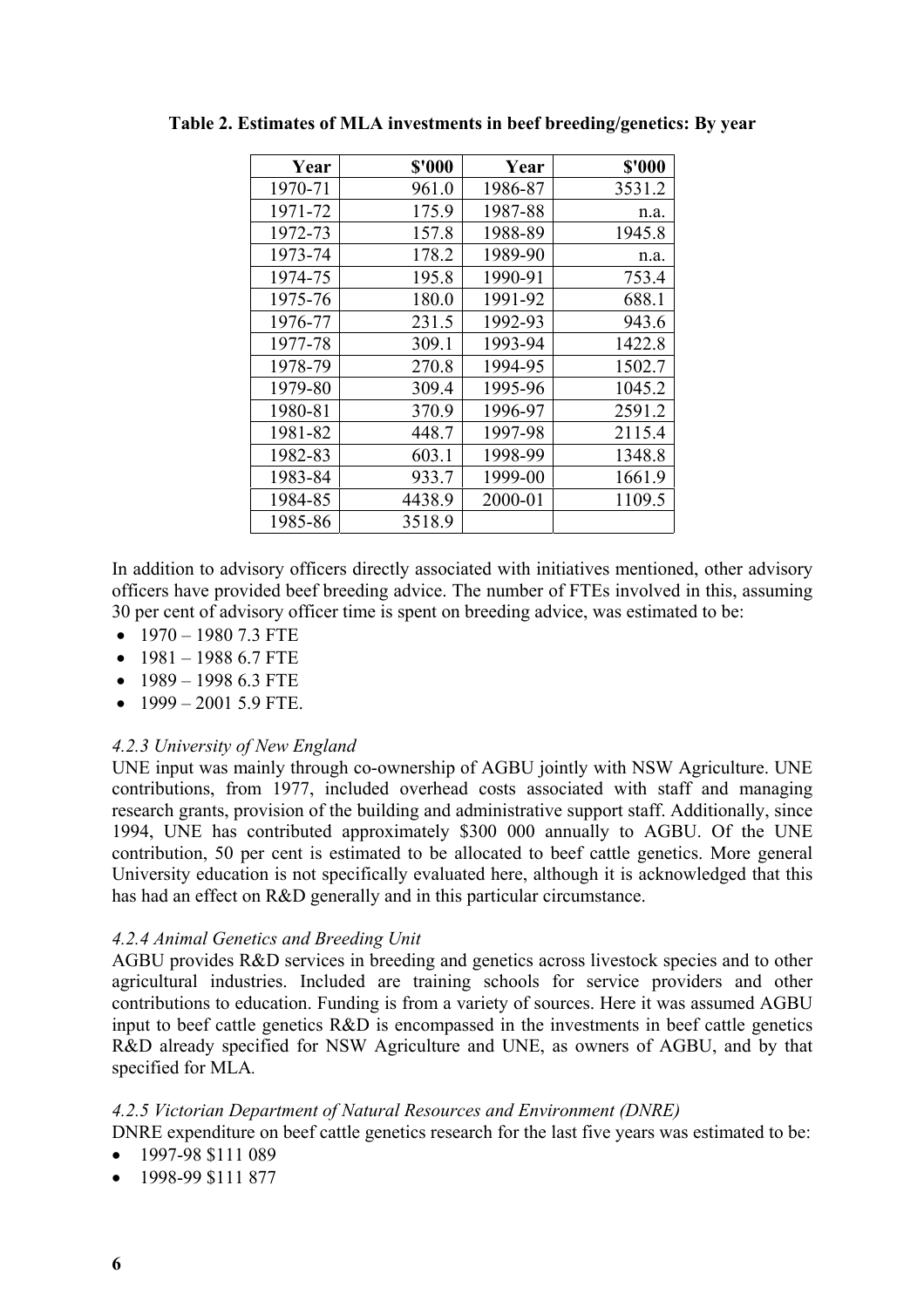- 1999-00 \$194 016
- 2000-01 \$140 888
- $\bullet$  2001-02 \$332 538.

Unfortunately, no data were provided on research expenditures prior to 1997/98, although it is known that there was considerable expenditure. In addition, beef cattle genetics extension inputs were estimated to be 2 FTEs per annum from 1980 to 2001, although again it is known that there were beef cattle extension officers employed from 1970. These figures were valued at the NSW Agriculture rate specified above and aggregated to 2001.

#### *4.2.6 Queensland Department of Primary Industries (QDPI)*

Estimates of QDPI investments in beef cattle genetics R&D were based on the following:

(1) Involvement of an extension officer working almost exclusively in beef cattle genetics from 1970 until about 1985 (a total of 15 FTE's);

(2) Conduct of crossbreeding trials on research stations and cooperators' properties from the early 1970s until the early 1990s. These trials, involving use of *Bos indicus* infused cattle, are estimated to have involved 50 per cent of a research officer and 20 per cent of 15 extension officers and numerous support staff over 20 years. This commitment was estimated to be 5.5 FTEs per year over 20 years, or a total of 110 FTEs;

(3) Conduct of the Beef Genetic Improvement Project (BGIP), an extension project conducted from approximately 1989 onwards to promote objectively-based recording and selection. BGIP is also the vehicle for technology transfer in Queensland of the genetics results from the Beef Quality CRC. The number of FTEs involved in BGIP since 1989 has varied between 6.27 and the current 3.65. The total input to BGIP activities since 1989 was estimated to be 79 FTEs.

In summary, a total of 204 FTEs were estimated to have been involved in beef cattle genetics R&D since 1970. The 2001 dollar value of each FTE was put at \$80,000, allowing for salaries, on-costs and operating.

#### 4.2.7 *Tasmanian Department of Agriculture*

This agency provided estimates of expenditure from 1972 to 2001 in terms of current (2001) dollars. These expenditures were simply aggregated to provide the current PV.

#### *4.2.8 South Australian Department of Agriculture*

This agency also provided estimates in terms of annual expenditure expressed in current (2001) dollar terms. A long term beef cattle breeding trial has been conducted since 1970 with substantial levels of inputs.

#### *4.2.9 CSIRO*

Estimates of FTEs involved in R&D were provided and then valued using the NSW Agriculture costs. The numbers provided from 1980 to 1993 were non-Beef CRC personnel and from 1994 to 2001 these were a portion of the in-kind contributions to the Beef CRC.

#### *4.2.10 Beef cattle breeders*

An important contributor to genetic gain in the beef industry has been the performance recording carried out by breeders, especially as required for the genetic evaluation system BREEDPLAN. An estimate of \$20/cow on an inventory basis was used as a measure of recording costs contributed by breeders and registration costs. Most performance recording is by the breeder, except scanning for carcass traits, the costs for which are paid to accredited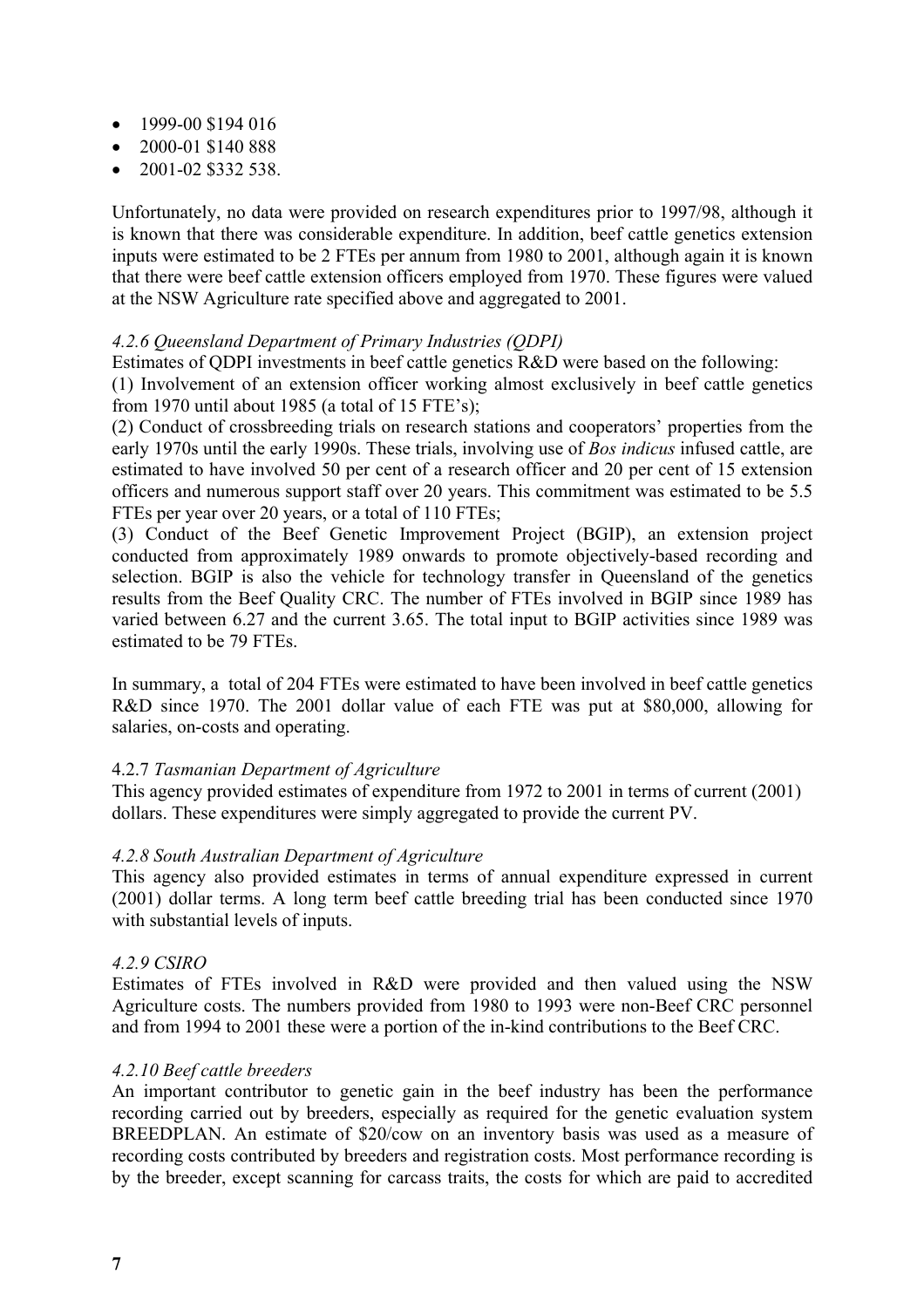contractors. The breeder costs associated with recording were applied to annual BREEDPLAN registration figures and aggregated to 2001 values.

#### *4.2.11 Breed Societies*

Breed Societies have played a major part in the herd registration and performance recording required for participation in BREEDPLAN. The Breed Societies, jointly with ABRI, provide services to seedstock breeders to promote and facilitate data recording, and to facilitate use of EBVs in breeding programs. Estimated FTEs for advisory services associated with BREEDPLAN (since 1985) collectively provided by Breed Societies and ABRI were each estimated to be valued at \$100 000 per annum.

#### *4.2.12 Beef Cooperative Research Centre*

Estimates of direct CRC expenditure apportioned to beef cattle genetics R&D were derived from the financial controller (direct investments since 1994), converted into 2001 values and aggregated. Care was taken to avoid double counting of partner institution costs.

#### *4.2.13 Beef semen imports*

Information on beef semen imports was difficult to obtain. Australian Bureau of Statistics (ABS) data show the volume (doses) and value of "bovine" semen imports since 1974.

After consultation with industry experts, bovine semen imports were judged to consist of 90 per cent dairy and 10 per cent beef semen. On this basis the value of semen imports since 1974 was estimated, converted to 2001 dollars and summed. The cumulative PV of beef semen imports to 2001 was estimated to be \$27 million.

#### **4.3 Summary of investments**

The cumulative PV of investments in beef cattle genetics R&D, in 2001 dollars, was estimated to be \$310 million.. The value of beef semen imports was estimated to be a further \$27 million. A summary of the investments is shown in Table 3.

| Agency                        | <b>PV</b> of investments | Per cent |  |
|-------------------------------|--------------------------|----------|--|
|                               | 2001 \$mill.             |          |  |
| <b>MLA</b>                    | 79.03                    | 23.4     |  |
| <b>NSW Agriculture</b>        | 70.73                    | 21.0     |  |
| SA Department of Agriculture  | 52.94                    | 15.7     |  |
| Beef breeders                 | 42.14                    | 12.5     |  |
| Semen imports                 | 27.00                    | 8.0      |  |
| <b>CSIRO</b>                  | 20.64                    | 6.1      |  |
| <b>QLD DPI</b>                | 16.31                    | 4.8      |  |
| WA Department of Agriculture  | 8.16                     | 2.4      |  |
| <b>Breed Societies/ABRI</b>   | 7.06                     | 2.1      |  |
| <b>VIC DNRE</b>               | 6.11                     | 1.8      |  |
| <b>Beef CRC</b>               | 5.00                     | 1.5      |  |
| <b>UNE</b>                    | 1.54                     | 0.1      |  |
| TAS Department of Agriculture | 0.72                     | 0.0      |  |
| Total                         | 337.38                   | 100      |  |

|  | Table 3. Summary of investments in beef cattle genetics R&D |
|--|-------------------------------------------------------------|
|  |                                                             |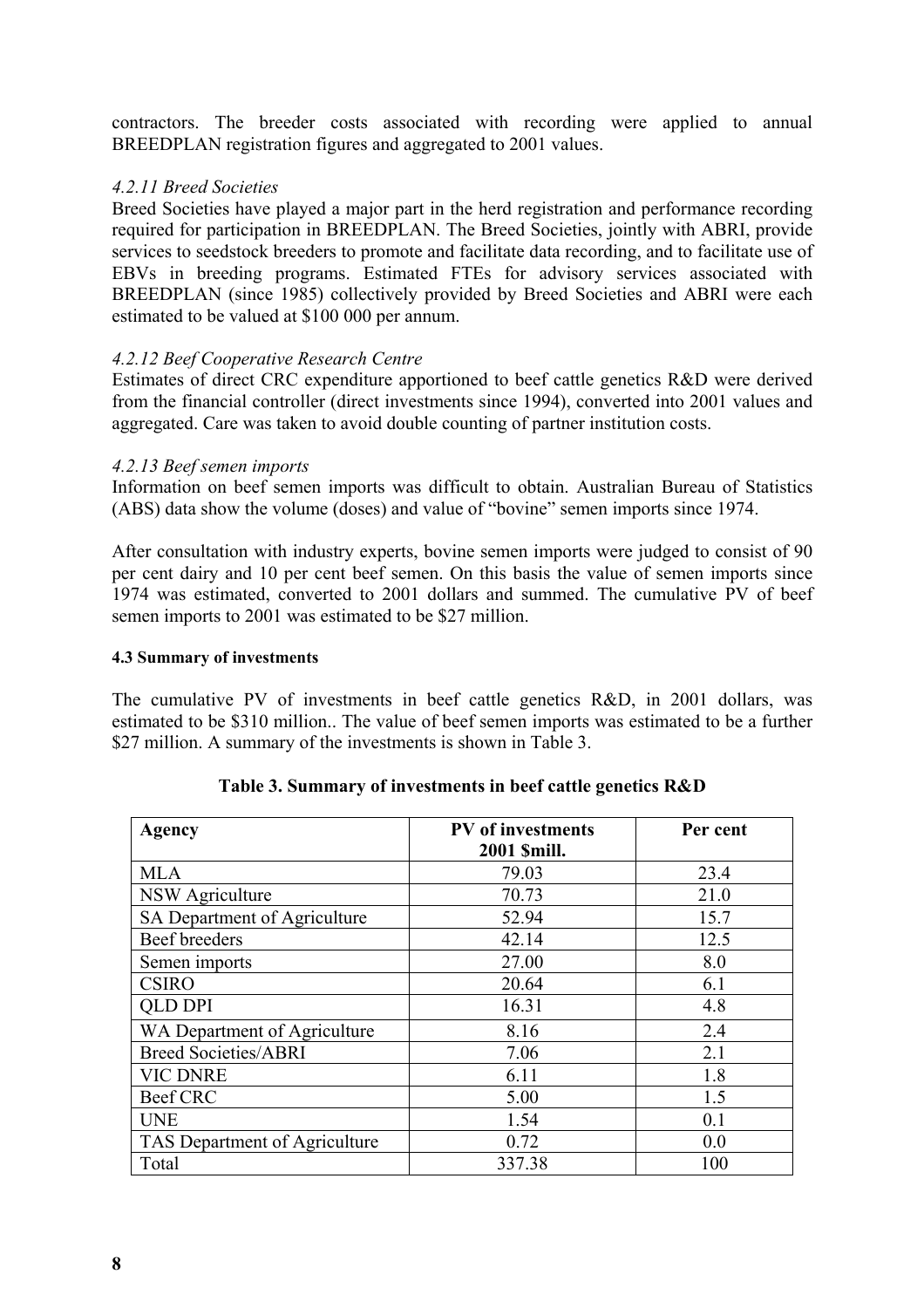## 5. Types of Improvement Due to Beef Cattle Genetics R&D

Consideration was given to the types of improvements that can arise from R&D and how these can be evaluated economically. The gains from R&D can be experienced by the production, processing, marketing and consumption sectors. Investments in R&D have been made by both the beef industry (beef producers and processors) and by governments on behalf of society (principally consumers).

Ideally the evaluation of returns from R&D should account for returns to all these groups, and the main economic evaluation incorporates the interests of all these groups. However, there are other types of gains which are more difficult to evaluate in this framework and for these gains a simpler approach of estimating extra revenue at the farm level was used. Each of these approaches to valuing the improvement due to beef cattle genetics R&D are described in this section.

#### **5.1 Returns from within-breed selection**

To value returns from within-breed selection, genetic change within breeds was first assessed from genetic trends in EBVs for animals evaluated in BREEDPLAN. This was done for representative breeds with different levels of performance recording. Estimates of the proportions of the national herd in various production system x market niches were used to define the proportion of the national herd to which each estimate of gain applied. Breed Societies were asked for access to their EBV data for use in assessing genetic trends. The EBV data used were those computed with BREEDPLAN V4.1 and available in October 2001.

A usual difficulty in valuing genetic change in a trait is in knowing whether the change has also been accompanied by change in other traits. This difficulty was overcome here using BreedObject software. This software accounts for genetic associations among traits. It also is able to use BREEDPLAN EBVs to target EBVs for economic traits of commercial herds producing for different production system-market niches. The use of BreedObject consequently allowed assessment of genetic trends in EBVs for economic traits of commercial herds producing for different production system-market niches.

Gross Margin (GM) budgets were used to translate the assessed genetic gains into cost of production savings. The budgets used corresponded to the production system/market niches for which the genetic gains were estimated. The identified savings in cost of production were the inputs to an Equilibrium Displacement Model (EDM) used to assess returns from withinbreed selection (detailed in Section 6). The results are presented in Section 10.

#### *5.1.1 Numbers of cattle evaluated through BREEDPLAN*

Assessment of within-breed genetic gain was limited to that which could be identified from BREEDPLAN EBV data. Information on beef cattle registrations, obtained from statistics published by the Australian Registered Cattle Breed Association (ARCBA) show numbers of cattle registered with breed societies have fallen over the period 1990 to 2000. Information from breed databases in BREEDPLAN, by contrast, show numbers of seedstock evaluated through BREEDPLAN has increased. These are summarised in Figure 1. Data on cattle evaluated through BREEDPLAN were based on numbers of animals in the major breed databases that had EBVs based on own or progeny performance records.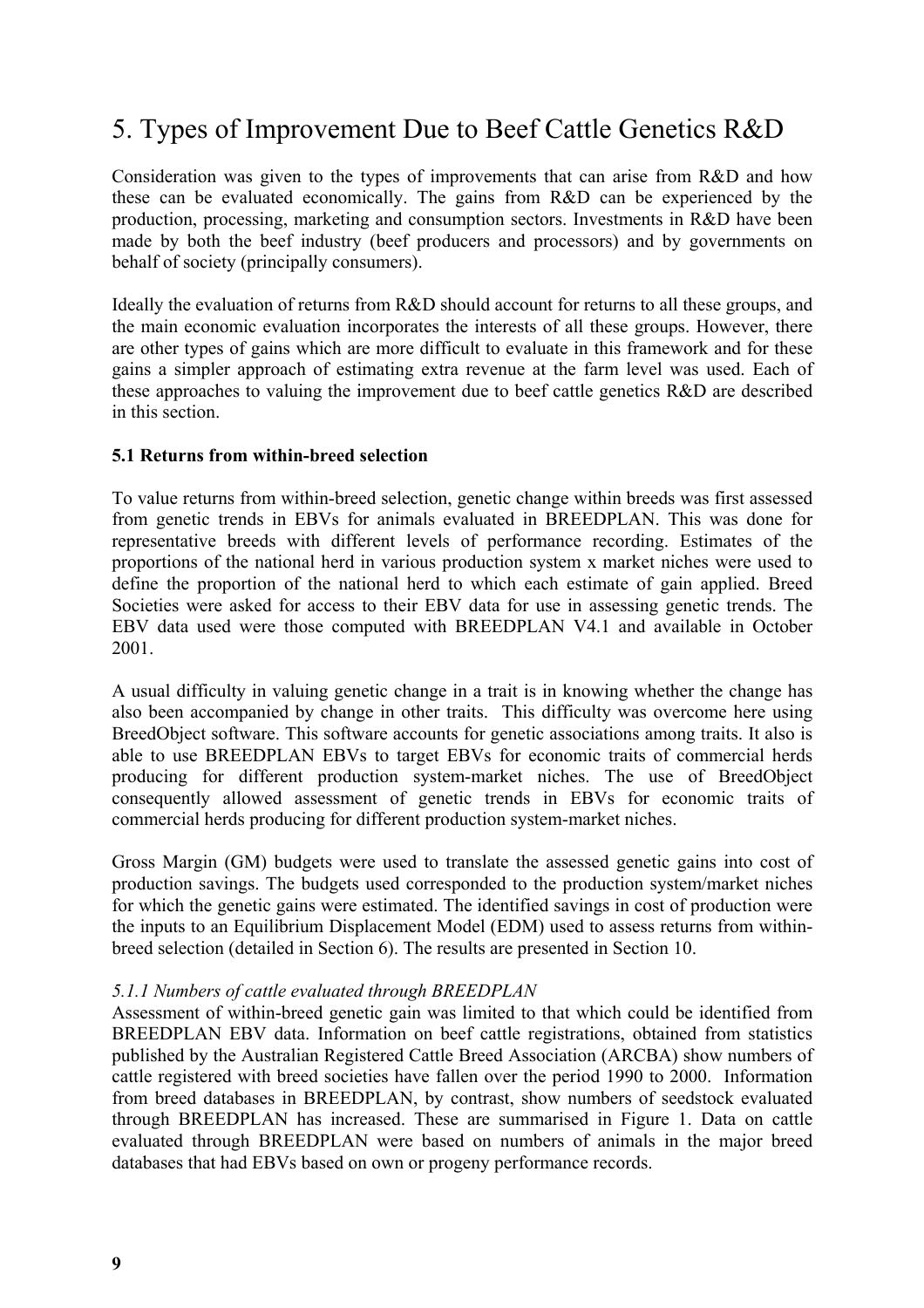**Figure 1. Numbers of beef cattle registered with Breed Societies and evaluated through BREEDPLAN**



#### *5.1.2 Rate of adoption and the time to realisation of benefits*

Breeds vary both in the amount of performance recording undertaken and in the timing of this for particular BREEDPLAN performance measures. This aspect of rate of adoption contributes to differences between breeds in the rate of genetic change in commercial traits. The genetic changes observed in each breed, obtained from the averages of EBVs for a trait, by year of birth (genetic trend), were assumed to occur in the commercial sector of industry at the same rate as in the seedstock sector, though at a later time. For commercial herds using BREEDPLAN-evaluated bulls, the genetic change was assumed to lag by 5 years relative to that occurring in the seedstock sector. No additional assumption was made about adoption or understanding of BREEDPLAN in the commercial sector. Other increases in genetic gain that might be achieved through informed use of EBVs in bull selection in commercial herds were consequently not considered.

The extent to which the identified genetic gains benefit the commercial sector depends on the level of use of BREEDPLAN-evaluated bulls in that sector. Estimates were obtained of the proportions of commercial herd bulls that have BREEDPLAN EBVs. Commercial herds using non-BREEDPLAN bulls were assumed to still benefit from the technology but after a longer lag period. A lag of 10 years was assumed for genetic gain in the seedstock sector to be expressed in commercial herds using non-BREEDPLAN bulls. This reflects the tendency for well-proven bulls to also influence bulls bred in non-BREEDPLAN herds.

In addition to the lags of 5 and 10 years for gains in seedstock herds to be expressed in commercial herds using BREEDPLAN evaluated and non-BREEDPLAN evaluated bulls, a sensitivity analysis was conducted with lags of 8 and 13 years respectively. Expression of gains in maternal traits, such as maternal genetic effects on growth, also occur a further generation (5 years) later and only after animals reach maternal age. The analysis of returns from within-breed selection consequently took account of the often long time lag between the observation of genetic gain in seedstock herds and the expression of this in commercial herds. The analysis also took account of the permanence of the gains arising from selection, benefits being accumulated over time.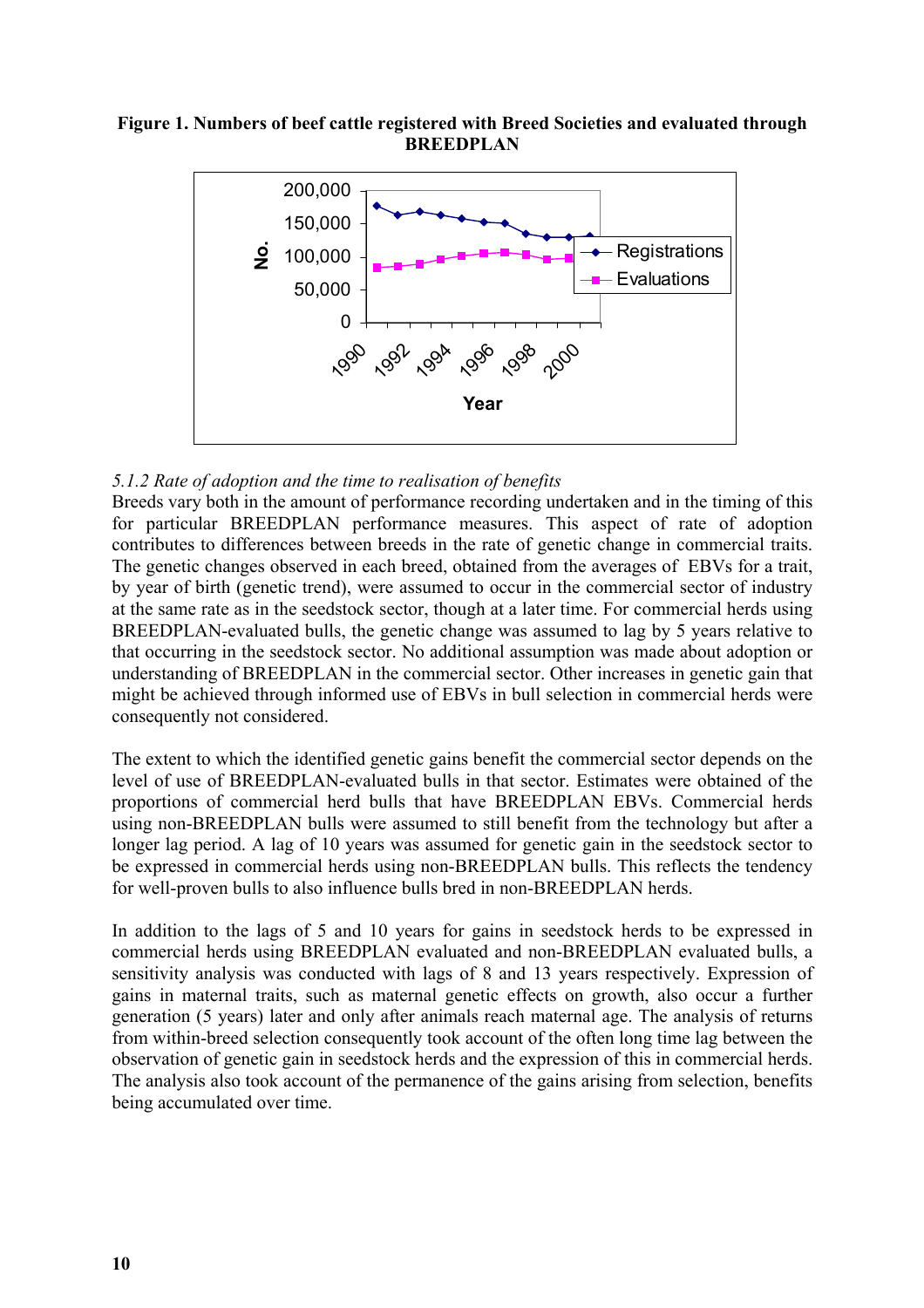#### **5.2 Returns from crossbreeding**

The returns from increases in the use of crossbreeding in the southern (temperate) herd were also estimated using the same economic methodology as for within-breed selection. As explained in Section 6 these gains were estimated based on a change in cost of production that translates into a shift in supply. Results from farm-level budgeting in Barlow, Farquharson and Hearnshaw (1989) as well as estimates of cow numbers in southern herds and current percentages of herds using crossbreeding were utilised.

On medium quality pastures, Barlow *et al.* (1989) found the highest GM crossbred-cow combination was Brahman x Hereford cow mated to a Hereford bull, and this was compared to a straightbred Hereford production budget. Budget estimation established that the crossbred system had a variable cost/kg dressed weight (DW) of \$0.81, compared to the straightbred cost of \$0.84/kg DW. This once only cost advantage, due in part to hybrid vigour, is realised immediately. These differences in cost of production were input to the EDM and used to assess returns from crossbreeding.

#### **5.3 Returns from breed changes**

For a number of reasons the returns from changes in breed composition of the Australian beef herd associated with beef cattle genetics R&D were difficult to evaluate in the main economic framework. These included the difficulty of measuring changes in costs of production in northern (extensive) beef regions and the issue of price premiums associated with particular breed types. Both these issues are more difficult to include in a supply shift (cost of production) framework.

The returns from increased use of *Bos indicus* genes in the northern herd were estimated from the extra profit associated with *Bos indicus* infused cattle at the property level, and from estimates of the change in *Bos indicus* usage. Estimates of differences between *Bos indicus* and *Bos taurus* herds in the north, as a result of cattle tick and drought tolerance, were sought from industry experts (Dr Heather Burrow, pers com). These differences were simulated with the BREEDCOW software (Holmes 2002) and an improved profit for *Bos indicus* infused cattle of \$87/adult equivalent was suggested (in \$2001). The proportion of *Bos indicus* cattle in the northern herd increased from 5 per cent in 1970 to around 85 per cent in the 1990s. The cumulative aggregate benefits to the industry were then assessed assuming a northern cow population of 5 million (Riley *et al*. 2001). The limitations of this approach are noted in Section 6.

To value the change in breed composition arising from use of breeds with greater marbling propensity in the southern (temperate) herd, a willingness-to-pay approach was used. An assumed premium of \$25/slaughtered animal (in \$2001) in these breeds (Dr Peter Parnell, pers com) was compared to the budget values for the relevant types of animals and the resulting percentage premiums were used to shift the demand for these cattle outwards. The change in breed use was based on the proportion of southern slaughter cattle with marbling propensity, from 9.5 per cent to 22 per cent since 1990, and data on the southern cow population from Riley *et al.* (2001).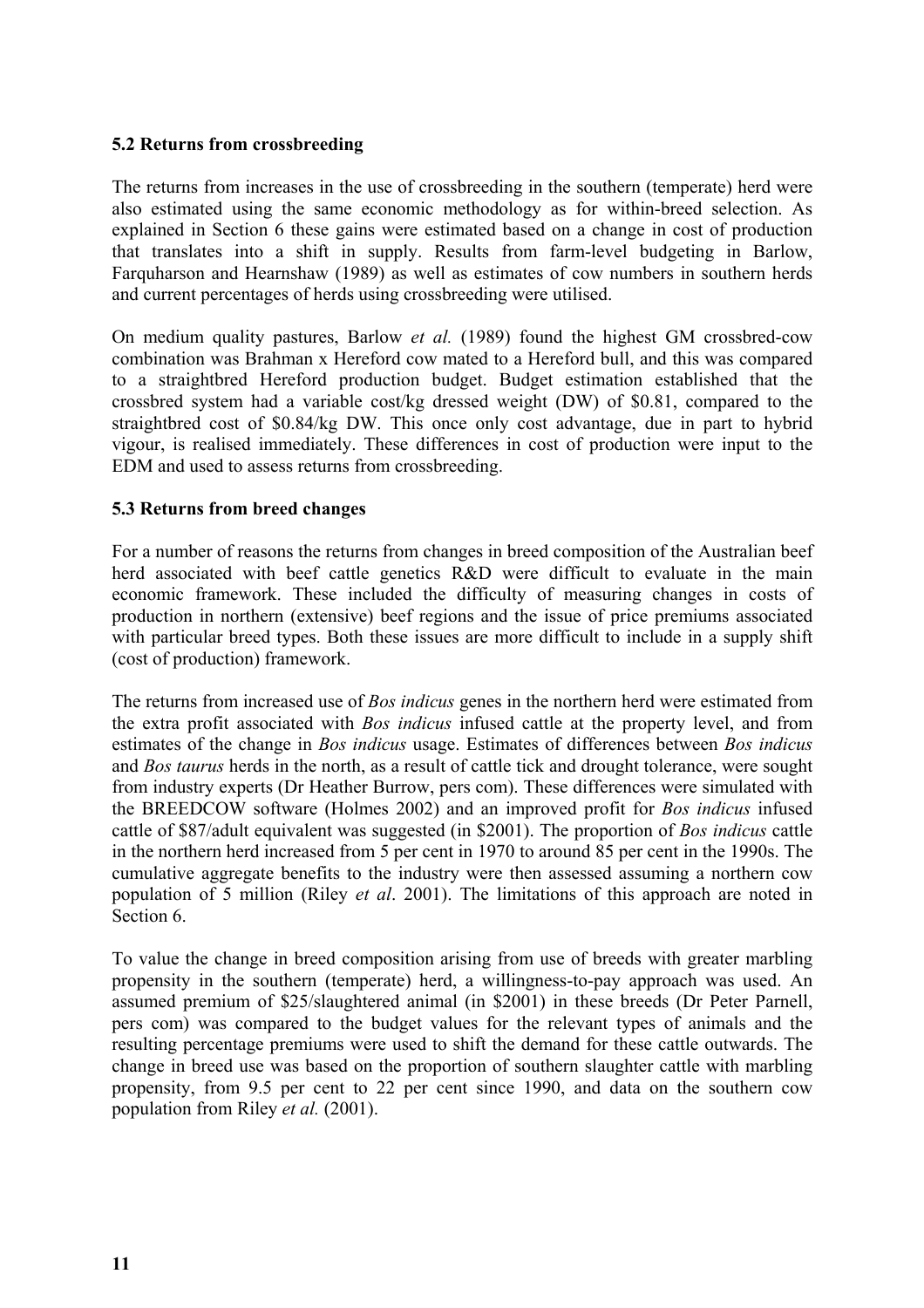# 6. Economic Methodologies for Evaluating Technology Change in the Beef Industry

#### **6.1 Assessment of industry and community economic surplus**

This approach to estimating benefits utilises an Equilibrium Displacement Model (EDM) of the Australian beef industry. Xhao, Mullen, Griffith, Griffiths and Piggott (2000) developed this model specifically for conducting detailed evaluations of the returns to sectors of the beef industry from technological changes or other policy (eg expenditure on promotion, changes in market access) measures. The model characterises changes in technology, such as the effects of beef cattle breeding and genetics R&D, as impacting the supply of beef products by the industry over a medium term, assumed to be 5 years. The change in supply is represented by a percentage change in the minimum average variable costs of production per unit of output. This is in accordance with economic theory of supply representing marginal costs of production and firms producing at minimum cost.

In the present case, the process of transforming estimated changes in trait values (or trends over time) into proportional variations in production costs was achieved through an enterprise-level GM budgeting analysis. First, a categorisation of the Australian beef herd was made according to breed and market characteristics. An estimate was made of the proportions of cattle within each breed x market niche (as described in Section 7). Then trends in trait values were generated and the budgeting process for different market x breed combinations was conducted. Representative beef enterprise budgets were used to estimate impacts in the important breed x market cases. An aggregation procedure was used to transform the representative farm enterprise-level cost impacts into relevant industry-level responses. This was achieved using the estimated proportion of the beef cattle population within the breed x market niches as weights on the farm-level impacts that were applied to the EDM. Finally, the time pattern of costs and benefits was used to estimate standard financial analysis measures (NPV, BCR and IRR).

#### **6.2 An Equilibrium Displacement Model (EDM) of the beef industry**

The approach involves estimating changes in economic surplus from productivity gains across the industry. With this approach, the equilibrium of the industry is represented by a system of demand and supply relationships for each sector of the industry. The impacts of new technologies, promotional campaigns and government policies, are modelled as shifts in demand or supply curves in the relevant markets. Comparative static analysis is used to linearly approximate changes in prices and quantities of all outputs and inputs from specified percentage reductions in production or processing costs or from specified percentage increases in demand in the case of promotion. The consequent changes in producer and consumer surpluses are then estimated for various industry groups. A review of the equilibrium displacement modeling approach can be found in Alston, Norton and Pardey (1995).

The Australian beef industry involves multiple markets and multiple production and marketing stages. In order to study the returns from various types of on-farm and off-farm research investments and the distribution of benefits among different industry sectors, a model disaggregated along both vertical and horizontal directions is required. Horizontally, both grass-finished and grain-finished product needs to be included. Vertically, production of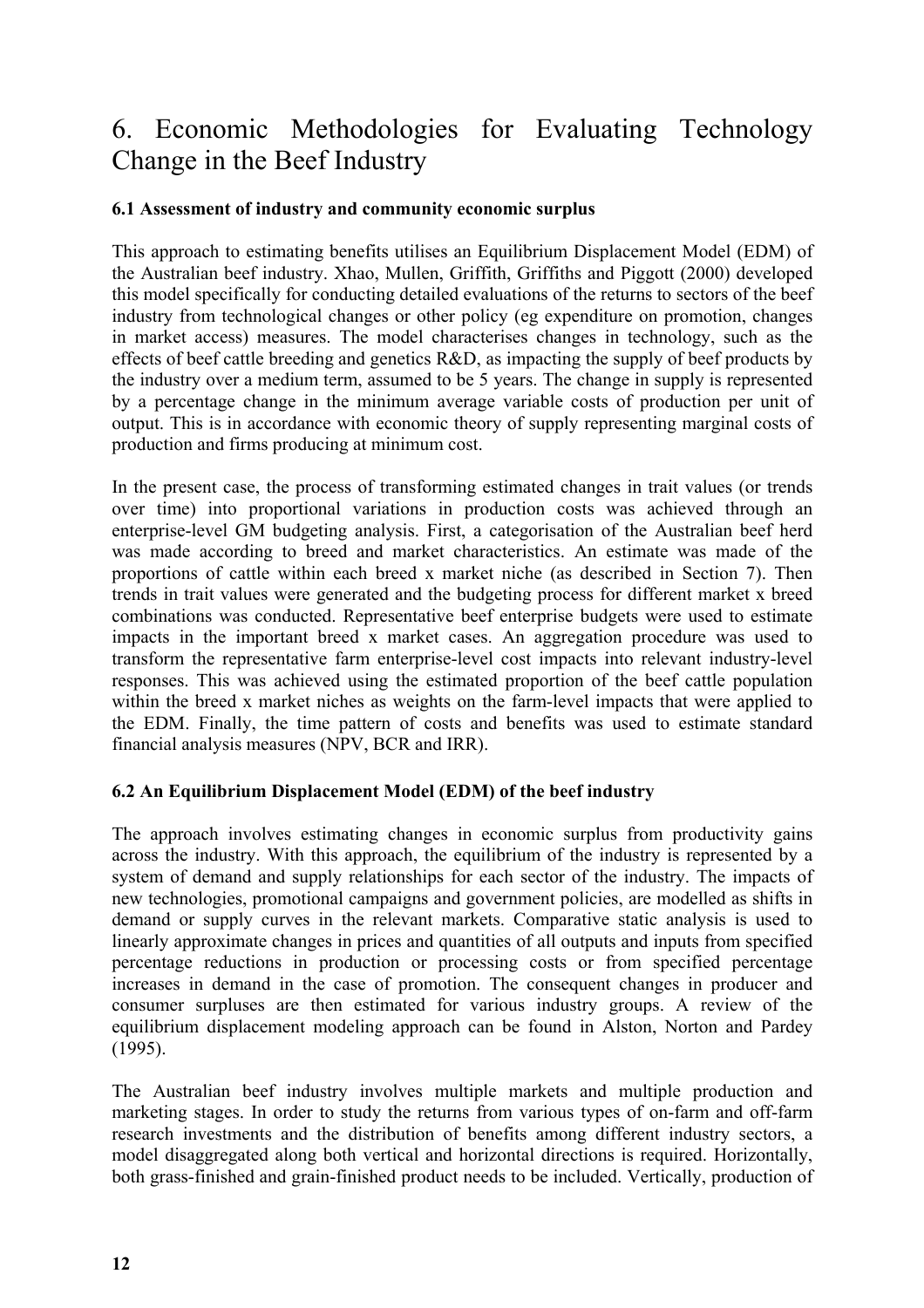retail beef products involves breeding, backgrounding, grain or grass finishing, processing, and domestic or export marketing. Thus the EDM includes four end products – domestic grass- and grain- fed beef and export grass- and grain-fed beef. These four products have different market specifications at all production and marketing stages and each comprises a significant share of the industry. This disaggregated specification enables the analysis of productivity changes in individual sectors and promotion in different markets. It also enables the identification of benefits to individual industry sectors. A technical account of the EDM specification and assumptions made is given in Zhao, Mullen, Griffith, Griffiths and Piggott (2000).

Three types of information are required for operating the EDM. First, initial price and quantity values for all inputs and outputs, which define the equilibrium status of the system before the introduction of new technology or promotion. Second, market elasticities, which describe the market responsiveness of quantity variables to price changes. Third, the values of all the variables which quantify the effects of new technologies and promotions.

The initial equilibrium values are specified as the average prices and quantities for a representative year. Significant effort has been invested to compile a set of equilibrium prices and quantities for all sectors and product types at the required level of disaggregation. This includes prices and quantities of weaners, backgrounded cattle, grass/grain finished cattle, processed beef carcass, and final products as free-on-board export boxes and domestic retail cuts. Details about the data sources, the assumptions made and the derivation of prices and quantities of all sectors for various years are given in Zhao *et al* (2000).

Various market elasticities are required to solve the displacement model. These include supply elasticities of factor inputs, demand elasticities of final products, and input substitution and output transformation elasticities among inputs and outputs of all sectors. Values for these elasticities are specified based on economic theory, reviews of existing empirical estimates and subjective judgement. Full details of the selected specification of the base market elasticities are given in Zhao *et al* (2000).

Where published estimates are limited, subjective judgement is required in order to choose a set of 'most likely' elasticity values. A stochastic approach to sensitivity analysis was used in Zhao *et al* (2000) to systematically study the robustness of results to uncertainty in market elasticities.

New technologies are modelled as reducing the costs of production or processing, thereby generating shifts in supply. Promotion is modelled as a shift in demand. This allows for the simulation and comparison of the impacts of cost reductions in various production and processing sectors and increases in consumer's 'willingness to pay' in the end product or retail markets.

#### **6.3 Results from previous R&D investment analyses using the EDM**

As an illustration of the uses of this modelling approach, some previous results are summarised briefly in this section. Total economic surplus changes and their distributions among various industry groups were calculated, resulting from 1 per cent cost reductions in 7 R&D scenarios of the 12 possible technology and promotion scenarios able to be run using the EDM (see Zhao, Griffith and Mullen 2001). Prices and quantities are based on 1992-1997 average values. The scenarios covered R&D in various farm sectors (weaner production,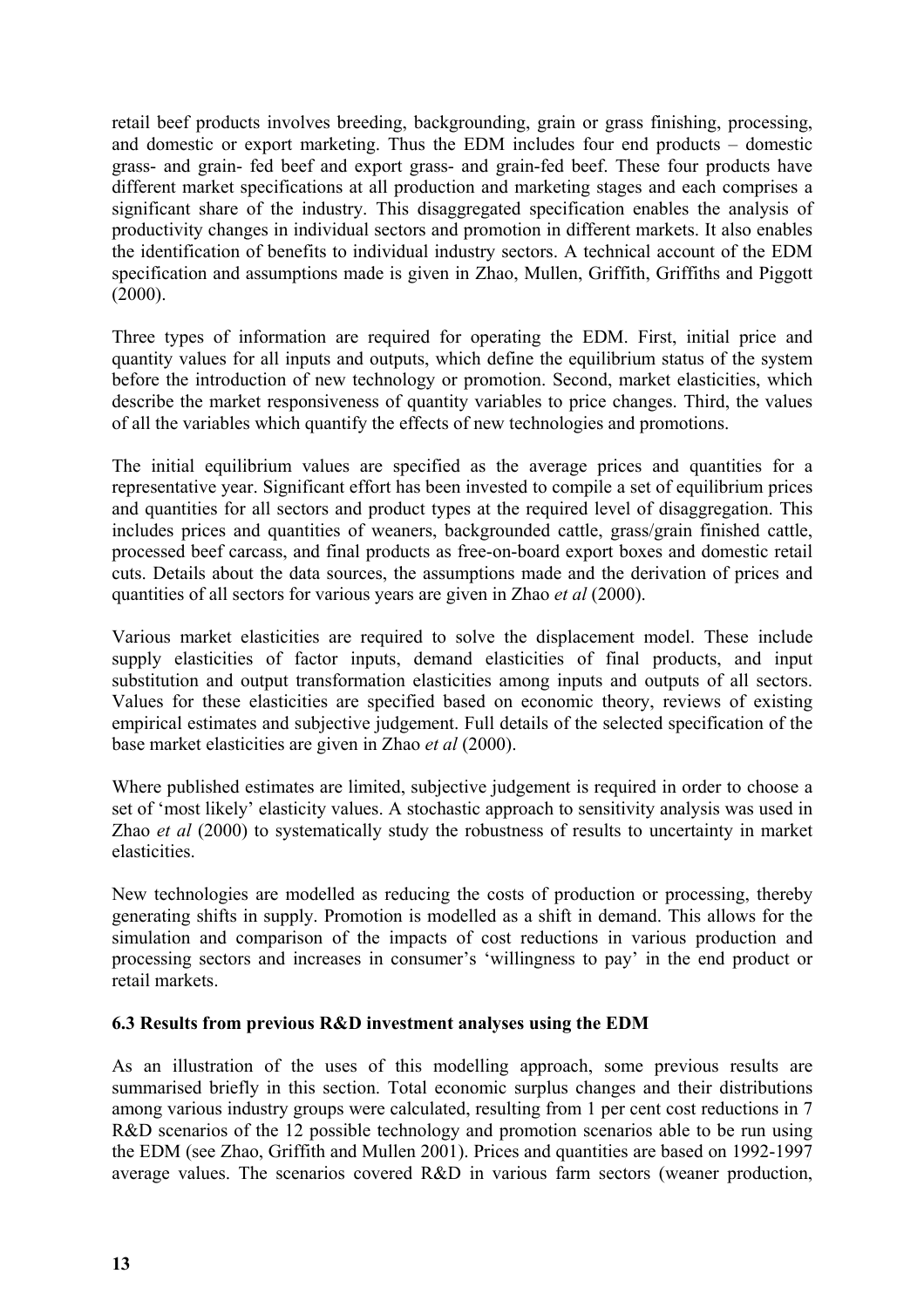cattle backgrounding and grass-finishing) and off-farm sectors (feedlotting, processing, and domestic and export marketing). The results are consistent with previous studies in showing that farmers will receive higher shares of total benefits from all types of farm research than research in the feedlotting, processing and domestic marketing sectors.

For the same percentage exogenous shift in the relevant markets, domestic beef marketing technology (Scenario 7) and weaner production research (Scenario 1) resulted in the largest total returns: \$23.88 million and \$19.60 million, respectively. The total benefits from cost reductions in the backgrounding, feedlot, processing (Scenario 6) and export marketing sectors were much smaller (mainly less than \$2 million) due to the small value added to the cattle/beef products in these sectors.

For all 7 R&D scenarios, the majority of the total benefits accrued to domestic consumers and cattle farmers. Domestic consumers gained the largest share of total benefits (48.3 per cent to 65.6 per cent) in all seven cases. This is because domestic retail beef comprises the bulk of total industry value at retail and because domestic beef demand is assumed far from perfectly elastic. Farmers, including weaner producers, grass-finishers and backgrounders, received between 18.7 per cent to 33.7 per cent of total benefits for the seven scenarios. Some of these results are reported in Table 4.

| <b>Industry</b><br>Group | <b>Scenario 1</b><br>(weaner production<br>research) |               | <b>Scenario 6</b><br>(processing)<br>research) |               | <b>Scenario 7</b><br>(domestic marketing<br>research) |               |
|--------------------------|------------------------------------------------------|---------------|------------------------------------------------|---------------|-------------------------------------------------------|---------------|
|                          | <b>Sm</b>                                            | $\frac{0}{0}$ | <b>Sm</b>                                      | $\frac{0}{0}$ | <b>Sm</b>                                             | $\frac{0}{0}$ |
| Farmers total:           | 6.61                                                 | 33.7          | 1.21                                           | 25.9          | 4.72                                                  | 18.7          |
| Processors:              | 0.19                                                 | 1.0           | 0.14                                           | 3.0           | 0.19                                                  | 0.8           |
| Domestic<br>Retailers:   | 0.74                                                 | 3.8           | 0.19                                           | 4.1           | 1.63                                                  | 6.8           |
| Domestic<br>Consumers:   | 9.97                                                 | 50.8          | 2.60                                           | 55.4          | 15.66                                                 | 65.6          |
| Total benefits:          | 19.6                                                 | 100           | 4.69                                           | 100           | 23.88                                                 | 100           |

#### **Table 4. Summary statistics for welfare benefits (in \$million) and shares of the total benefits (in %) for various industry groups<sup>1</sup>**

**1. Figures on the left of each cell are the monetary benefits and figures on the right are the percentage shares of total benefits, for individual groups.**

#### **6.4 Change in farm-level profit**

The approach involved calculating the extra farm-level profit associated with a technology change, on a per cow basis. The per cow net profit impacts were then multiplied by the relevant number of units and aggregated over time periods. This type of benefit takes no account of possible industry production or market price responses due to the improved technology.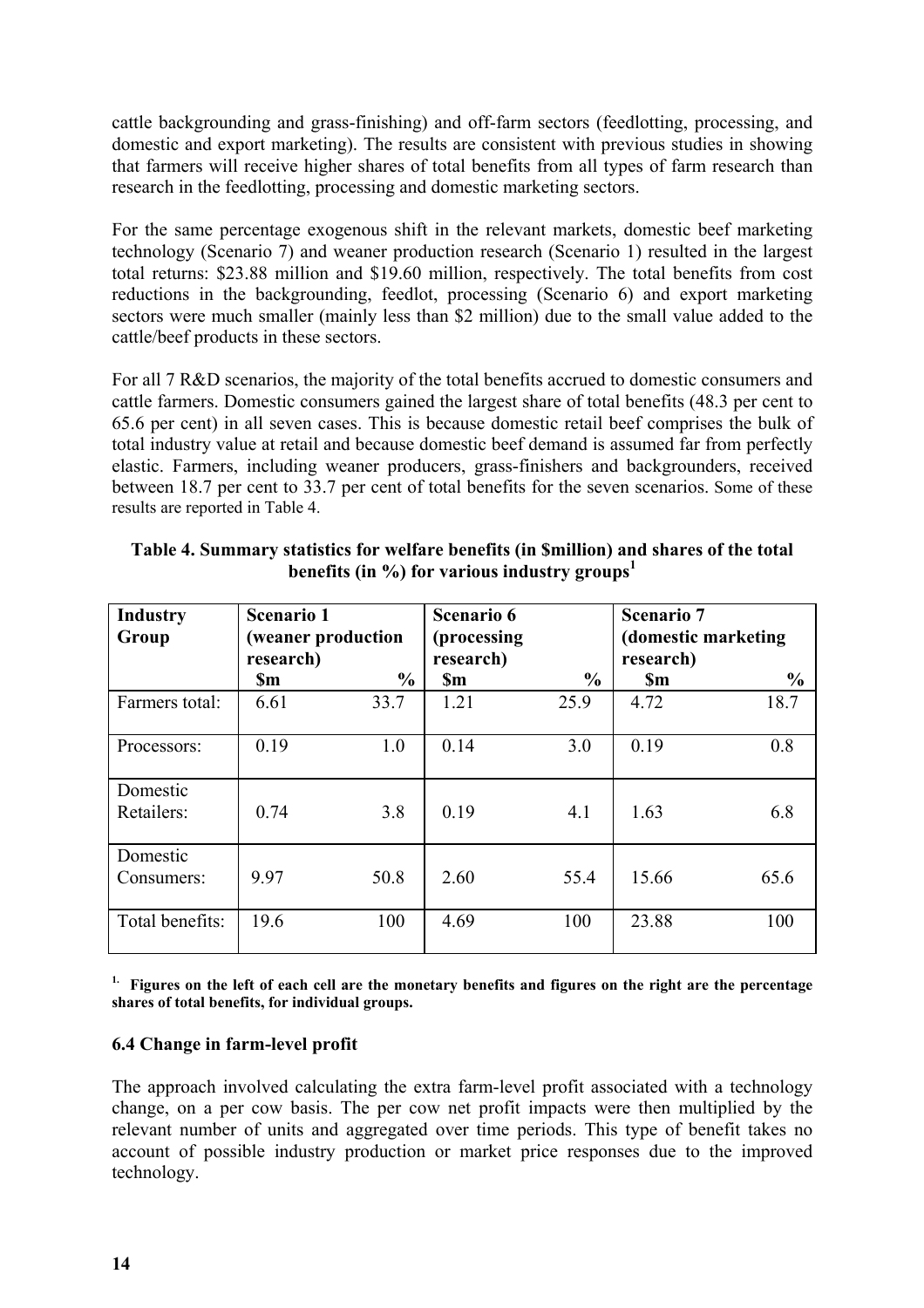While the initial benefit of these breed changes accrues to the producer, over time the benefit will be distributed across all sectors of the industry as producers respond to the incentive to supply more of the preferred breeds and the market adjusts to the new set of prices and quantities. So this extra profit to producers is really an industry benefit, and would be distributed in *broadly* the same way as shown in the EDM. However, we cannot make *precise* statements about associated returns to other sectors of the beef industry because these impacts occur in particular parts of the industry whereas the EDM analysis discussed above is calibrated and tested on aggregate, Australia-wide data.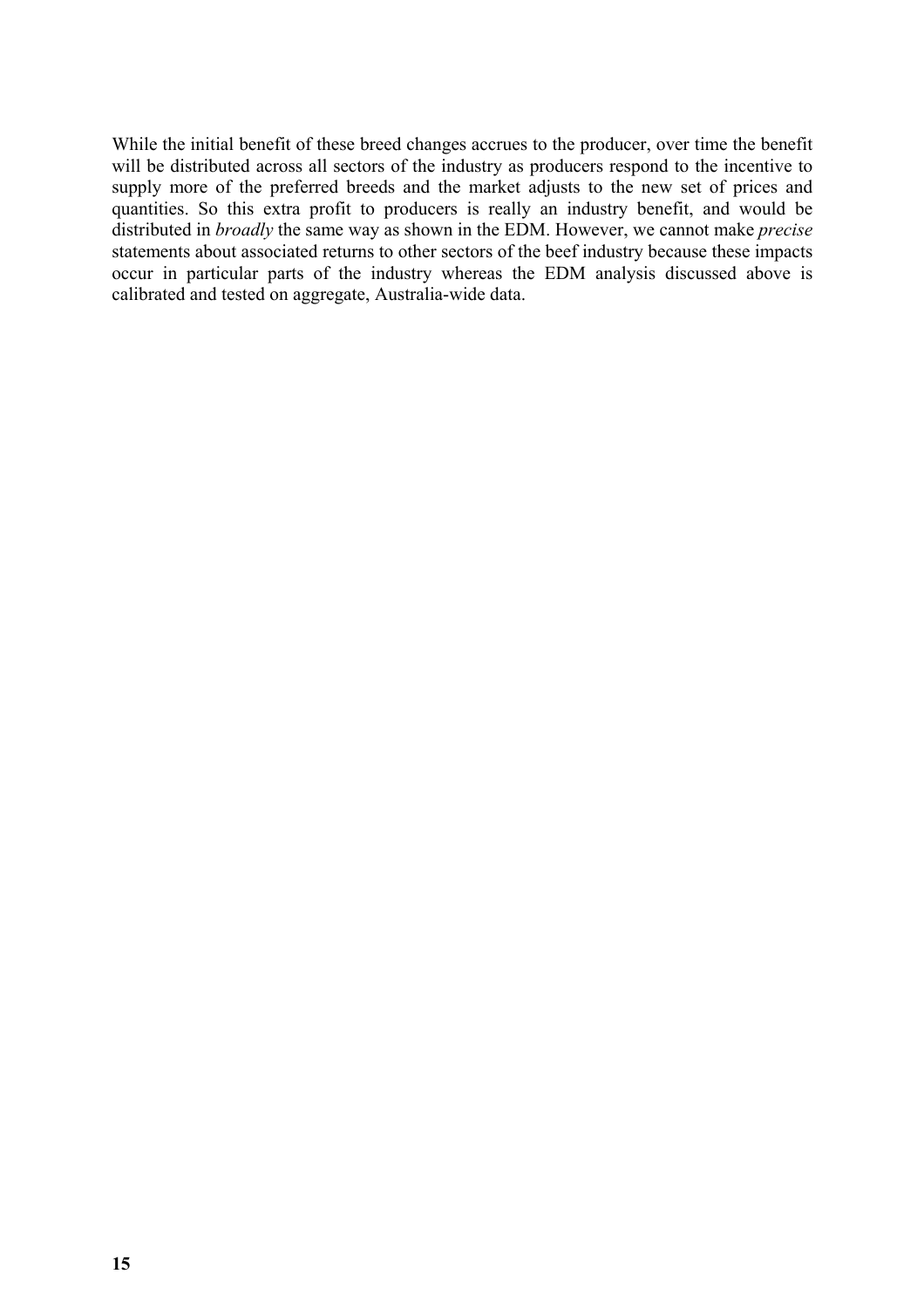# 7. Industry Representation and Aggregation

#### **7.1 Industry breed x market production systems**

To assess benefits across different segments of the commercial beef industry, a breakdown of the industry by breed and market production system was required. Gains were valued and accumulated across the whole industry. Estimates were made of the following:

- the size (number of cows joined) of the national beef herd;
- the proportion of industry cows that are *Bos taurus* and *Bos indicus/adapted composites*;
- the proportion of *Bos taurus* and *Bos indicus/adapted composite* cows that are put to *Bos taurus* and *Bos indicus/adapted composite* bulls;
- the proportion of young finished animals that go to domestic and export markets;
- the proportion of *Bos taurus* cows that are put to different bull breeds; and
- the proportion of *Bos indicus/adapted composite* cows that are put to different bull **breeds**

Based on these estimates the beef cow herd was apportioned into 28 breed x market groups. Additionally, within a number of breed x cow joining and market types, an estimate was made of the proportion to which different market niches were considered to apply. Taking these additional market niches into account apportioned the industry into 35 breed x production system-market niches. The resulting segmentation of the beef cow herd is shown in Table 5.

#### **7.2 Choice of representative groups**

Six measures of genetic gains were obtained, based on genetic trends in BREEDPLAN EBVs. Gains were assessed for four breed groups chosen to represent breeds with different levels of performance recording. The gains occurring in the Angus and Hereford breeds were taken as representative of breeds with high and moderate amounts of performance recording, respectively. Gains in the Limousin breed were considered representative of that occurring in European breeds. Gains in the Brahman breed were considered representative of breed types used in northern herd production systems.

The genetic trends assessed were for commercial herd traits. These were assessed from BREEDPLAN EBVs using BreedObject software. The commercial herd traits were defined for either domestic or export markets, and notionally for particular production systems within each of these. As a consequence, six measures of genetic gains were obtained. In summary, the six breed x market production systems used to assess genetic trends, the notional production system involved and the cases they represented, were as shown in Table 6.

#### **7.3 Aggregation of systems for estimating returns from genetic change**

For aggregation of benefits across the whole industry, genetic gain assessments based on Angus-Domestic and Angus-Export measures were applied to niches 1 and 2 and niches 3 and 4 respectively. Genetic gain assessments from Hereford/Poll Hereford-Domestic and Hereford/Poll Hereford-Export were taken to apply to niches 5, 6, 25, 27, 29 and 7, 8, 26, 28 respectively. Genetic gain assessments for Limousin-Export (Terminal) were applied to niches 9-12, 13-16, 23, 24 and 31. Genetic gains in the remaining niches were represented by that assessed for Brahman-Export.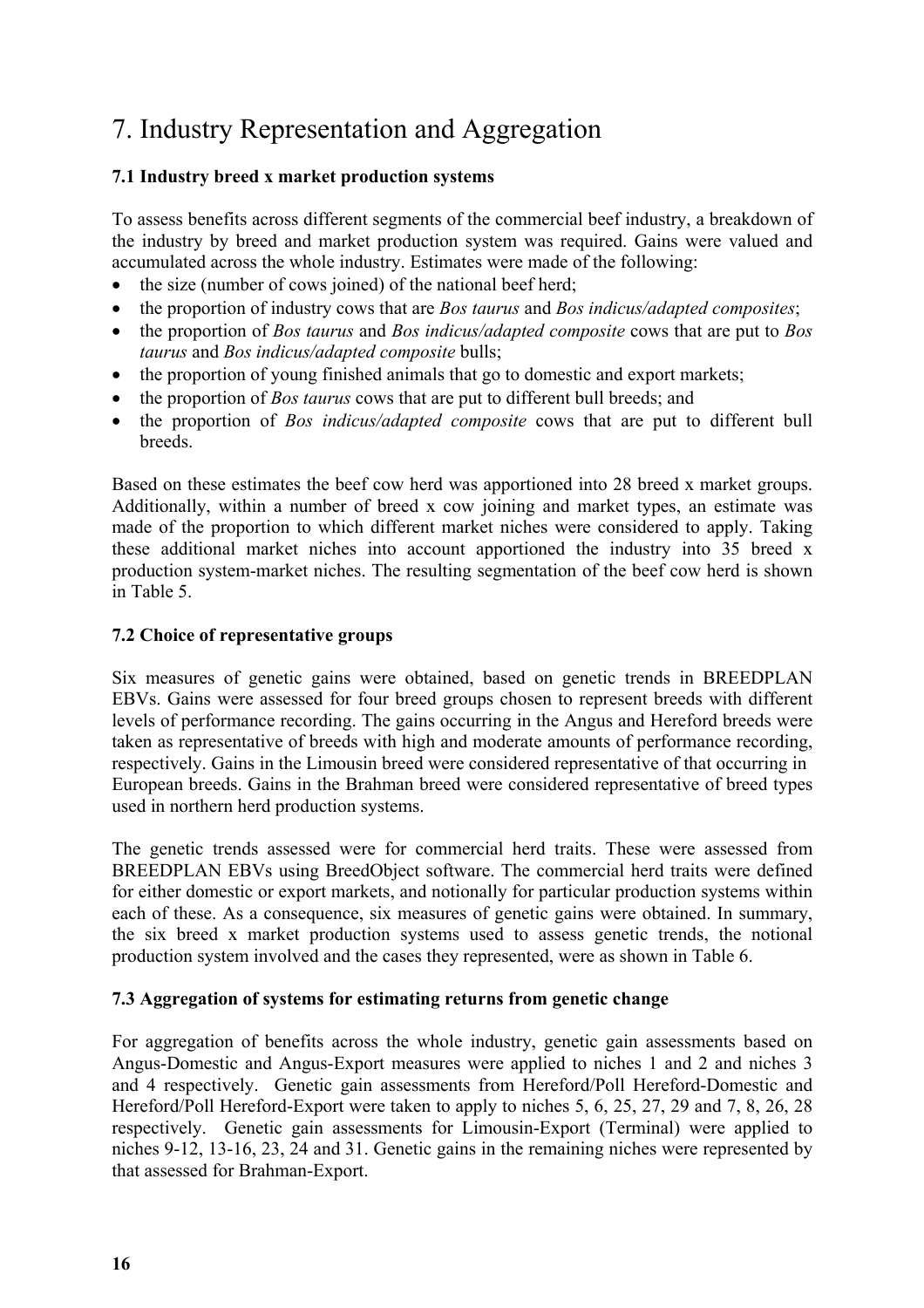| Proportion | <b>Bull breed</b> | Cow type           | <b>Market</b> | Niche $(\#)$      |
|------------|-------------------|--------------------|---------------|-------------------|
| .07        | Angus             | Bos taurus         | Domestic      | (1) Supermarket   |
| .02        | Angus             | Bos taurus         | Domestic      | $(2)$ CAAB        |
| .09        | Angus             | Bos taurus         | Export        | $(3)$ 220d fed/B3 |
| .03        | Angus             | Bos indicus/comp.  | Export        | (4) Terminal      |
| .05        | Heref/Poll H.     | Bos taurus         | Domestic      | (5) Supermarket   |
| .01        | Heref/Poll H.     | <b>Bos taurus</b>  | Domestic      | (6) Heref. Prime  |
| .06        | Heref/Poll H.     | Bos taurus         | Export        | (7) Short-fed     |
| .01        | Heref/Poll H.     | <b>Bos taurus</b>  | Export        | (8) Long-fed      |
| .005       | Limousin          | Bos taurus         | Domestic      | (9) Terminal      |
| .001       | Limousin          | Bos taurus         | Domestic      | (10) Straightbred |
| .005       | Limousin          | Bos taurus         | Export        | $(11)$ Terminal   |
| .001       | Limousin          | <b>Bos taurus</b>  | Export        | (12) Straightbred |
| .003       | Simmental         | Bos taurus         | Domestic      | $(13)$ Terminal   |
| .001       | Simmental         | Bos taurus         | Domestic      | (14) Straightbred |
| .003       | Simmental         | <b>Bos taurus</b>  | Export        | $(15)$ Terminal   |
| .001       | Simmental         | <b>Bos taurus</b>  | Export        | (16) Straightbred |
| .24        | <b>Brahman</b>    | <b>Bos</b> indicus | Export        | (17)              |
| .10        | <b>Brahman</b>    | <b>Bos</b> indicus | Domestic      | (18)              |
| .01        | <b>Brahman</b>    | Bos taurus         | Domestic      | (19)              |
| .01        | Santa, Others     | Bos taurus         | Domestic      | (20)              |
| .01        | <b>Brahman</b>    | <b>Bos taurus</b>  | Export        | (21)              |
| .01        | Santa, Others     | <b>Bos taurus</b>  | Export        | (22)              |
| .01        | Charolais         | Bos taurus         | Domestic      | (23)              |
| .01        | Charolais         | <b>Bos taurus</b>  | Export        | (24)              |
| .01        | Murray Grey       | <b>Bos taurus</b>  | Domestic      | (25)              |
| .01        | Murray Grey       | Bos taurus         | Export        | (26)              |
| .01        | Shorthorn         | Bos taurus         | Domestic      | (27)              |
| .01        | Shorthorn         | <b>Bos taurus</b>  | Export        | (28)              |
| .01        | Other Bos taur.   | <b>Bos</b> taurus  | Domestic      | (29)              |
| .01        | Other Bos taur.   | Bos taurus         | Export        | (30)              |
| .03        | Other Bos taur.   | Bos indicus/comp   | Export        | (31)              |
| .03        | Santa G, Others   | Bos indicus/comp   | Domestic      | (32)              |
| .07        | Santa G, Others   | Bos indicus/comp   | Export        | (33)              |
| .02        | Composites        | Bos indicus/comp   | Domestic      | (34)              |
| .03        | Composites        | Bos indicus/comp   | Export        | (35)              |
| 1.00       |                   |                    |               |                   |

**Table 5. Estimated proportions in breed x market production system niches**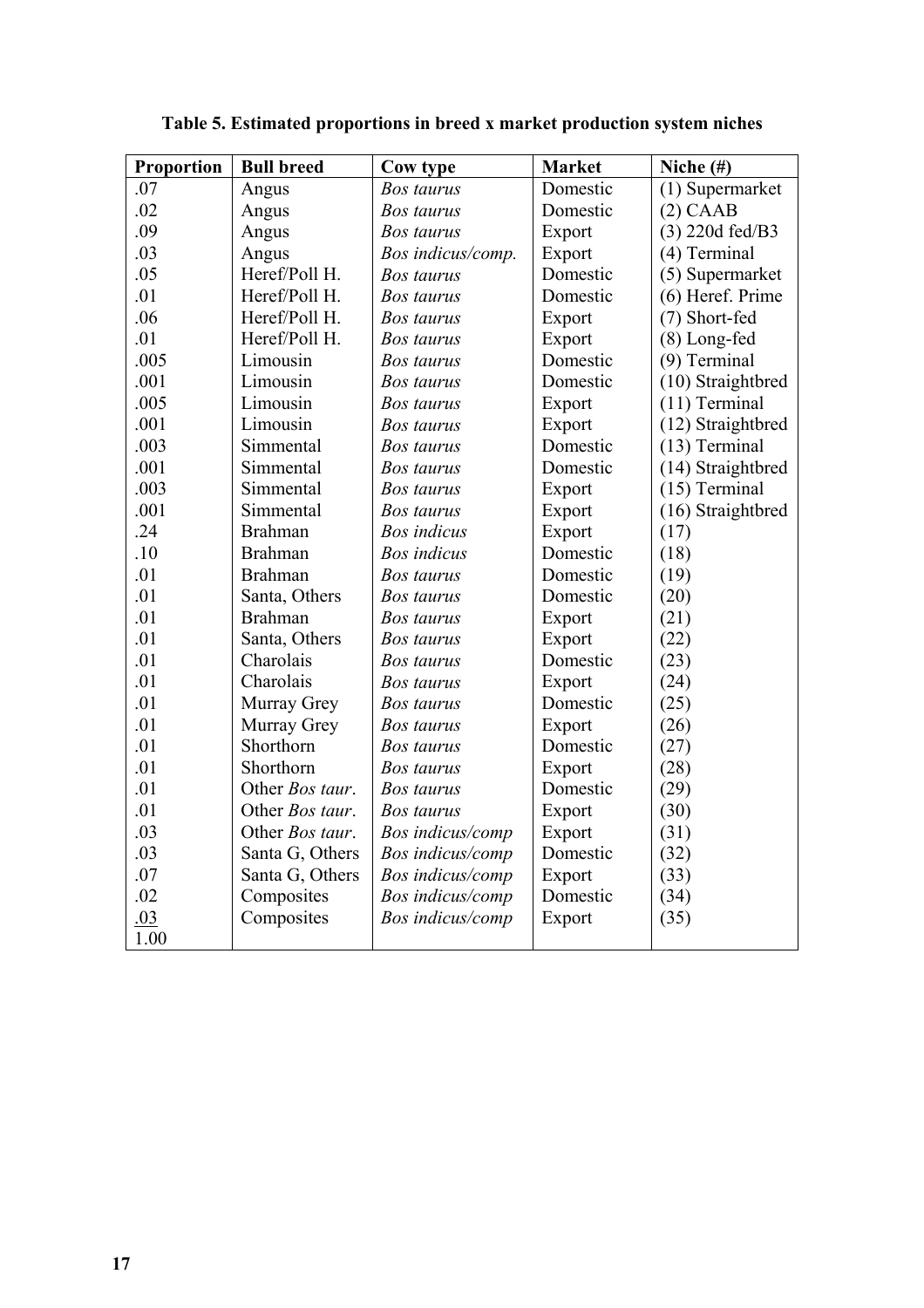| <b>Measure of</b> |                                          | <b>Breed x market   Production system</b>                                                                       | <b>Cases represented</b>        |
|-------------------|------------------------------------------|-----------------------------------------------------------------------------------------------------------------|---------------------------------|
| genetic<br>gains  |                                          |                                                                                                                 |                                 |
|                   | Angus-Domestic                           | Pasture grown & finished<br>steers, 420kg at 17m, for<br>Supermarket trade (herd 'self-<br>replacing')          | high recording-<br>domestic     |
| $\overline{2}$    | Angus-Export                             | Pasture grown, 220d long-fed<br>steers, 650kg at 25m, for<br>Japanese B3 market (herd<br>'self-replacing')      | high recording-<br>export       |
| 3                 | Hereford & Poll<br>Hereford-<br>Domestic | Pasture grown & finished<br>steers, 475kg at 17m, for<br>Supermarket trade (herd 'self-<br>replacing')          | Moderate recording-<br>Domestic |
| $\overline{4}$    | Hereford & Poll<br>Hereford-Export       | Pasture grown, 100-150d fed<br>steers, 640-700kg at 20-22m,<br>for Export markets (herd<br>'self-replacing')    | Moderate recording-<br>export   |
| 5                 | Limousin-<br>Export (terminal<br>role)   | Pasture grown & finished<br>steers from British breed<br>cows, 575kg at 25m, for<br>Export markets              | European breeds                 |
| 6                 | Brahman-Export                           | Pasture grown & finished<br>steers/bullocks, 650kg at 30-<br>36m, for Export markets<br>(herd 'self-replacing') | northern breeds                 |

#### **Table 6. The six representative breed x market production systems used to assess genetic trends**

Informed estimates were obtained of the percentages of BREEDPLAN-evaluated and non-BREEDPLAN-evaluated bulls used in commercial herds by breed. These were then pooled over niches represented. The type of bull use affects the lag assumed for the time to expression of genetic gains in commercial herds. A lag of 5 years was assumed for commercial herds using BREEDPLAN-evaluated bulls and a lag of 10 years was assumed for commercial herds using non-BREEDPLAN-evaluated bulls. Taken together with the above aggregated market niche proportions, the percentages concerning bull use further define the proportions of the national cow herd to which each measure of gain was applied. In summary, this was as shown in Table 7. A sensitivity analysis was also performed on the assumed lag lengths where lags of 8 and 13 years were imposed instead of lags of 5 and 10 years.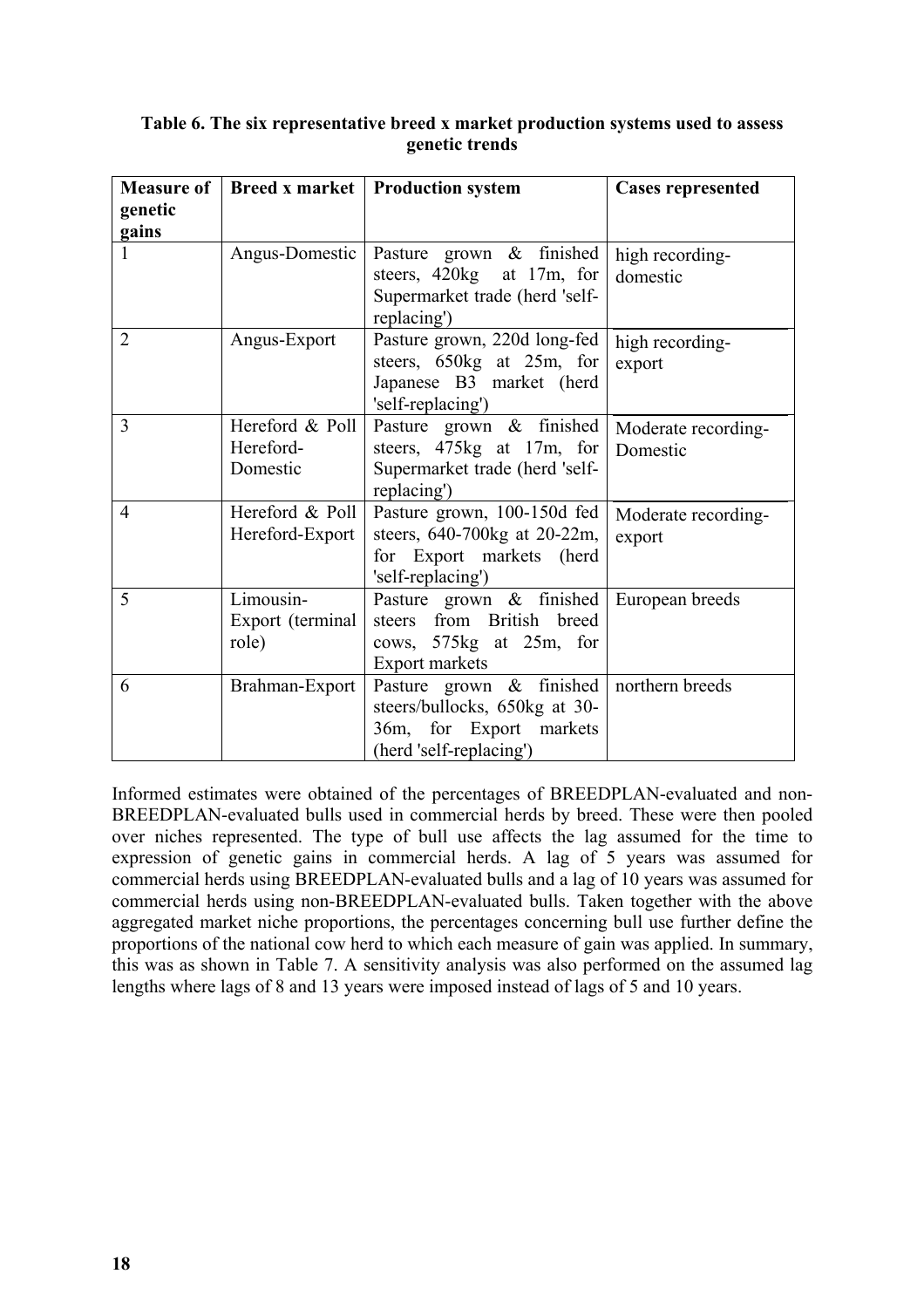| of<br>genetic<br><b>Measure</b><br>gains | <b>Aggregated</b><br>niche % | $\frac{6}{6}$<br><b>BREEDPLAN</b> | $\frac{6}{9}$<br>non-<br><b>BREEDPLAN</b> | Cow<br>herd $%$ |
|------------------------------------------|------------------------------|-----------------------------------|-------------------------------------------|-----------------|
|                                          |                              | bulls used                        | bulls used                                |                 |
|                                          |                              | (lag 5 years)                     | (lag 10 years)                            |                 |
| 1. Angus-Domestic                        | .09                          | .64                               |                                           | 5.76            |
|                                          | .09                          |                                   | .36                                       | 3.24            |
| 2. Angus-Export                          | .12                          | .64                               |                                           | 7.68            |
|                                          | .12                          |                                   | .36                                       | 4.32            |
| 3. Her./PHer.-Domestic                   | .09                          | .54                               |                                           | 4.86            |
|                                          | .09                          |                                   | .46                                       | 4.14            |
| 4. Her./PHer.-Export                     | .09                          | .54                               |                                           | 4.86            |
|                                          | .09                          |                                   | .46                                       | 4.14            |
| 5. Lim.-Export (Term.)                   | .07                          | .38                               |                                           | 2.66            |
|                                          | .07                          |                                   | .62                                       | 4.34            |
| 6. Brahman-Export                        | .54                          | .10                               |                                           | 5.40            |
|                                          | .54                          |                                   | .90                                       | 48.6            |
| Total                                    | 1.00                         |                                   |                                           | 100             |

**Table 7. Proportions of the cow herd to which different measures of genetic gain and different lag periods were applied**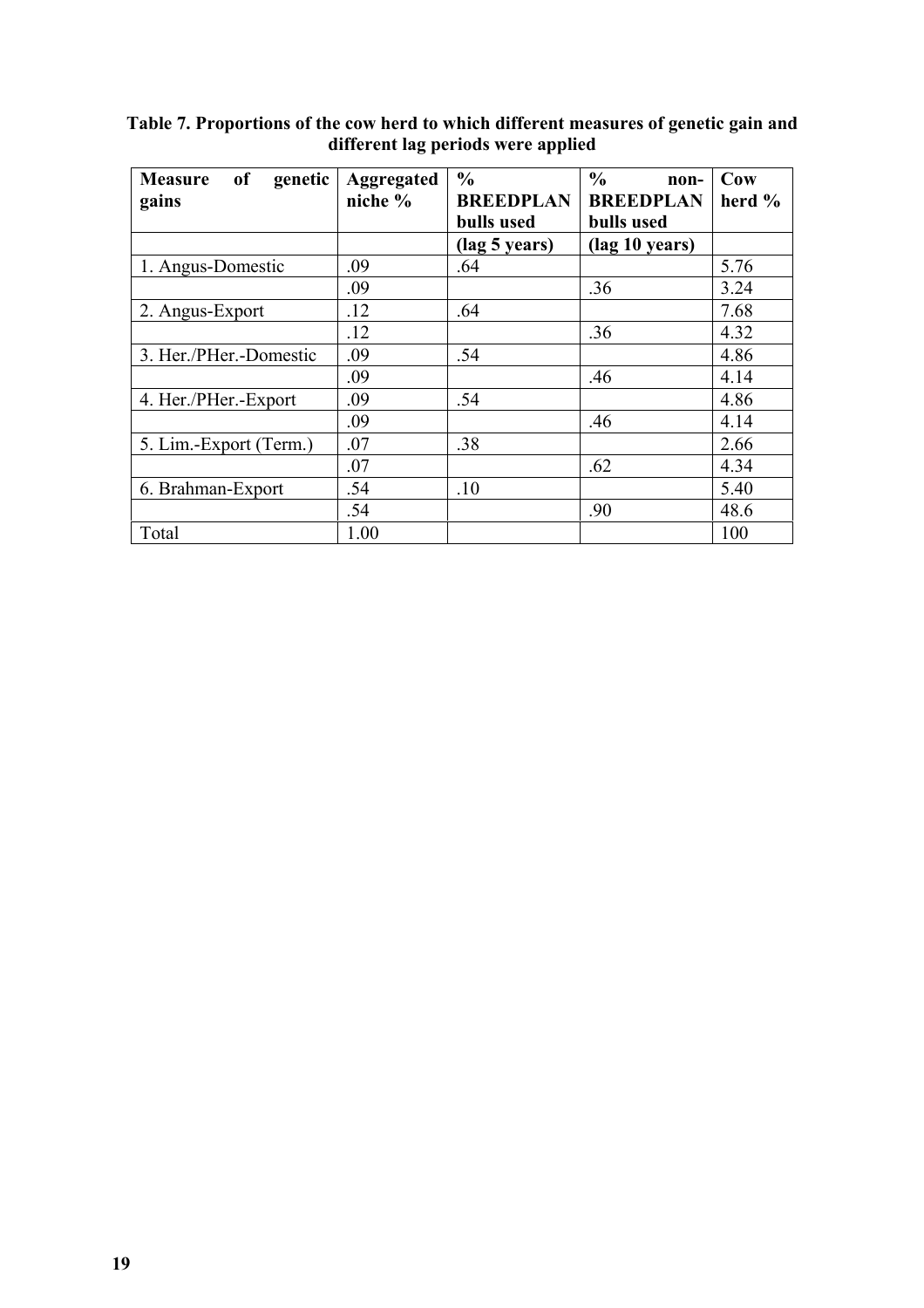### 8. Assessment of Trait Genetic Change in Representative Industry Groups

#### **8.1 Methods**

Genetic trends in BREEDPLAN EBVs were translated into genetic trends in economic traits of commercial herds, using BreedObject software (Sundstrom and Barwick undated), for each of the breed groups examined. The commercial herd traits were defined for either domestic or export markets and according to particular production systems as described in Section 7.2. The commercial herd traits considered are shown in Table 8. These traits are also the breeding objective traits that underlie industry \$Indexes constructed with BreedObject. Note that efficiency of feed use is not a separately specified trait in Table 8. Other approaches are used to cost feed in the construction of \$Indexes for industry. Separate attention was consequently given in this study to costing additional feed associated with genetic gains.

Trends in these traits were assessed over the period 1985 to 2000, using as inputs the BREEDPLAN EBVs of animals born over this period. Trait changes were assessed at 5-year intervals, as required for use in subsequent analysis using the EDM.

| <b>Trait</b>             | Unit          |
|--------------------------|---------------|
| Sale liveweight          | kg            |
| Sale liveweight-maternal | kg            |
| Dressing percentage      | $\frac{0}{0}$ |
| Carcase meat percentage  | $\frac{0}{0}$ |
| Fat depth                | mm            |
| Cow weaning rate         | $\frac{0}{0}$ |
| Marbling score           | score units   |
| Cow survival rate        | $\frac{0}{0}$ |
| Cow liveweight           | kg            |
| Calving ease             | $\%$          |
| Calving ease-maternal    | $\frac{0}{0}$ |

| Table 8. Traits of commercial herds originally examined for genetic trend |  |  |
|---------------------------------------------------------------------------|--|--|
|---------------------------------------------------------------------------|--|--|

The substantial measured trait changes were in progeny liveweight and cow weight in each breed x market group in which gains were assessed. Changes in other traits of Table 8 were not considered large enough to warrant assessment of associated cost of production or demand effects. The absence of appreciable change in traits other than growth, at least as expressed in commercial herds, is due to the relatively recent introduction to BREEDPLAN of EBVs addressing these traits (breeds using BREEDPLAN are reported to have progressively adopted EBVs for carcass and fertility traits during the 1990s). Importantly, the absence of appreciable genetic changes in other traits also suggests that the changes in growth have been able to be achieved without antagonistic genetic change in other traits. Examples of genetic trends observed in all traits are shown in Appendix 3.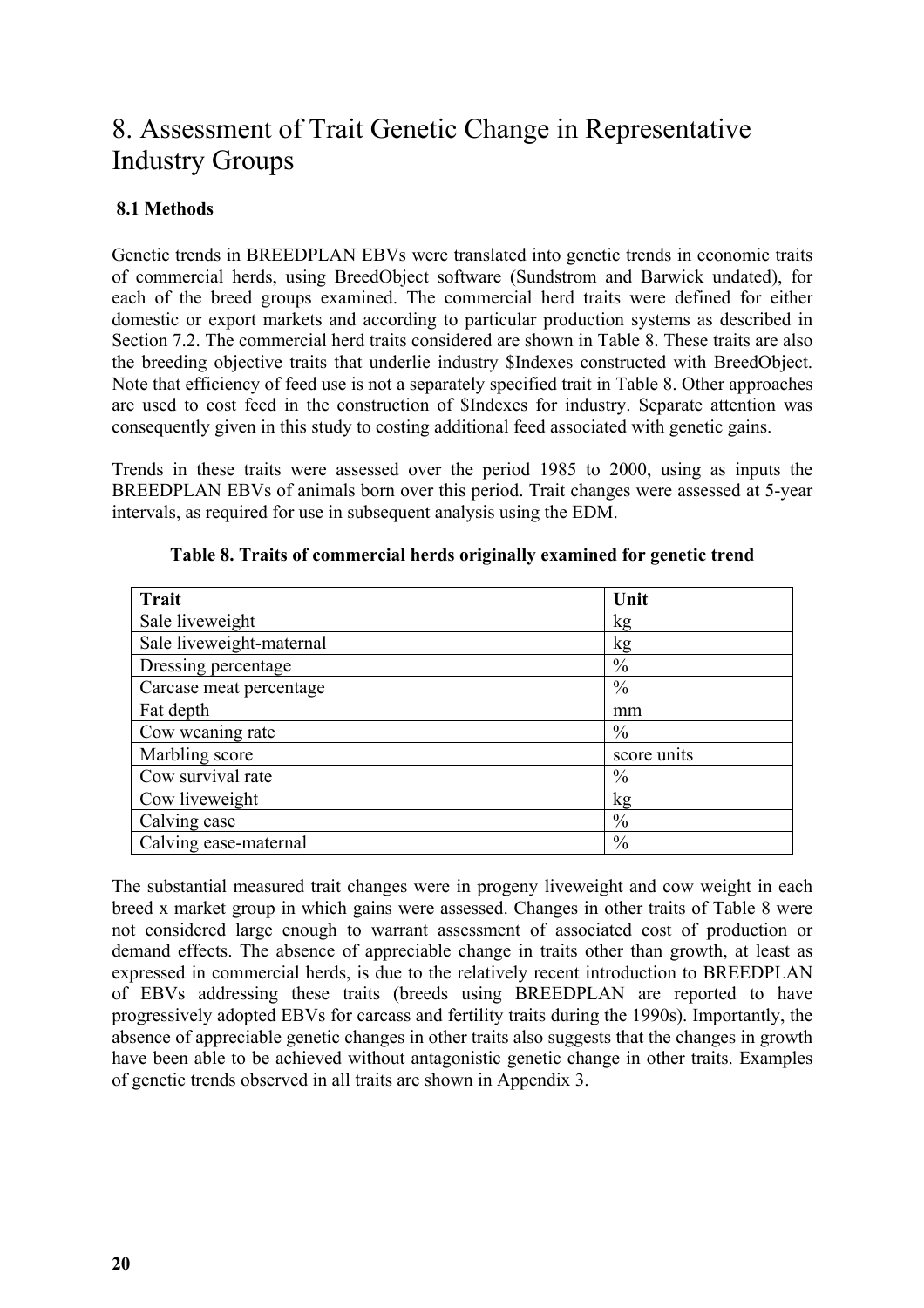#### **8.2 Results**

Trait changes are shown in Table 9 for gains occurring in seedstock and expressed 5 years later in commercial herds. These are the gains expected in herds using BREEDPLANevaluated bulls. Similar gains are expected in herds using non-BREEDPLAN bulls after a further 5 years. Trait trends in the table are projected to 2005 to account for the first occurrence of genetic gains in commercial herds arising from gains in BREEDPLAN evaluated seedstock in the period up to 2000. Projections are made to 2010 for those gains from non-BREEDPLAN-evaluated bulls.

| <b>Measure of gain</b> | 1985           | 1990           | 1995                    | 2000 | 2005 |
|------------------------|----------------|----------------|-------------------------|------|------|
|                        |                |                | Progeny liveweight (kg) |      |      |
| 1. Angus-Domestic      | 0              | 4              | 12                      | 22   | 37   |
| 2. Angus-Export        | 0              | 5              | 15                      | 28   | 48   |
| 3. Her/PH-Domestic     | 0              | 3              | 10                      | 19   | 31   |
| 4. Her/PH-Export       | $\theta$       | 3              | 10                      | 19   | 31   |
| 5. Limousin-Export T)  | 0              |                | 7                       | 11   | 21   |
| 6. Brahman-Export      | $\theta$       | 10             | 15                      | 23   | 33   |
|                        |                |                | Cow liveweight (kg)     |      |      |
| 1. Angus-Domestic      | $\theta$       | 4              | 13                      | 23   | 36   |
| 2. Angus-Export        | 0              | $\overline{4}$ | 13                      | 23   | 37   |
| 3. Her/PH-Domestic     | 0              | 3              | 9                       | 18   | 29   |
| 4. Her/PH-Export       | 0              | 3              | 9                       | 18   | 29   |
| 5.Limousin-Export(T)   | not applicable |                |                         |      |      |
| 6. Brahman-Export      | 0              | 6              | 7                       | 12   | 18   |

|  |  | Table 9. Genetic changes in traits of commercial herds |  |
|--|--|--------------------------------------------------------|--|
|  |  |                                                        |  |

To restate, the calculations in the table are from measures of genetic trend in seedstock herds, as increments from 1980 levels and lagged by 5 years for expression of the gains in commercial herds.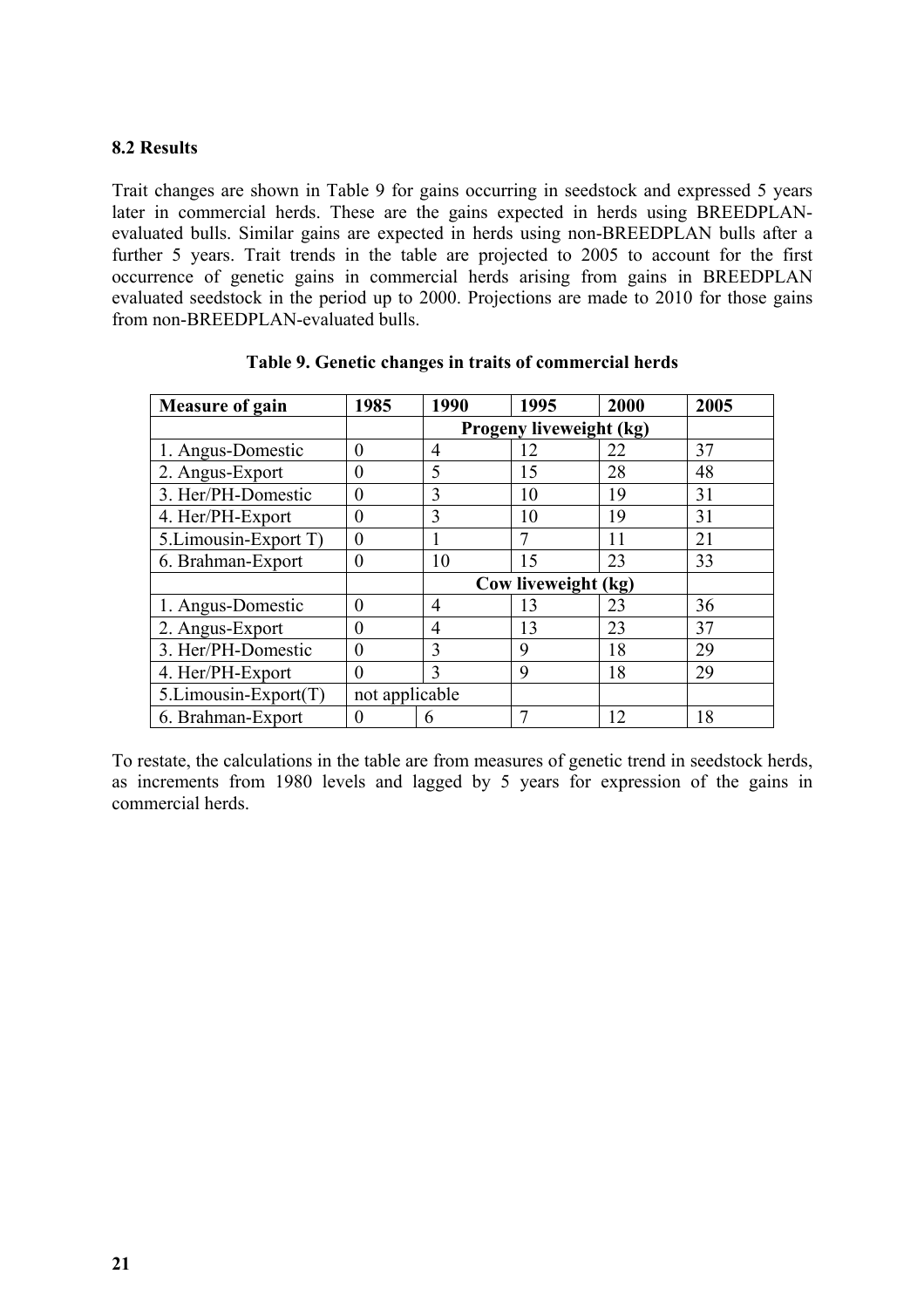## 9. Assessment of the Impacts of Trait Change on Cost of Production

#### **9.1 Representing gains from breeding and genetics technology**

The EDM analysis requires gains at the farm level to be expressed as percentage changes in the minimum average variable cost per unit output. The estimation of these percentage changes was accomplished using representative beef enterprise budgets for each of the breed x market cases listed in Table 6.

The trends in significant genetic traits (progeny and cow liveweight) over each 5-year period were valued by an analysis of the costs associated with such changes. Of particular importance were the feed costs associated with growing larger animals. As stated previously, no change in FCE was included in the analysis, so those larger animals required proportionately more feed.

The BEEF-N-OMICS program (NSW Agriculture and Meat Research Corporation 1991) was used to estimate the feed requirements of the herds in each production system. BEEF-N-OMICS is a GM budgeting tool, which includes a herd model that calculates the numbers, types, ages and weights of all cattle within the herd according to user-supplied inputs or parameters. The monthly feed requirements (expressed in LSMs) are calculated according to the number, live weight, weight gain and pregnancy/lactation status of herd members.

In the analysis, the estimated feed requirements were converted to total DSEs for the year and these were converted to feed requirements expressed in terms of hectares of improved pasture. The basis for these calculations is presented in the next section.

#### **9.2 Feed requirements from improved pasture**

Details of assumptions underlying the estimation of improved pasture areas are shown in Appendix 4.

Key assumptions were for medium-high rainfall (>625 mm average annual), pasture species of improved pastures (eg phalaris, fescue, rye, cocksfoot) and legumes (sub/white clover), a pasture lifespan of 5 years and input costs of \$250/ha establishment and \$50/ha annual maintenance (\$90/ha/year average). Pasture production was 12 000kg dry matter (DM)/ha/year with 50 per cent grazing utilisation.

With available DM of 6000 kg ha/year and ruminant livestock requirements of 500 kg DM/DSE/year, the estimated carrying capacity was 12 DSE/ha. Average annual cost per unit of pasture production was calculated to be \$15/1000 kg DM, and the annual cost per DSE was \$7.50/DSE.

In the livestock budgets the total annual feed requirement per DSE calculated from the BEEF-N-OMICS analysis was divided by 12 to estimate the area of improved pasture required to carry the herd through the year. This area was multiplied by \$90/ha to derive the average appropriate pasture feed cost.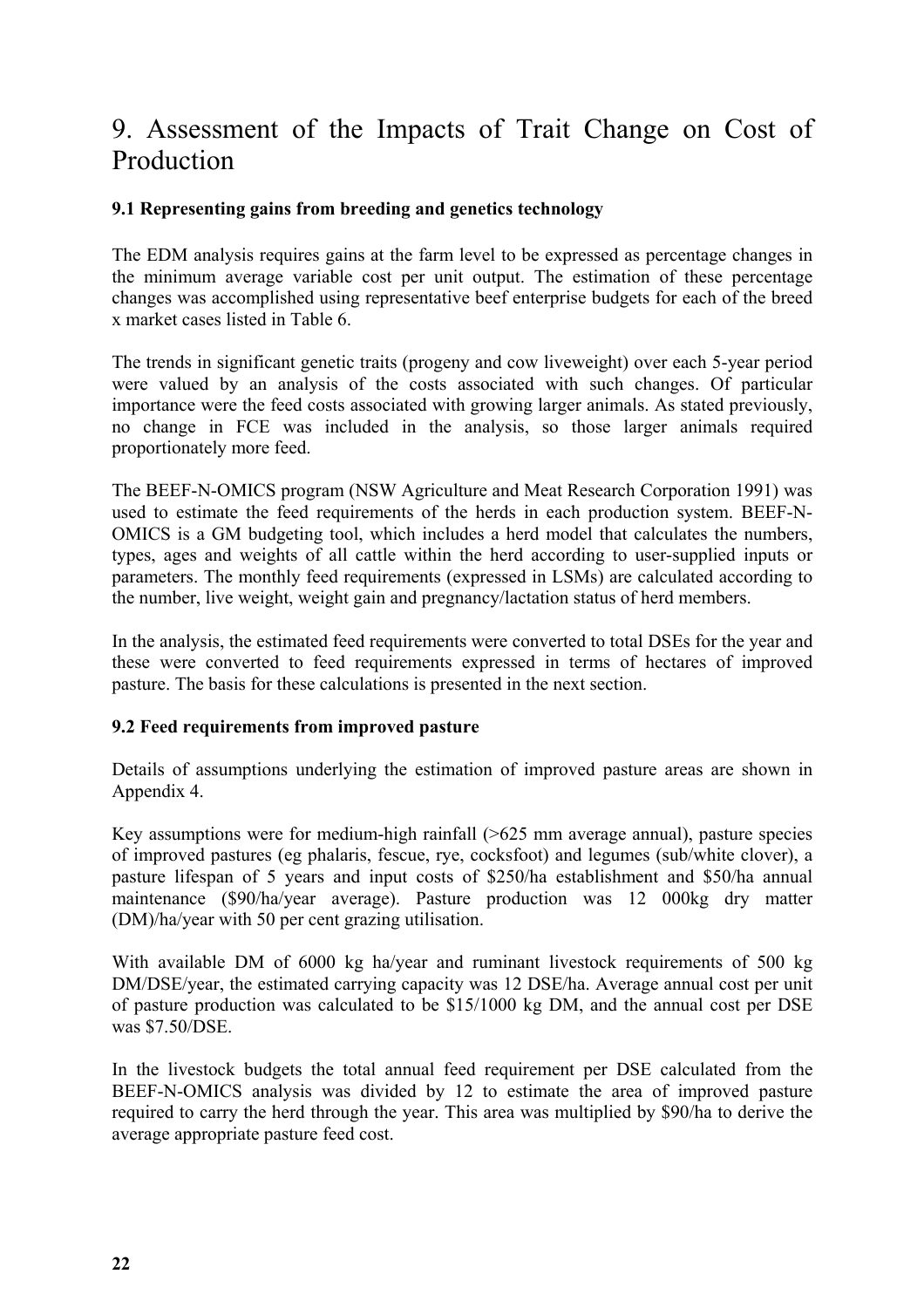#### **9.3 Animal inputs from genetic trends**

The genetic trends from Table 9 were converted into appropriate liveweights for cattle (cows and progeny at different turnoff targets). Taking year 2000 beef cattle GM budget information as a base, the weights for each year from 1985 to 2005 were estimated and used as inputs to the BEEF-N-OMICS and GM budgets. These figures are shown in Appendix 5.

#### **9.4 Gross margin budgets**

GM budgets for the enterprises listed in Table 6 were based on those of NSW Agriculture (2001). Consultation with extension specialists allowed adaptation of the BEEF-N-OMICS program and other inputs to the GM budgets to appropriate representations of current industry status. The progeny liveweights, the estimated improved pasture feed costs and other relevant parameters were all incorporated into the budgets.

Total variable costs included replacement bulls, replacement heifers (where appropriate), livestock and veterinary costs, ear tags, pasture establishment and maintenance costs, interest and livestock selling costs. Other costs (eg labour) which did not vary were not included. Feed costs for grain-fed steers were calculated at 2.8 per cent of liveweight and \$152/tonne ration cost. An example of the GM budgets is shown in Appendix 6.

The total weight of beef sold in units of kg DW was estimated using dressing percentages of 55 per cent and 53 per cent for males and females respectively. The figure for total variable costs per kg DW was derived and percentage changes over the 5-year periods were input to the EDM model.

#### **9.5 Changes in variable costs**

The estimates of variable costs/kg DW for each 5-year point for each budget are shown in Table 10.

| <b>Breed x market</b>         | 1985          | 1990 | 1995 | 2000 | 2005 |
|-------------------------------|---------------|------|------|------|------|
| Angus supermarket             | 1.22          | 1.21 | 1.19 | 1.18 | 1.16 |
| Angus B3                      | 1.94          | 1.94 | 1.93 | 1.93 | 1.92 |
| Hereford/Poll H supermarket   | 1.13          | 1.13 | 1.12 | 1.11 | 1.10 |
| Hereford/Poll H short-fed exp | 1.68          | 1.67 | 1.67 | 1.67 | 1.67 |
| Limousin Terminal export      | 1.56          | 1.56 | 1.55 | 1.55 | 1.53 |
| Brahman Jap Ox                | $\lfloor .18$ | .18  | 117  | -16  | l.15 |

|  |  |  |  | Table 10. Variable costs per unit output results - based on genetic trait trends |  |
|--|--|--|--|----------------------------------------------------------------------------------|--|
|--|--|--|--|----------------------------------------------------------------------------------|--|

The results in Table 10 are interesting for several reasons. First, the base cow weights influence total variable cost levels. Hereford cows were assumed to be heavier (500 kg) than Angus cows (450 kg), therefore Hereford herd costs per kg of beef are likely to be lower, other things being equal. Also, the budgets associated with grain feeding had higher costs because the budgets included the breeding and backgrounding components, meaning higher aggregate cost levels. The budgets also had a regional aspect, so this impacts on variable costs to some extent.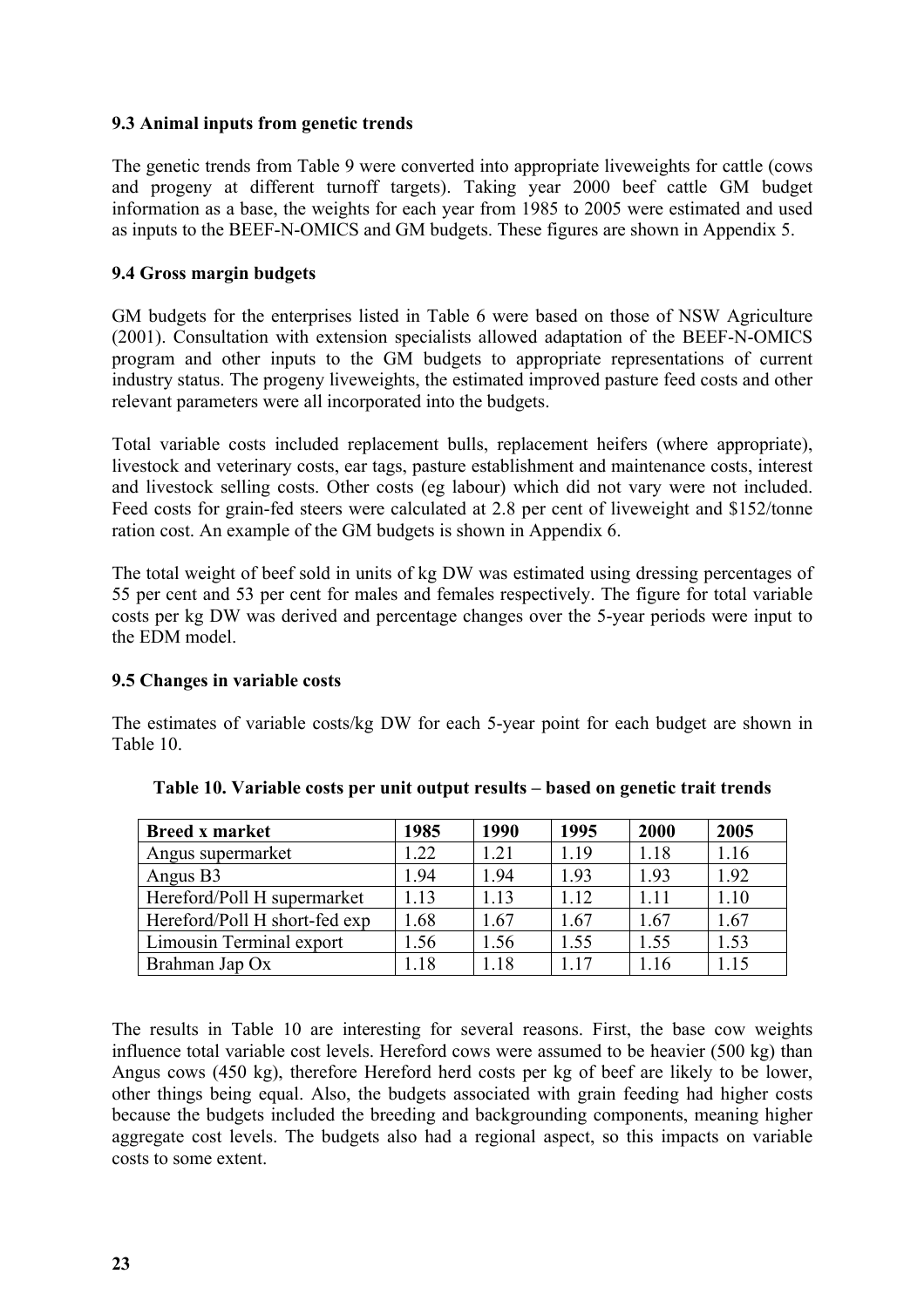The costs associated with grain feeding were based on feed requirements being a fixed proportion of liveweight. However, in the pasture-based budgets changes in cow weights are buffered by the maintenance component, which is likely to change by a lesser amount. Therefore the costs associated with the grain-fed cases are likely to change by less, since there is no evidence of FCE varying to influence the cost side of the analysis. This trend is observed in the results.

The Limousin terminal export budget required buying in replacement females. The cost of these, especially if bought as pregnancy tested in calf, was difficult to determine.

The results for crossbreeding in the temperate (southern) regions were based on results from Barlow *et al*. (1989). For medium quality pastures, the best crossbred-cow combination (Brahman x Hereford cow mated to a Hereford bull) had a variable cost/kg DW of \$0.81, compared to the straightbred Hereford herd cost of \$0.84/kg DW. This cost advantage due in part to hybrid vigour is realised in each drop of crossbred calves but is not accumulated from year to year as are the cost advantages from selection.

#### **9.6 Inputs to the EDM analysis**

The results in Table 10 were converted into percentage change figures for input to the EDM analysis. In this conversion, the gains from selection are cumulative. These and the crossbred results are presented in Table 11. They are presented here as representing types of markets and according to the degree of herd measurement and recording undertaken in developing the EBV information used as a basis for the genetic trait trends.

| 5-year period to            | 1985     | 1990 | 1995 | 2000 | 2005 |
|-----------------------------|----------|------|------|------|------|
|                             |          |      |      |      |      |
| Domestic high recording     |          | 0.5  | 17   | 2.9  | 4.8  |
| Export high recording       |          |      |      | 0.6  | 1.2  |
| Domestic moderate recording | 0        |      | 0.8  | 1.6  | 2.6  |
| Export moderate recording   |          |      | 0.6  | 0.6  | 0.6  |
| European                    |          |      | 0.9  | 0.9  | 2.1  |
| Northern                    | $\theta$ |      | 1.1  | 1.6  | 2.3  |
| Crossbreeding (south)       | 3.0      | 3.0  | 3.0  | 3.0  | 3.0  |

**Table 11. Cumulative annual percentage point reductions in per unit variable costs**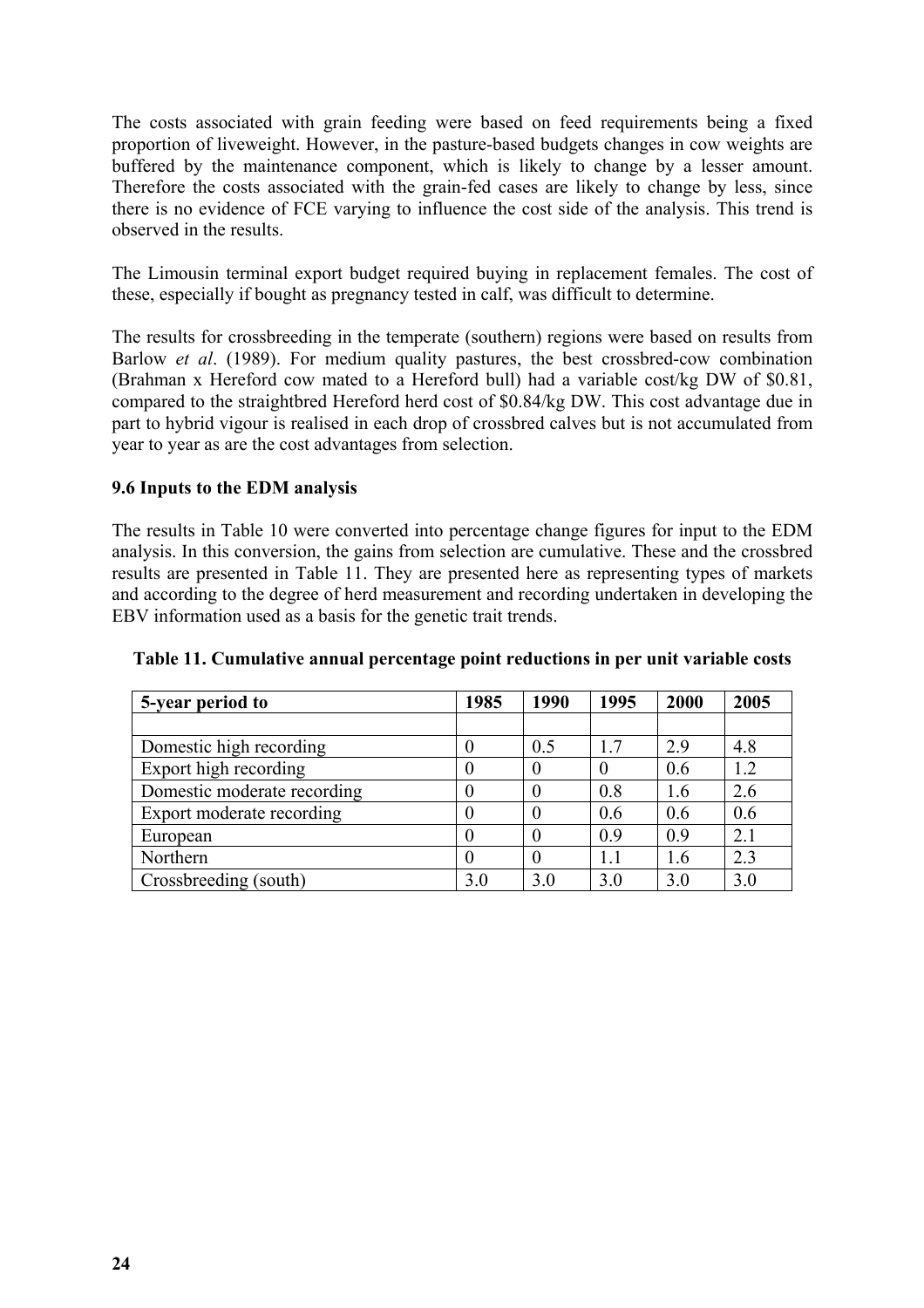## 10. Results: Returns from Beef Cattle Genetics R&D

As mentioned previously, two methods of estimating economic benefits were used in this analysis. These are the EDM approach, which provides estimates of change in total economic surplus due to technology adoption, and an extra-farm-revenue approach which provides estimates of change in net revenue, initially at the farm level. The relative advantages and disadvantages of these approaches have been discussed in Section 6. The results from both methods are presented in this chapter.

#### **10.1 Returns from within-breed selection and crossbreeding**

Previous results (Zhao *et al*. 2001) from the EDM showed that a 1 per cent reduction in variable costs of beef production resulted in a \$30 million change in economic surplus, when indexed to \$2001. They also showed that up to 33 per cent of gains from technologies accrued to farmers (weaner producers, grass finishers and backgrounders) and domestic consumers received 50 per cent or more of the gains. Table 12 contains the estimates from the current analysis of gains in total economic surplus from selection and crossbreeding. It is apparent that the longer the lags in adopting selection improvements in seedstock herds into commercial herds, the lower the NPV.

|  |  | Table 12. Gains in economic surplus from selection and crossbreeding |  |  |  |  |
|--|--|----------------------------------------------------------------------|--|--|--|--|
|--|--|----------------------------------------------------------------------|--|--|--|--|

|                                  | <b>Selection</b>   | Crossbreeding      | Total       |
|----------------------------------|--------------------|--------------------|-------------|
|                                  | <b>2001 Smill.</b> | <b>2001 Smill.</b> | 2001 Smill. |
| Benefits @ $7\%$ - 5/10 year lag | 943.9              | 254.8              | 1198.7      |
| Benefits @ $7\%$ - 8/13 year lag | 720.6              | 254.8              | 975.4       |

#### **10.2 Returns from changing breed mix in southern Australia**

During the 1990s there was a significant shift in breed composition of the southern herd, with producers increasing their use of Angus and Angus-cross cattle in response to market premiums for particular markets. These premiums mean that there are on-farm and community benefits from this breed change, even though improvements in carcase characteristics were not evident in the genetic trend data used, and so were not included in the calculations for returns to selection.

The benefits were estimated assuming that the proportion of the southern herd that is Angus or Angus-influenced has risen from 9.5% to 22% since 1990, and that the premium per animal slaughtered is \$25 (P. Parnell, pers comm, February 2002). This value was compared to the budget values of Angus cattle finished from the major production systems evaluated (Angus supermarket and Angus B3 Japanese steer) (NSW Agriculture 2001), resulting in proportionate premiums of 3.5% and 2.1% respectively. These premiums were modelled in the EDM framework as increased willingness to pay by consumers of the beef produced by these types of cattle.

Using these values, the industry benefit from changing breed composition during the 1990s in southern Australia was estimated to be \$62m. This translates to a benefit at the farm level of some \$21m.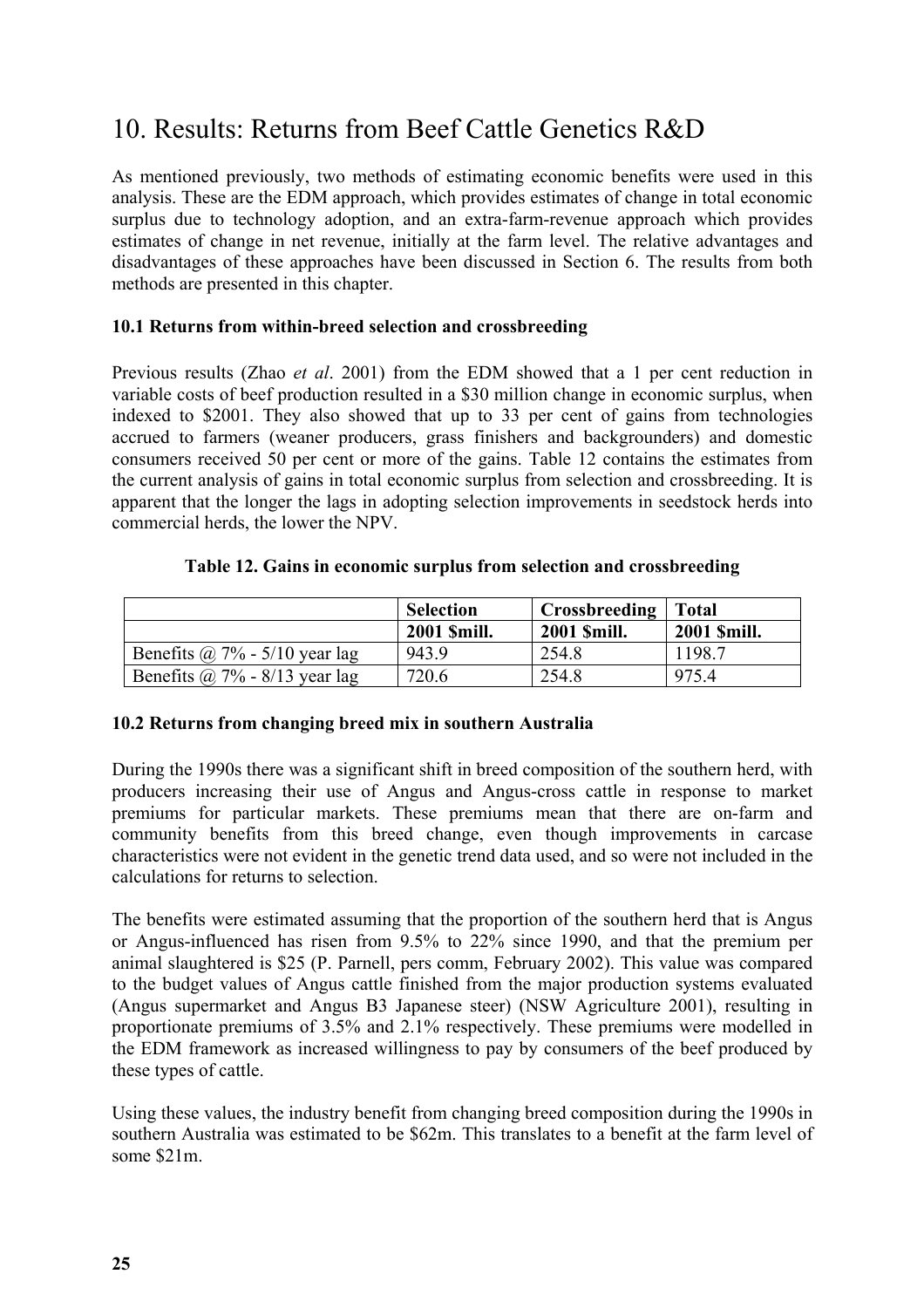Other longer-term changes in breed composition in the southern herd were not evaluated, primarily due to lack of data. Crossing with European breeds in Australia is also certain to have had some impact, although their proportion of the seedstock sector remains modest (Sillar *et al.* 2001).

#### **10.3 Returns from changing breed mix in northern Australia**

Since 1950 (but especially since about 1970) there has been a steady increase in the proportion of cattle in northern Australia that are *Bos indicus* or *Bos indicus*-infused. This has been principally through use of Brahman cattle and their derivatives, and has been a response to the superior adaptation of *Bos indicus* in the harsh production environments of northern Australia. Unfortunately, it was not possible to reliably calculate cost of production changes for this impact. To estimate the benefits flowing from this infusion, a different method was used. It was assumed that the proportion of *Bos indicus* has risen from 5% in 1970 to approximately 85% during the 1990's (ABARE data) and that the improved profit resulting from replacing a British breed cow with an indicus cow was \$87 per adult equivalent per year. This estimate derives from simulations of representative Bos taurus and *Bos indicus* herds with the BREEDCOW software package (Holmes 2002).

From these values, and data on the numbers of cattle in the northern herd (ABARE), the cumulative NPV of infusing indicus genes was estimated to be approximately \$8.1bn since 1970. This analysis proxies genetic changes in fertility and adaptability that were not included in the BREEDPLAN data, and so were not included in the calculations for the returns to selection.

As stated previously, while the initial benefit of the northern breed changes accrues to the producer, over time the benefit will be distributed across all sectors of the industry as producers respond to the incentive to supply more of the preferred breeds and the market adjusts to the new set of prices and quantities. So this extra revenue to producers is really an industry benefit, that can be expected to be distributed in *broadly* the same way as shown in the EDM.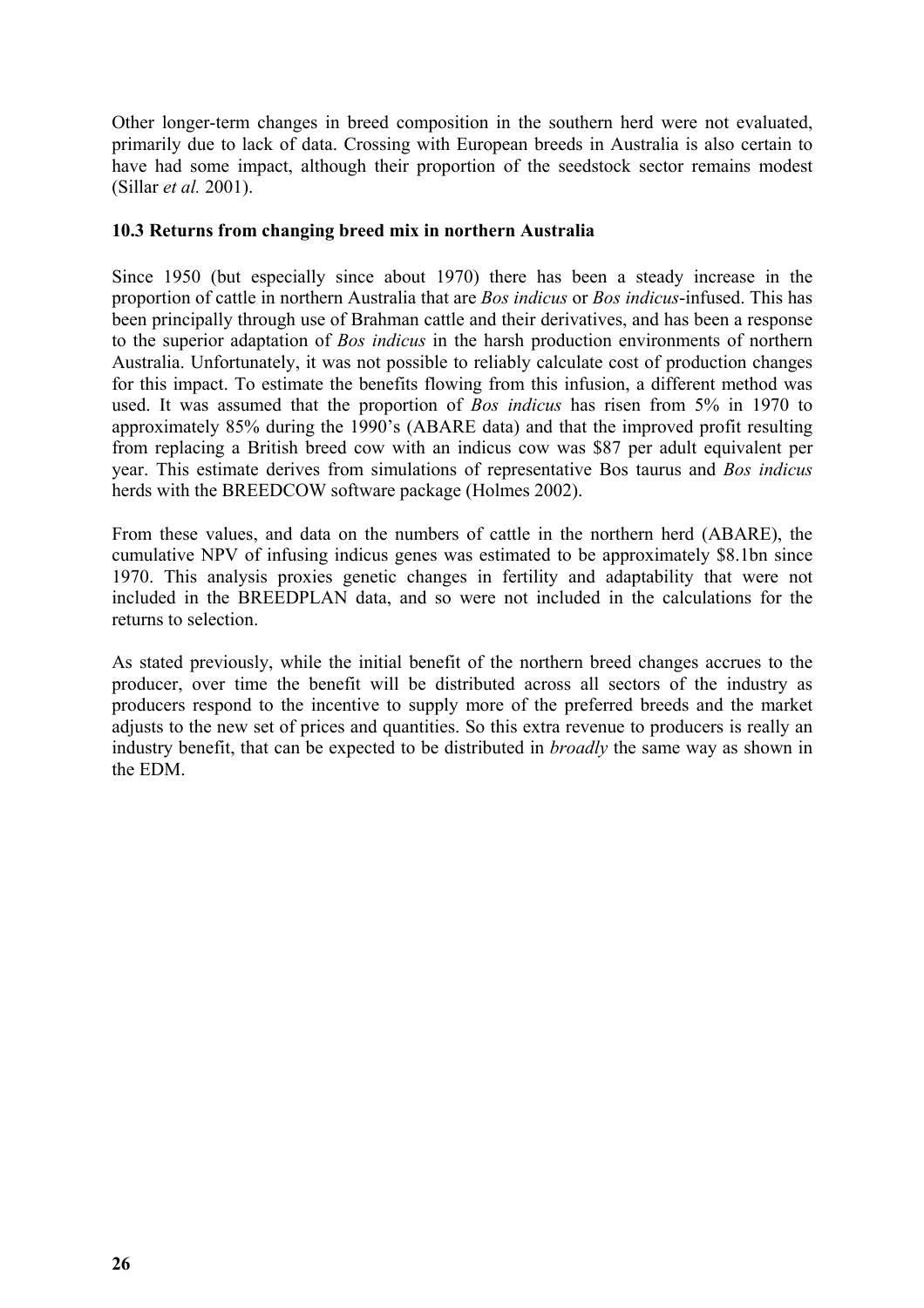# 11. Results: Net Value of Investment and Rates of Investment Return

A summary of the results of these analyses is shown in Table 13.

|                                 |     | <b>Present Value in \$2001</b> |                  |                  |  |
|---------------------------------|-----|--------------------------------|------------------|------------------|--|
|                                 |     | Total                          | <b>Producers</b> | <b>Consumers</b> |  |
| Investments (Industry/Govt)     |     | 310 mill.                      |                  |                  |  |
| Value of semen imports          |     | $27$ mill.                     |                  |                  |  |
|                                 |     |                                |                  |                  |  |
| Benefits - selection<br>and     |     | 1199 mill.                     |                  |                  |  |
| crossbreeding                   |     |                                |                  |                  |  |
| NPV (at $7\%$ )                 |     | 861 mill.                      | 287 mill.        | 431 mill.        |  |
| <b>BCR</b>                      | 3.6 |                                |                  |                  |  |
| <b>IRR</b>                      | 19% |                                |                  |                  |  |
|                                 |     |                                |                  |                  |  |
| Benefits - Bi infusion in North |     | 8100 mill.                     | 2700 mill.       | 4050 mill.       |  |
|                                 |     |                                |                  |                  |  |
| Benefits - herd mix in South    |     | 62 mill.                       | 21 mill.         | 31 mill.         |  |
|                                 |     |                                |                  |                  |  |
| NPV (at $7\%$ )                 |     | 9023 mill.                     | 3008 mill.       | 4511 mill.       |  |
| <b>BCR</b>                      | 28  |                                |                  |                  |  |

|  | Table 13. Summary of investment returns |
|--|-----------------------------------------|
|--|-----------------------------------------|

#### **11.1 Whole-industry benefit**

The investments in genetic improvement totalled \$337 million in \$ 2001 terms. This figure is an aggregation of investments by beef producers, government and research agencies and Breed Societies, some dating back to 1963, and includes an estimate of the value of beef semen imports.

If it is assumed that these investments were applied only to selection and cross-breeding, the estimated returns to these investments were \$1199 million. So these R&D activities show a healthy return to investment - an NPV of \$861 million (at a 7 per cent discount rate), a BCR of 3.6:1 and an IRR of 19 per cent. If the benefits from selection to BREEDPLAN and non-BREEDPLAN producers are deferred by a further 3 years to 8 and 13 years respectively, the relevant figures are an NPV of \$638 million, a BCR of 2.9:1 and an IRR of 16 per cent.

An acceptable level of return can be gauged from the NSW Government guidelines for economic appraisal (NSW Treasury 1997). The recommended discount rate for public sector projects being economically appraised is 7 per cent, with sensitivity analysis of 4 per cent and 10 per cent. This implies that estimated returns greater than 7 per cent are acceptable in a state government agency context. Even at the higher rate of 10 per cent, the above returns are healthy.

In addition, the industry-revenue benefits from *Bos indicus* infusion in the northern herd were estimated to be \$8.1 billion, and the value of the premium associated with a change in beef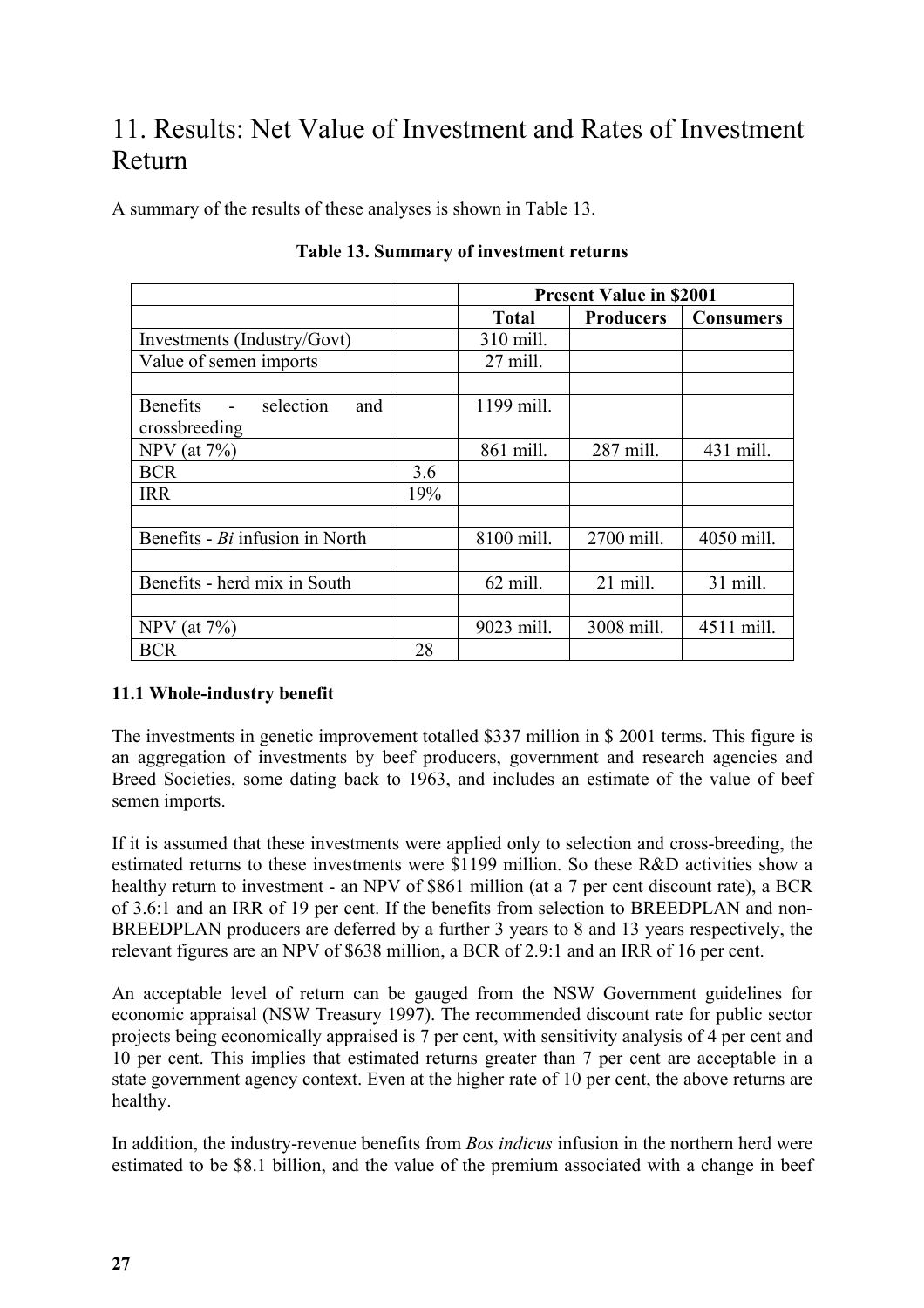breed mix in the southern herd was estimated to be \$62 million. The benefits from these analyses are over and above the investment return figures in the top part of the table. If it is assumed that the R&D inputs were applied to all types of genetic gain measured here, the NPV is increased to something more than \$9 billion and the BCR is increased to a very healthy 28:1.

#### **11.2 Benefits to producers and consumers**

The EDM model structure allows returns to be ascribed to different groups in the industry. Based on previous assessments of the gains to the whole industry from R&D-induced changes at the farm level, the NPV figure of \$861 million for selection and crossbreeding can be divided between domestic consumers (\$430 million), cattle producers (\$287 million) and other sectors of the industry (\$145 million). The interaction of supply and demand impacting on quantities produced and consumer willingness to pay has generated substantial benefits to consumers. The returns from the changing breed composition in the south can be allocated in a similar way.

A similar precise ascription cannot be made for the returns from changing breed composition in the north since these benefits were not estimated in the same framework. However it is reasonable to assume that these benefits would be distributed in *broadly* the same way as shown in the EDM. Thus of the \$9 billion net benefits from beef cattle genetics R&D investment over the past 30 years or so, consumers would have gained about \$4.5 billion and producers would have gained about \$3 billion.

#### **11.3 Attribution of benefits by type and source of investment**

It would be potentially very useful to be able to attribute industry returns to particular investments by the various agencies or groups identified as contributing to the R&D process.

A review of the investment groups in Table 3 shows that there are a number of groups whose impact cannot be divided into a state-base or even a north-south split. The investments by MLA, beef breeders themselves, CSIRO and AGBU (via UNE) would need to be apportioned to state beef industries and an implicit assumption made that impacts were similar on a per animal basis.

It was considered that making such assumptions would be so conjectural that any resulting rate of return estimates would have been subject to an unacceptable error potential. Therefore no such estimates were attempted.

#### **11.4 Relationship to previous research**

Alston *et al*. (2000) have recently reviewed almost 300 studies of R&D in agriculture which provided more than 1800 estimates of rates of return. The data period covered 1958 to 1998 and the studies came from a range of universities, government departments and international institutions across both the developed and developing worlds. The rate of return across all studies (some outliers excluded) ranged from -100 to +910. The average was 65. The rate of return for livestock-only studies was not significantly different from this average, but that for research and extension together (47) was significantly less than for research-only studies. When only the benefits to selection and cross-breeding are included, the rate of return calculated in this study is less than the average of the studies included in the Alston *et al.*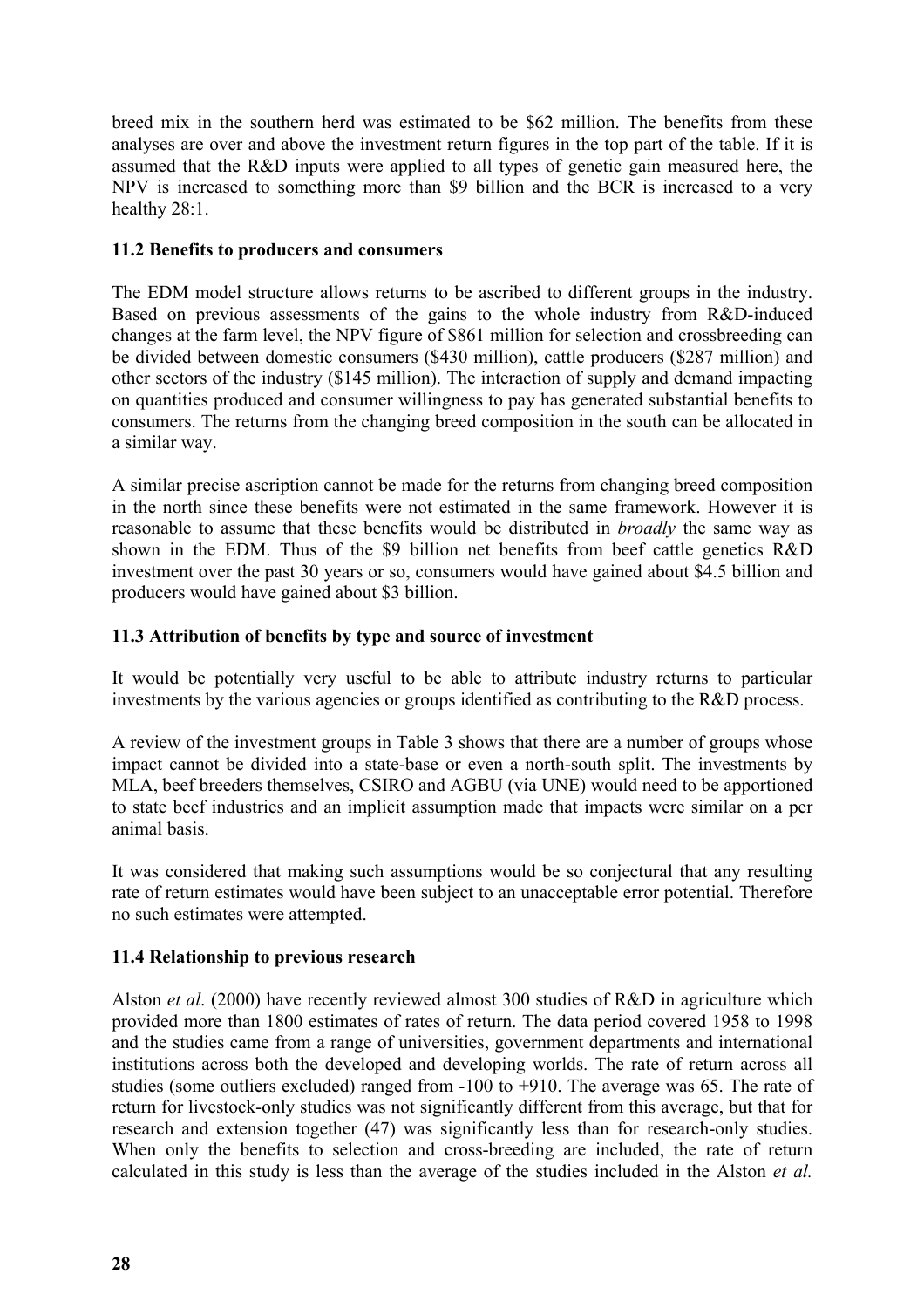report. However, the rate of return would be much larger than the average if the changing breed composition in the Northern and Southern herds were also included.

Parnell *et al.* (1992) estimated that the NSW Agriculture Grafton beef cattle cross-breeding program would yield a NPV of benefits of approximately \$170 million by 2020, a BCR of 8.5:1 and an IRR of 13.5 per cent. Corresponding figures for the Trangie/Glen Innes program were \$170 million, 3.2:1 and 13.5 per cent. While the aggregate benefits are of course much smaller, the rates of return match those found for selection and crossbreeding in the current study.

In South Africa, Mokoena *et al.* (1999) recently estimated the return on investments in beef cattle performance testing. They found IRRs between 29-44 per cent, compared to IRRs between 19-22 per cent for all animal improvement schemes. Again, these estimates are similar to those found in this study.

In other industries, during 1991/92 the Grains Research and Development Corporation commissioned an independent economic analysis of 16 selected grains R&D projects undertaken over the previous 15 years (GRDC 1992). Using a 10 per cent discount rate, the benefit cost ratios ranged from 3:1 to 297:1, the rates of return ranged from 34 per cent to 561 per cent, and the aggregate present values of the benefits exceeded the aggregate present values of the costs by just over \$1 billion. The results from the present study are of similar orders of magnitude.

In a different type of analysis, Nitter *et al*. (1994) estimated the return, cost and profit per cow in the relevant cow population from one round of genetic selection for growth to be \$8.14, \$1.34 and \$6.81, respectively.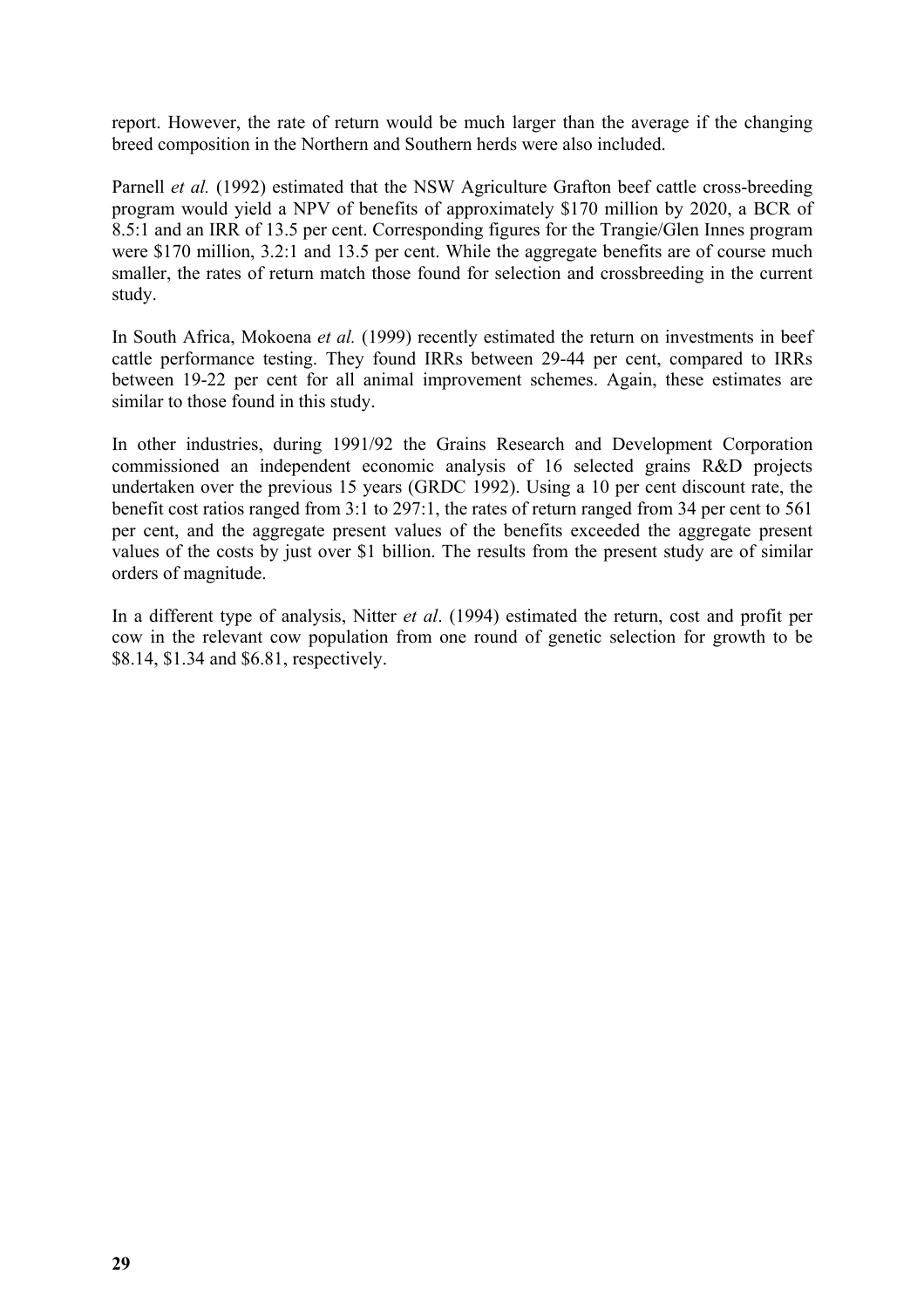# 12. Limitations of the Analysis

The present study is an economic analysis of returns on all investments made in beef cattle genetics R&D. This was achieved within certain limitations, as described throughout this report. Here, limitations of the analysis are further discussed.

#### **12.1 Definition of genetics investments by agencies**

Some agencies had difficulty in providing estimates of genetics R&D costs or in ascribing costs to particular areas of R&D investment. Approximations were used in some cases. The estimated costs provided by CSIRO were incomplete and so may underestimate the real situation. The estimates provided by agencies included extension officer costs that often were not closely linked to defined genetics projects. Such less-targeted efforts may have social or environmental benefits that were not able to be included in the analysis.

The attribution issue comes up against the question of whether the inputs and R&D quality is consistent across agencies, and whether the extension component that encourages industry uptake of technology is consistent across agencies. These aspects can also be influenced by particular industry characteristics, by regional market and production characteristics, and by timing of historical events. These factors make the attribution process less useful.

#### **12.2 Potential for other areas of benefit**

The analyses described above are based mainly on higher growth rates, hybrid vigour and greater adaptability to a tropical environment. Other areas of industry potential benefit from genetics R&D that were not included in the analysis are:

- reductions in processor, wholesaler and retailer costs per kg carcase and per kg meat that might be generated by the production of heavier carcases for similar markets;
- demand benefits from the greater eating quality associated with faster growth to slaughter weights. Growth rate is a primary predictor of MSA eating quality score. The changing breed composition in the Southern herd would pick some of this up;
- price benefits and cost of production savings from the greater predictability of performance for animals by genetically well-described sires (eg. from increased market compliance);
- demand benefits to seedstock breeders, semen distributors and service providers from supplying genetically well-described bulls and semen and other services; and
- a full treatment of the increased use of European breeds. Some of this impact is picked up in the measurement of the benefits from selection (see Tables 5 and 6) and some was valued as part of the change in the level of crossbreeding, but there are probably other impacts that have not been measured.

All of these aspects would be worthy of further analysis.

Intellectual property benefits accruing to R&D providers were not valued in the analysis as these are not benefits accruing to industry at large. Such benefits can also be important where they help sustain R&D efforts and technology delivery systems that may be necessary for larger benefits to accrue to industry.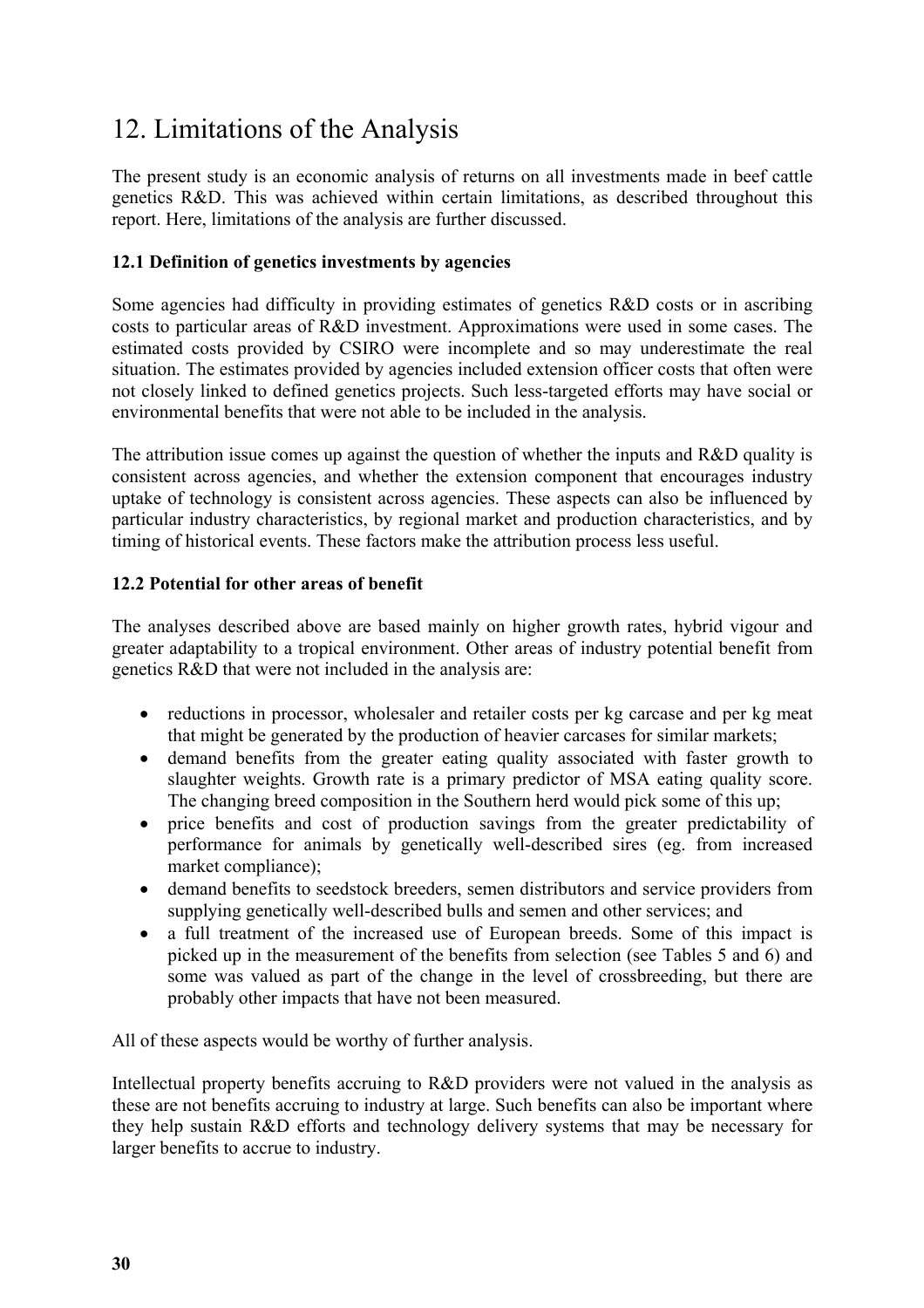#### **12.3 Attributing benefits to sources of investment**

For reasons already raised (see 12.1) very limited capacity existed to attribute benefits to investments by different agencies or to investments in different areas of R&D. Some investments no doubt were more effective than others. Care should consequently be taken in interpreting benefits as applying equivalently across all investment.

It is also possible to attribute effects to different parts of the adoption process. Three areas can be identified here – the industry lag in adoption of breeding technologies, the rate of gain within industry segments, and the uptake (impact) of the technologies at the farm level. Sensitivity analysis was conducted for varying the lag in adoption. As discussed in section 11.1, increasing the lag in adoption from 5/10 years to 8/13 years reduced the IRR from 19 to 16 per cent. This is still a very satisfactory figure compared to the NSW Treasury implied target rate of 7 per cent.

#### **12.4 Retrospective nature of the analysis**

The analysis conducted was essentially of how effective investment in genetics R&D has been in the past. Benefits assessed were those from genetic changes occurring by 2000. However some changes, such as the shift to using better-adapted breeds in Northern Australia, are once-only changes. Their effectiveness in the past is useful information to future decisions but the same benefit will not occur again. The permanence and cumulativeness of genetic gains arising from selection, on the other hand, means that benefits from these gains will continue into the future. Discussion with industry representatives suggested that the balance in which breed substitution, crossbreeding and selection within breeds will contribute to future benefits is changing. It appears likely that judicious combining of breed and within breed differences through selection will be the avenue which will best capitalise on investments made to date and yield continuing benefits into the future.

The present analysis is a snapshot of the effectiveness to date of investment in genetics R&D. It should be appreciated that for some areas, such as for genetic gains occurring from selection, measures will change as data become available on animals born in more recent years. Some evidence was provided to the authors that genetic gains are indeed increasing and increasing for traits for which measures have only more recently been introduced to BREEDPLAN (see BREEDPLAN News, Issue 12, April 2002, p.14). Regular reviews of these data might be required to properly reflect changes in traits not covered in the current analysis.

This analysis did not set out to evaluate the future benefits likely from investment in different areas of genetics R&D. Future investment planning would clearly benefit from such an analysis. Some general principles only were able to be drawn from the present analysis. These are described in the following section.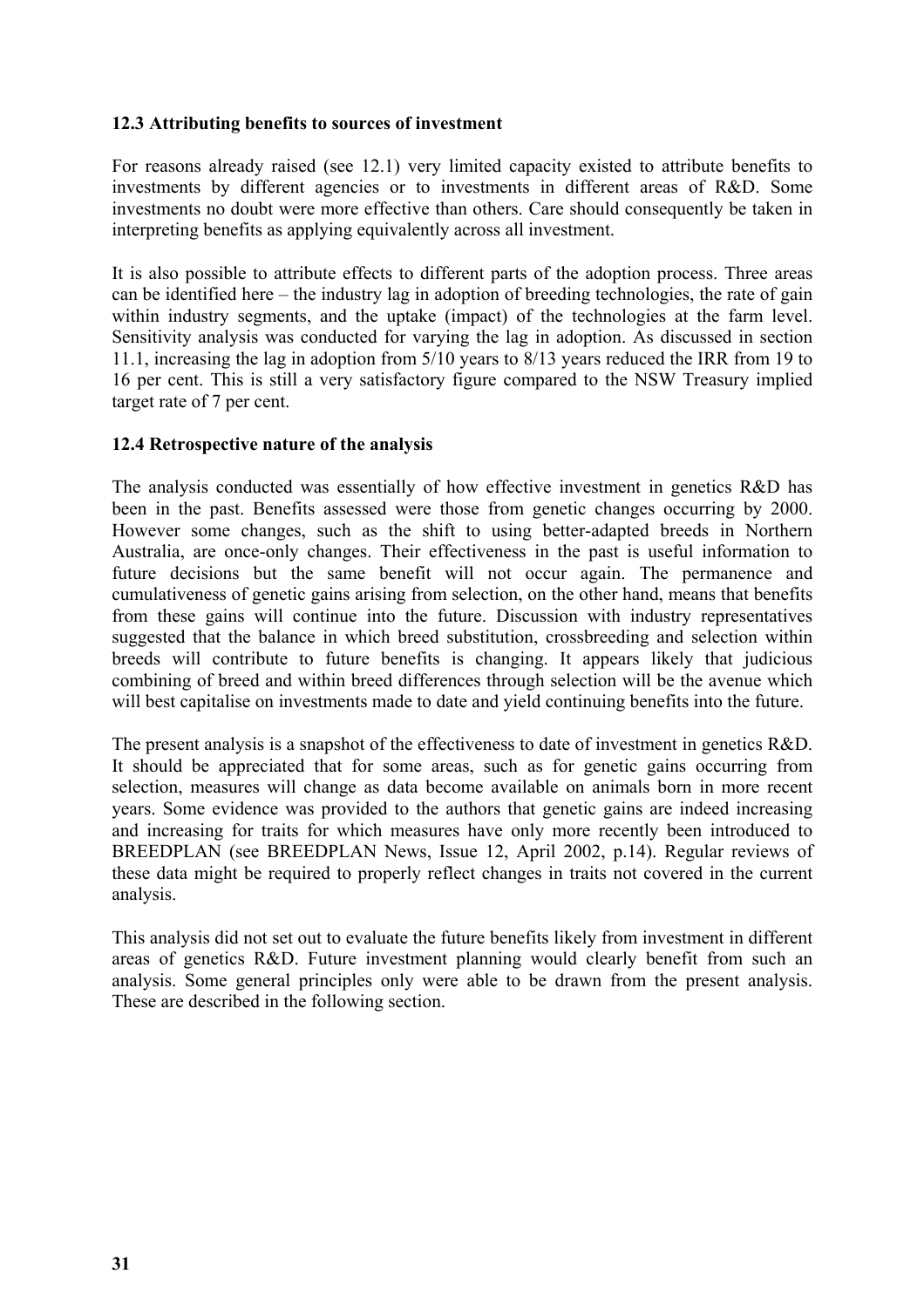### 13. Future R&D Investment

Benefit-cost analysis of future R&D possibilities is one of a number of measures that can be included in R&D planning. Some general comments can be made about future R&D investments based on the types of analyses and results presented here.

First, returns on investments are likely to be greater for more closely targeted genetics R&D investments. A focus on a particular area that shows promise is more likely to improve production potential.

Also, individual agencies investing in genetics R&D will differ in their aims in the extent to which environmental and economic benefits are emphasised. The targeting of particular outcomes is possible and the general economic evaluation framework is flexible enough to calculate benefits to aid project selection.

An extension of this point is that consideration should be given to ways in which beef cattle genetics R&D can assist environmental sustainability. The bringing together of research workers with different skills and areas of focus is likely to generate benefits in the wider sustainability sphere.

In a more general industry management context there may be advantages in closer integration between industry decision support models and the EDM approach. Industry funding bodies such as MLA may be interested in such approaches.

Finally, in a broader industry technology context, overall R&D investment planning would benefit from a fuller examination of the likely future benefits from genetics compared to other R&D investments. The balance and overall performance of the R&D portfolio is of fundamental interest to the industry.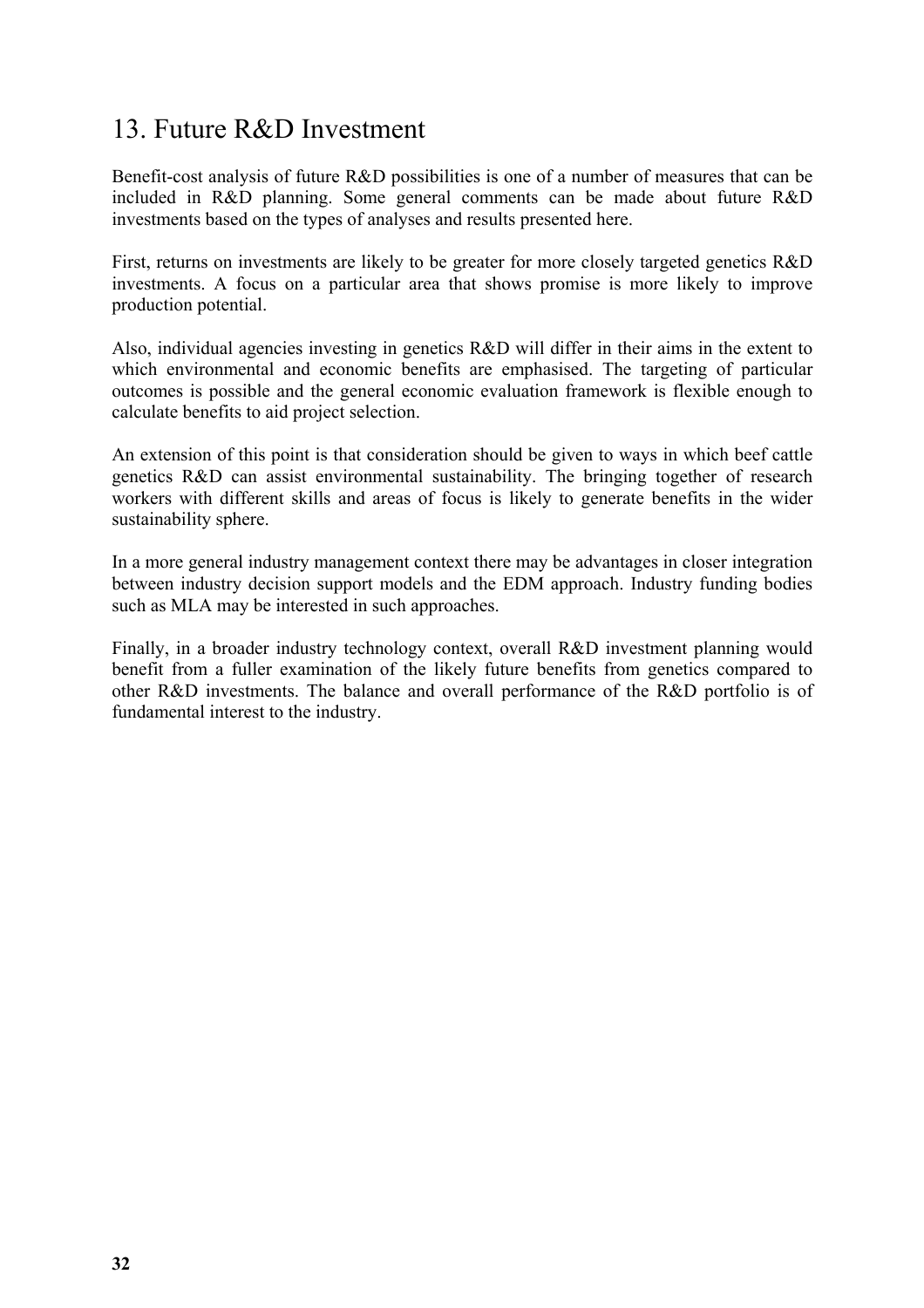### 14. Summary and Conclusion

This Report summarises an economic evaluation of the returns from beef cattle genetics research and development (R&D) in Australia. For the purposes of this analysis, genetics R&D was defined to include all breed manipulation, including selection, crossbreeding and grading up or breed substitution. R&D within Australia was also defined to include the effects of imported genetics. This is a revision of a report originally submitted to MLA in May 2002 (Farquharson *et al.* 2002).

One conclusion is that the estimated returns on past investments in beef cattle genetics R&D in Australia have been very healthy. Over all sources, the total return to the Australian beef industry from genetic technologies since 1970 was estimated to be \$9.4bn against a total investment estimated at \$340m. The benefit/cost ratio for this investment is 28:1 over the last 30 years. Based on previous work which shows that cattle producers gain about one-third of the total benefits, it can be estimated that cattle producers are likely to have benefited by over \$3bn from these past investments. The on-farm benefits represent an extra \$2,500 in PV terms for each of the approximately 40,000 specialist and non-specialist cattle producers in Australia *in each of* the last 30 years.

The biggest contribution to this high benefit/cost ratio has been the infusion of better-adapted *Bos indicus* genetic material into the sub-tropical and tropical herd, and as noted above, a less reliable method was used to estimate these benefits. But even if these benefits are ignored, and all costs are attributed to the other sources of value (within-breed selection, southern crossbreeding and changing breed mix in the south), beef genetics RD&E has generated a NPV of \$921 million, a Benefit Cost Ratio of 3.7:1 and an Internal Rate of Return of over 19 per cent. Applying the shares of benefits noted above, beef producers are likely to have benefited by about \$307 million and domestic consumers by about \$460 million, from past investments in beef cattle selection and crossbreeding R&D and the development of premium markets for higher quality beef.

The second conclusion is that these results seem to be in the ballpark of other estimates from similar studies. Parnell *et al.* (1992) estimated that the NSW Agriculture Grafton beef cattle cross-breeding program would yield a NPV of benefits of approximately \$170 million by 2020, a BCR of 8.5:1 and an IRR of 13.5 per cent. Corresponding figures for the Trangie/Glen Innes program were \$170 million, 3.2:1 and 13.5 per cent. These rates of return match those found for selection and crossbreeding in the current study. In South Africa, Mokoena *et al.* (1999) recently estimated the return on investments in beef cattle performance testing. They found IRRs between 29-44 per cent, compared to IRRs between 19-22 per cent for all animal improvement schemes. Again, these estimates are similar to those found in this study. More generally, Alston *et al*. (2000) have recently reviewed almost 300 studies of R&D in agriculture which provided more than 1800 estimates of rates of return from 1958 to 1998. The rate of return across all studies (some outliers excluded) ranged from -100 to +910 per cent. The average was 65 per cent. The rate of return for livestock-only studies was not significantly different from this average, but that for research and extension together (47) was significantly less than for research-only studies.

The third conclusion is that all sectors of the beef industry, including feedlots, processors, marketers and consumers, benefit from genetic improvement implemented at the farm level, not just producers. In particular, domestic consumers receive about half of the total benefits from RD&E in the Australian beef industry, from having access to greater quantities of beef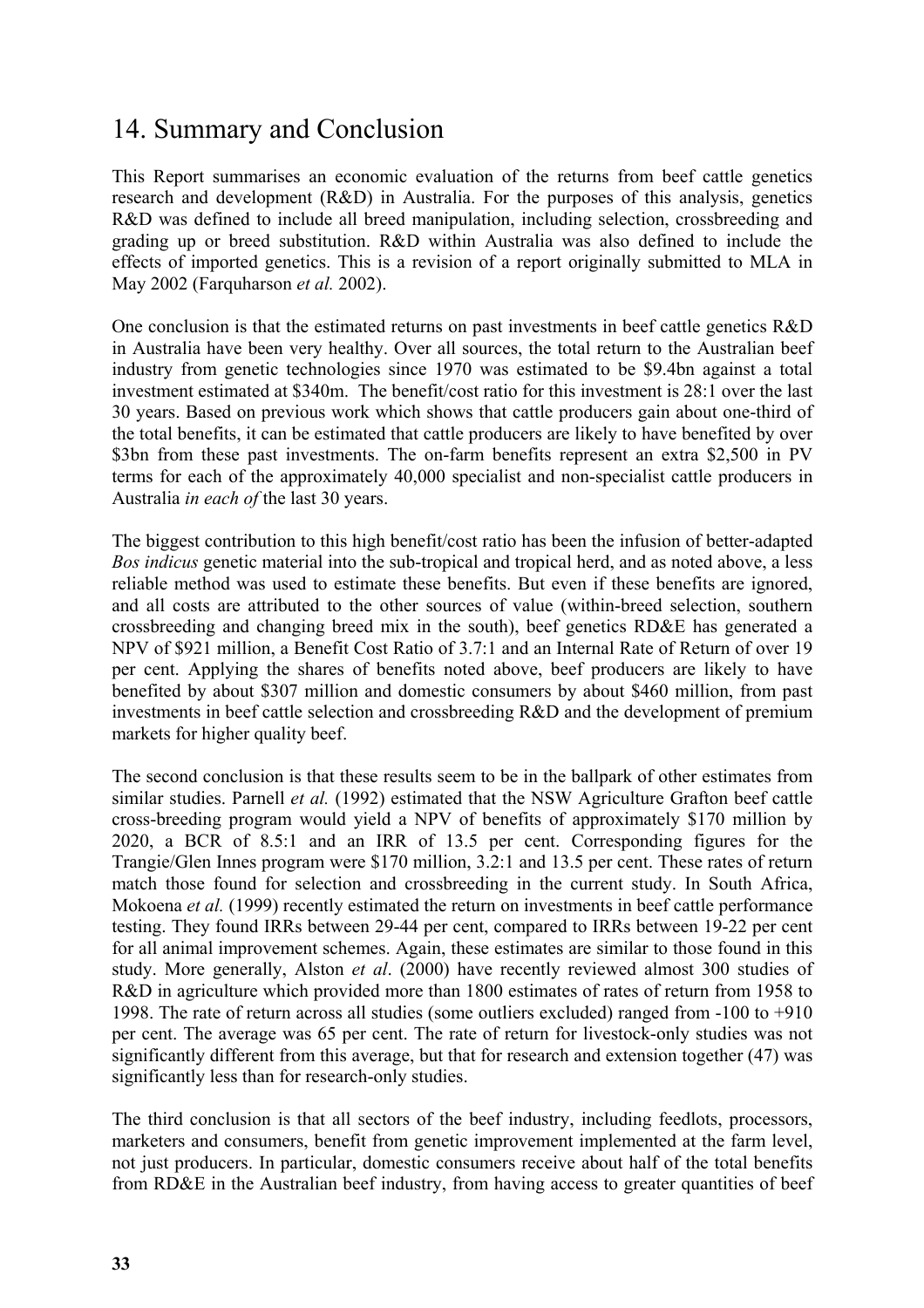at lower prices. The links between those that pay for beef industry RD&E in Australia, and those that gain from the results of this RD&E, are explored in detail in Zhao *et al*. (2002).

However, while past investments into beef cattle genetic improvement in Australia via RD&E, genetic evaluation and importation have been highly profitable, current rates of growth of the benefits are much closer to the total annual investment. In particular, as noted above, the huge benefits from the infusion of *Bos indicus* genes through the northern Australia herd are all in the past.

On the other hand, it is known that there is much scope to achieve much faster rates of genetic gain. The cumulative nature of genetic gain means that many of the benefits (of within-breed selection in particular) will continue into the future, and are expected to grow. In addition, more recent genetic trend data indicates that some of the carcase quality traits such as retail yield and marbling are starting to show significant increases, and there are new gene marker technologies being developed which should enable faster adoption of improved genetics.

In the area of genetic improvement, the real challenge for the Australian cattle industry, and all its various components, is to ensure that the infrastructure of knowledge, tools and technologies currently available is used as effectively as possible. This will entail making best use of the range of breeds and crosses available to achieve faster rates of genetic gain and profitable farm businesses.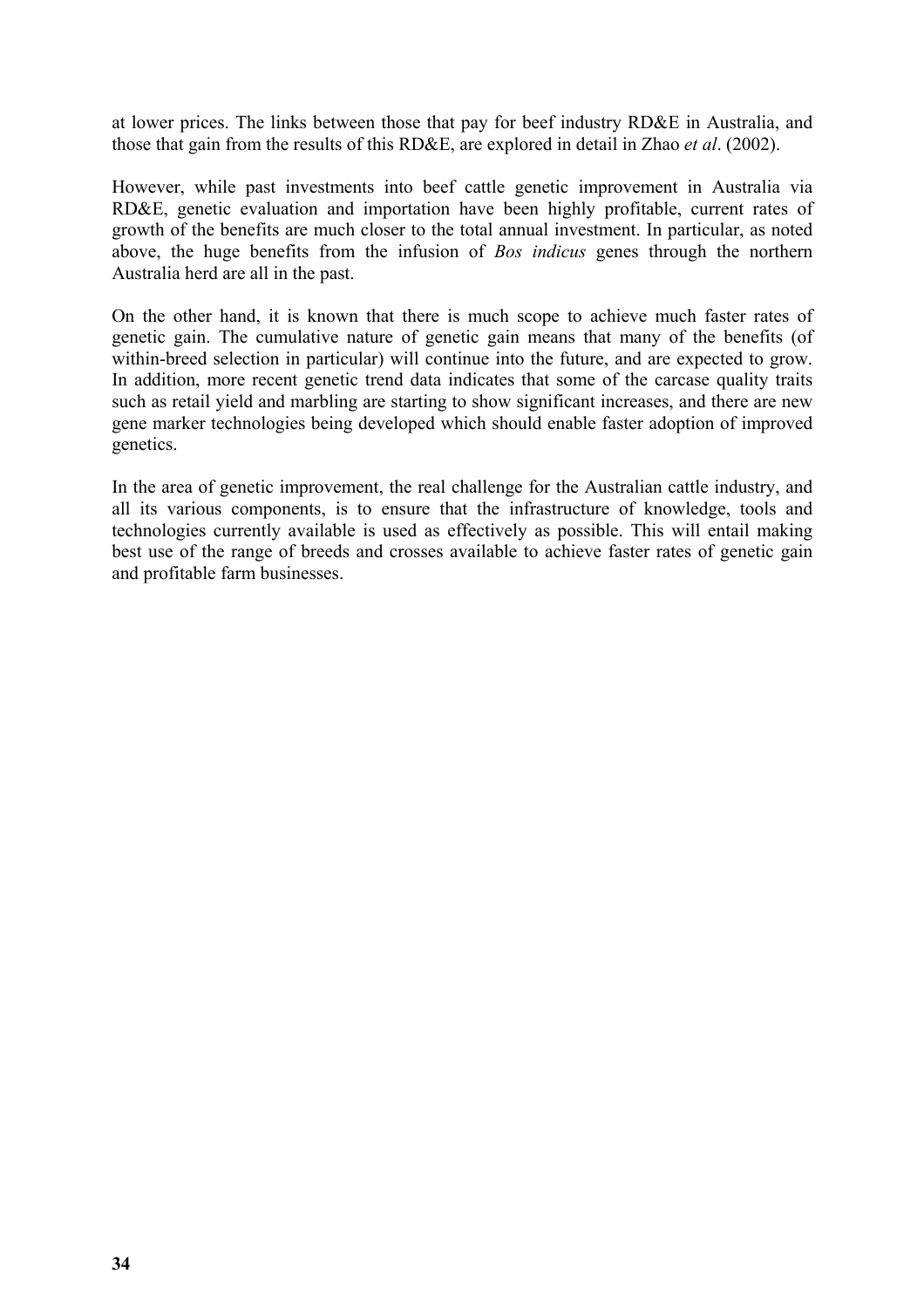### References

Alston, J.M., Norton, G.W. and Pardey, P.G. (1995), *Science Under Scarcity: Principles and Practice for Agricultural Research Evaluation and Priority Setting*, Cornell University Press, Ithaca and London.

Alston, J.M., Marra, M.C., Pardey, P.G. and Wyatt, T.J. (2000), "Research returns redux: a meta-analysis of the returns to agricultural R&D", *Australian Journal of Agricultural and Resource Economics* 44(2), 185-215.

Barlow, Roger, Farquharson, Bob and Hearnshaw, Helen (1989), *Profit from Planned Crossbreeding*, Agricultural Research and Advisory Station, Grafton, NSW Agriculture and Fisheries, ISBN 0 7305 6911 X.

*BREEDPLAN News*, Issue 12, April 2002, p.14.

Farquharson, R.J., Griffith, G.R. and Barwick, S.A. (2002), *Evaluating the Returns from Beef Cattle Genetics R&D in Australia, Final Report to Meat and Livestock Australia on Project BFGEN.008*, NSW Agriculture, Armidale, June.

Graser, H-U. and Barwick, S. (2000), Cost benefit analysis of industry investment into BREEDPLAN, unpublished paper, AGBU, Armidale.

GRDC (1992), *Gains From Grain*, GRDC Occasional Paper Series, Volume 1, Canberra.

Holmes, W.E. (2002), *Breedcow and Dynama - Herd Budgeting Software Package*, Version 5.03, Queensland Beef Industry Institute, Queensland Department of Primary Industries, Townsville.

Meat and Livestock Australia (2001), *Statistical Review July 2000 – June 2001*, Market Information Services, MLA, Sydney.

Mokoena, M.R., Townsend, R.F. and Kirsten, J.F. (1999), "Return on investments in beef cattle performance testing in South Africa", Chapter 10 in *Beef Breeding in South Africa*, ARC-Animal Improvement Institute, Pretoria.

Nitter, G., Graser, H-U. and Barwick, S.A. (1994), "Evaluation of advanced industry breeding schemes for Australian beef cattle. I. Method of evaluation and analysis for an example population structure", *Australian Journal of Agricultural Research* 45, 1641-56.

NSW Agriculture (2001), *Beef Gross Margins*, [Online] available at www://agric.nsw.gov.au/reader/822.

NSW Agriculture and Meat Research Corporation (1991), *BEEFNOMICS User's Manual*, Elizabeth Macarthur Agricultural Institute, Camden.

NSW Treasury (1997), *NSW Government Guidelines for Economic Appraisal – Policy and Guidelines Paper*, TPP 97-2, NSW Treasury, Sydney.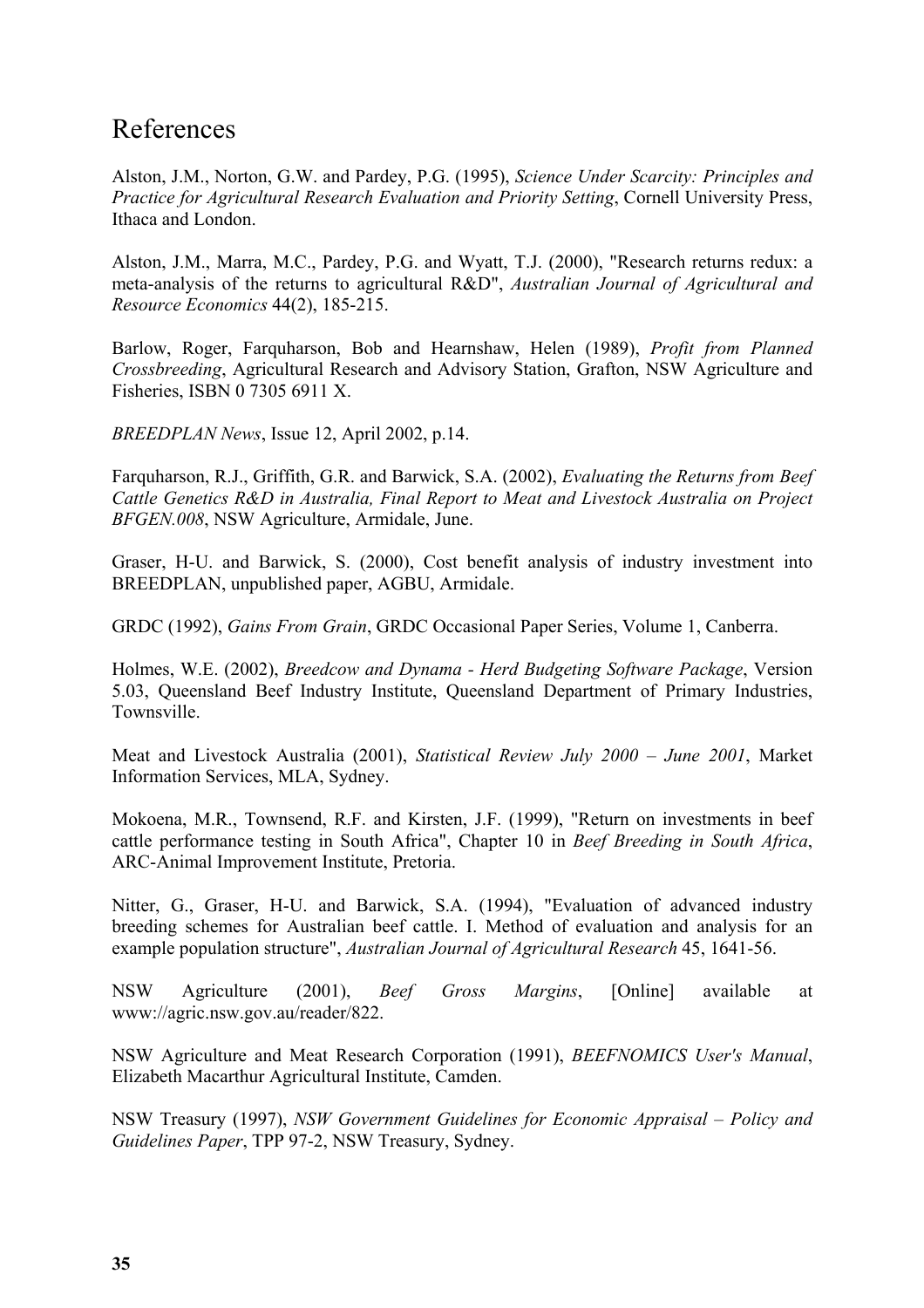Parnell, P., Cumming, B., Farquharson, R. and Sundstrom, B. (1992), *Review of Beef Cattle Breeding Research on NSW Agriculture Research Centres*, NSW Agriculture, Orange.

Riley, D., Gleeson, T., Martin, P. and Delforce, R. (2001), *Australian Beef Industry 2001, Report of the Australian Agricultural and Grazing Industries Survey of Beef Producers*, ABARE Research Report 01.8, Canberra.

Sillar Associates, Trorobe Pty Ltd and John James (1999), *Review of Genetic Improvement Programs in the Beef and Sheepmeat Industries*, Draft Final Report Volume 1, Meat and Livestock Australia, 7 September.

Sundstrom, Brian and Barwick, Steve (undated), *BreedObject, software to balance EBVs*, National Beef Recording Scheme BREEDNOTE 00/1, Agdex 420/32.

Zhao, Xueyan, Mullen, J.D., Griffith, G.R., Griffiths, W.E. and Piggott, R.R. (2000), *An Equilibrium Displacement Model of the Australian Beef Industry*, Economic Research Report No. 4, NSW Agriculture and the CRC for Cattle and Beef Quality, Orange.

Zhao, Xueyan, Griffith, Garry and Mullen, John (2001), "Farmer returns from new technologies in the Australian beef industry: on-farm research versus off-farm research", Review Paper No. 1, Volume 9 in Australian Agribusiness Review, [Online]. Available: http://www.agribusiness.asn.au/review/2001v9/Griffith\_Beef\_Research/Zhao\_Griffith\_Mulle n.htm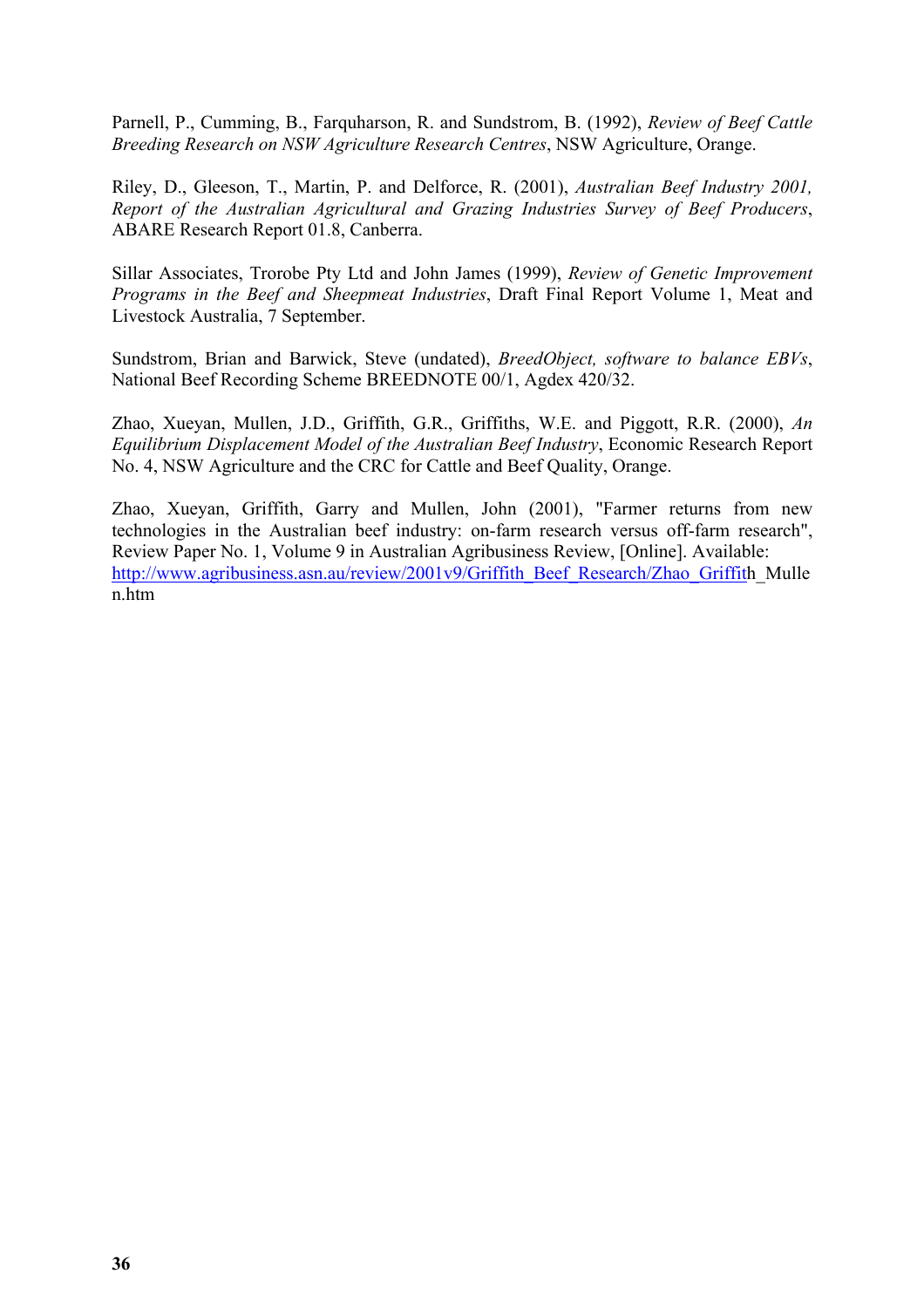# Appendix 1. Consultancy Terms of Reference

**Project Title**: Evaluating the returns from beef cattle genetics R&D in Australia

#### **Objectives:**

- 1. To properly account for all of the past investment in beef cattle genetics R&D in Australia;
- 2. To estimate the gross benefits to the cattle and beef industry from these past investments;
- 3. To calculate various rate of return measures from these investments.

#### **Milestones:**

- 1. Comprehensive summary of total investment into beef cattle genetics R&D (including delivery, and across state and national agencies) during the period 1980 to present;
- 2. Estimated returns from genetics R&D in the form of numbers of cattle evaluated in Australia (and overseas through BREEDPLAN), genetic trends in component traits and in BreedObject Indexes by breed;
- 3. Estimation of NPV, return on investment, BC ratios and IRR for investment on a peragency and a national basis for the investment in bef cattle genetics R&D;
- 4. Final Report and summary to be provided to MLA.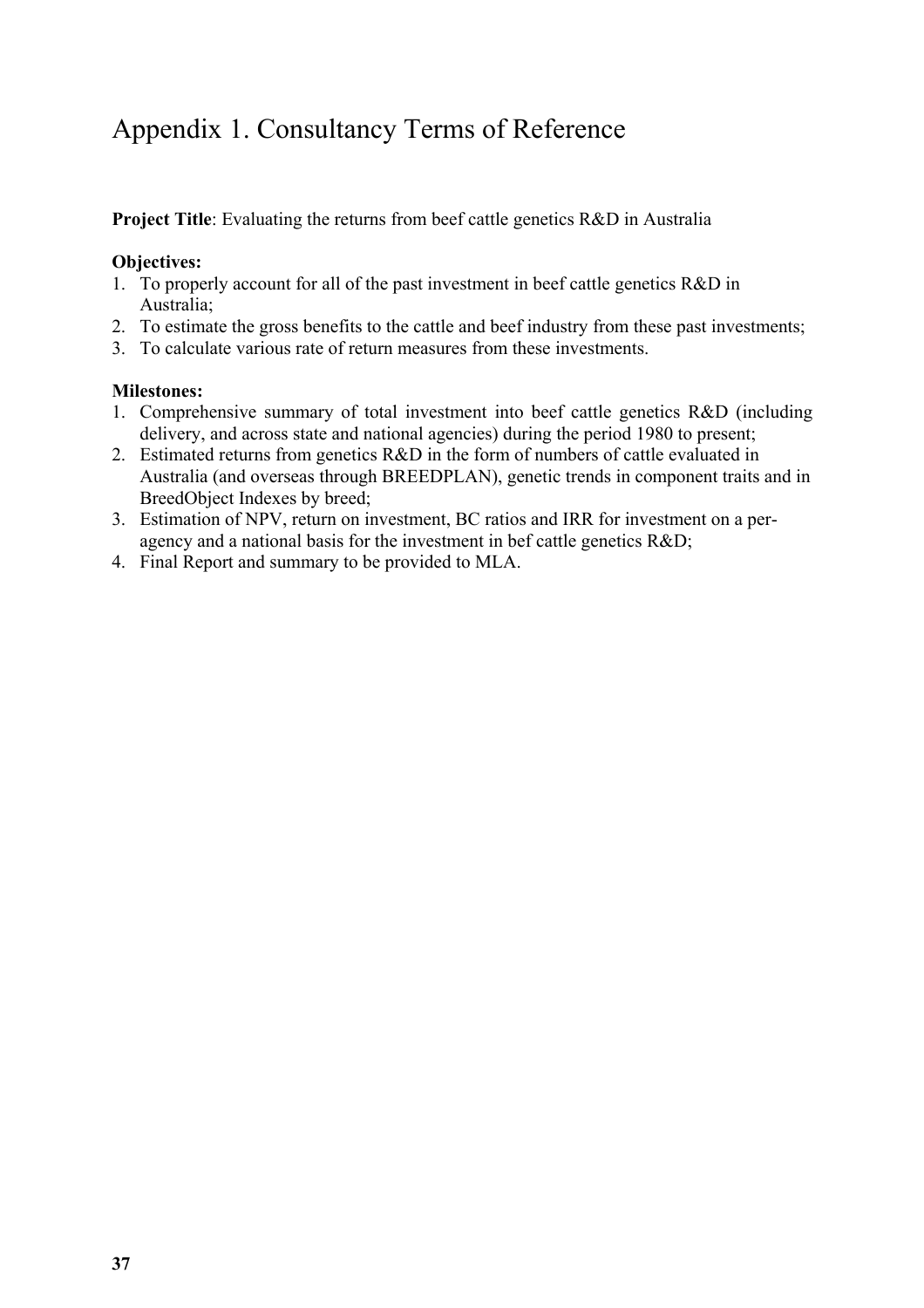# Appendix 2. Copy of Request for Information

Recipient

13 September 2001

Dear

NSW Agriculture has been contracted by Meat and Livestock Australia to conduct a brief study "Evaluating The Returns From Beef Cattle Genetics R&D In Australia".

The results of this study will provide some further information as part of the Review into MLA investment in genetic improvement conducted during 2000, and will assist with planning and managing further investment into beef cattle genetic improvement over the next five years.

The objectives of this study are:

- 1. To properly account for all of the past investment in beef cattle genetics R&D in Australia (including research, development, extension and importation, as well as recording and genetic evaluation within the seedstock sector);
- 2. To estimate the gross benefits to the cattle and beef industry from these past investments; and
- 3. To calculate various rate of return measures from these investments.

To assist us with achieving these objectives, we would like to obtain information on past investments into research, development, and extension programs conducted by the agencies involved in genetic development of the Australian beef industry. If possible, this should include all such programs going back to 1970.

Please note that all beef cattle genetics programs should be included, so for example, extension and/or research into cross-breeding is part of the total investment portfolio.

There may be some difficulties in estimating costing for extension programs where the program had a wider focus than simply genetic improvement. We are happy to discuss this aspect with you, having had to address this problem in an earlier evaluation of R&D stations within NSW.

Please note that all information specific to your agency will be treated with strictest confidence, and only industry-wide statistics will be included in our final report.

If you have any questions regarding this request, please do not hesitate to contact either myself (on 0267 701 826 or garry.griffith@agric.nsw.gov.au), Bob Farquharson (on 0267 631 194 or robert.farquharson@agric.nsw.gov.au), or Dr Robert Banks, MLA Genetics Coordinator (on 0267 732 425, or rbanks@mla.com.au).

Yours sincerely,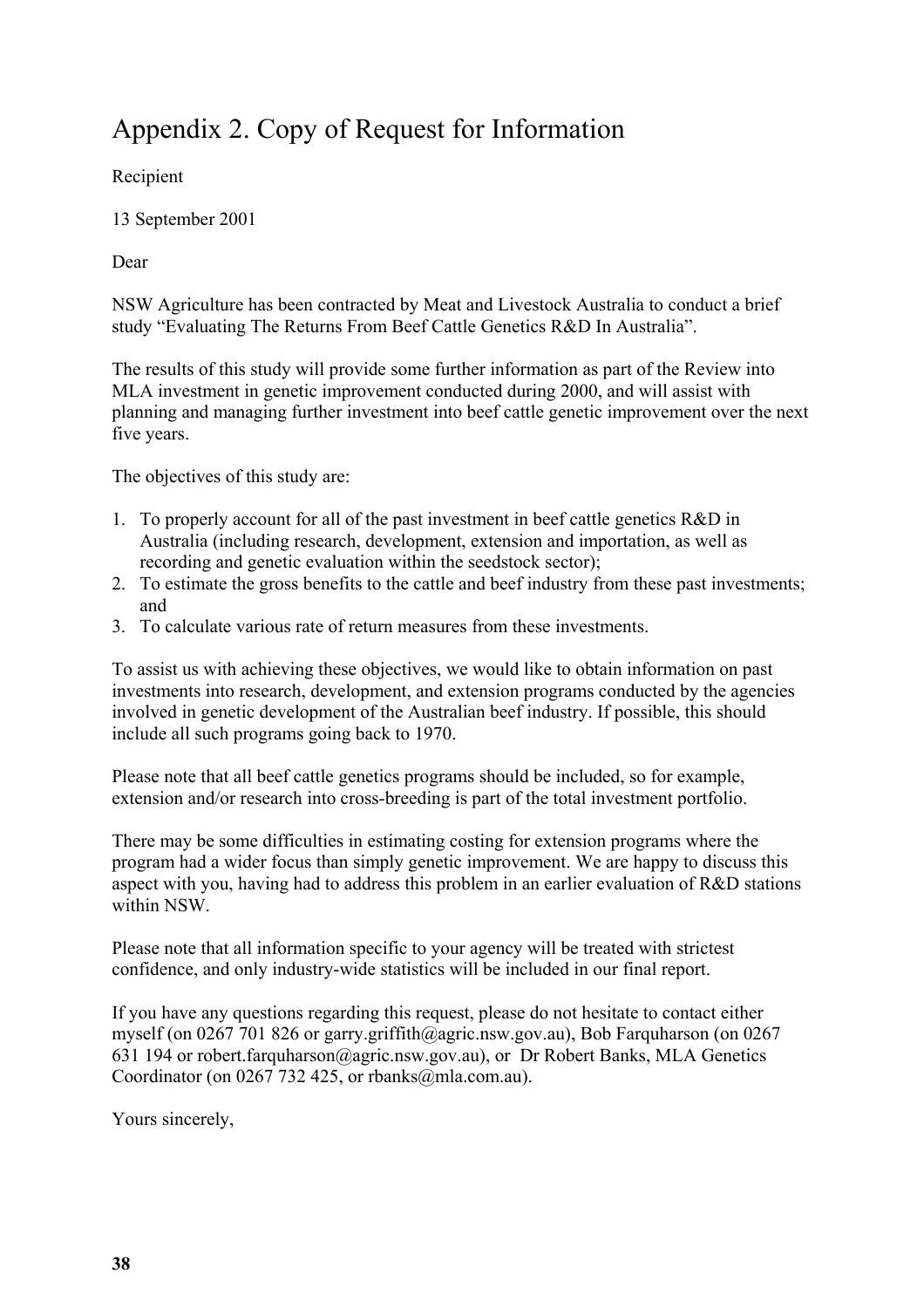### Appendix 3. Genetic Index Trends for Breed x Market Cases

The following is a summary of the genetic trend data supplied that has been used in the budget comparisons.

| <b>Trait</b>              | 1985           | 1990    | 1995    | 2000    | 2005    |
|---------------------------|----------------|---------|---------|---------|---------|
| Sale liveweight (kg)      |                |         | 12      | 22      | 37      |
| Dressing $\%$             |                | $-.01$  | $-.033$ | $-.056$ | $-.098$ |
| Carcase meat %            |                | $-.101$ | $-126$  | $-121$  | $-113$  |
| Fat depth (mm)            |                | .05     | .037    | .029    | .008    |
| Cow weaning rate $(\% )$  |                | $-.066$ | .046    | .539    | 1.076   |
| Marbling score            | not applicable |         |         |         |         |
| Cow survival rate $(\% )$ |                | $-.036$ | $-.086$ | $-143$  | $-.23$  |
| Cow liveweight (kg)       |                | 4       | 13      | 23      | 36      |
| Calving ease $(\% )$      |                | $-.346$ | - 74    | $-953$  | $-0.99$ |

#### *Angus Supermarket*

#### **Notes:**

- dressing % and carcase meat % changes too small to model in budgets (combined effect of the order of 0.5kg meat per young sale animal)
- change in fat depth not large enough to cause change in premiums or discounts
- increase of 0.5 to 1% in weaning rate (in recent years) may be able to be included in budgets
- cow survival rate change too small to model in budgets; also this change, more than any other, reflects assumptions rather than evidence
- decrease in calving ease of up to 1% (in recent years; reflects direct and maternal combined) may be able to be included in budgets
- sale liveweight and cow liveweight changes both need to be included in budgets.

**Summary:** Angus addressing pasture-based, self-replacing Supermarket production have improved profitability through being able to increase growth essentially without affecting carcase characters. Simultaneously, functionality has also been maintained (small increase in weaning rate and a small decrease in calving ease).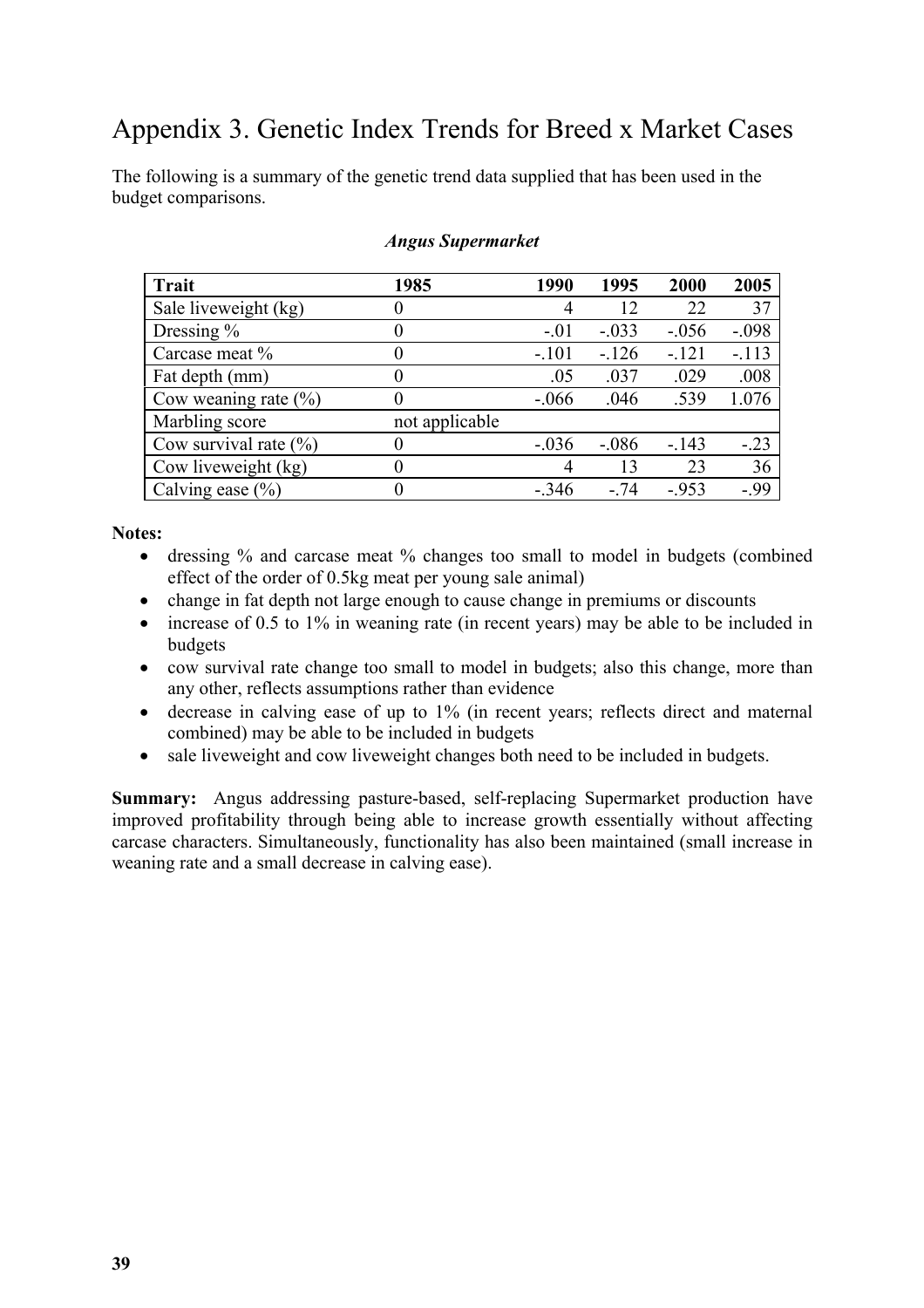| Angus B3 |  |
|----------|--|
|----------|--|

| <b>Trait</b>              | 1985     | 1990     | 1995    | 2000    | 2005    |
|---------------------------|----------|----------|---------|---------|---------|
| Sale liveweight (kg)      | $\theta$ |          | 15      | 28      | 48      |
| Dressing %                | $\theta$ | $-.017$  | $-.029$ | $-.024$ | .01     |
| Carcase meat %            | 0        | $-.097$  | $-129$  | $-.13$  | $-137$  |
| Fat depth (mm)            | $\theta$ | .031     | .051    | .092    | .204    |
| Cow weaning rate $(\%$ )  | $\theta$ | $-.069$  | .048    | .55     | 1.115   |
| Marbling score            | $\theta$ | $-0.012$ | $-.027$ | $-.014$ | .06     |
| Cow survival rate $(\% )$ | $\theta$ | $-.036$  | $-.086$ | $-141$  | $-.225$ |
| Cow liveweight (kg)       | $\theta$ | 4        | 13      | 23      | 37      |
| Calving ease $(\% )$      | $\theta$ | $-.346$  | $-74$   | $-953$  | -.99    |

#### **Notes:**

- dressing % and carcase meat % changes too small to model in budgets (combined effect smaller, if anything, than for Supermarket case)
- change in fat depth not large enough to cause change in premiums or discounts
- increase of 0.5 to 1% in weaning rate (in recent years) may be able to be included in budgets
- evidence of recent change towards more marbling, but doubt that the change so far is large enough to warrant considering the marbling premium
- cow survival rate change too small to model in budgets; also this change, more than any other, reflects assumptions rather than evidence
- decrease in calving ease of up to 1% (in recent years; reflects direct and maternal combined) may be able to be included in budgets
- sale liveweight and cow liveweight changes both need to be included in budget

**Summary:** Angus addressing B3 (pasture-based, self-replacing cow-calf phase, followed by 220d fed finishing) have improved profitability through being able to increase growth essentially without affecting carcase characters, including marbling. The capability to simultaneously increase marbling through selection is a recent one, so that results from this are only just starting to be seen. Cow-calf functionality has been maintained, with a small increase in weaning rate and a small decrease in calving ease.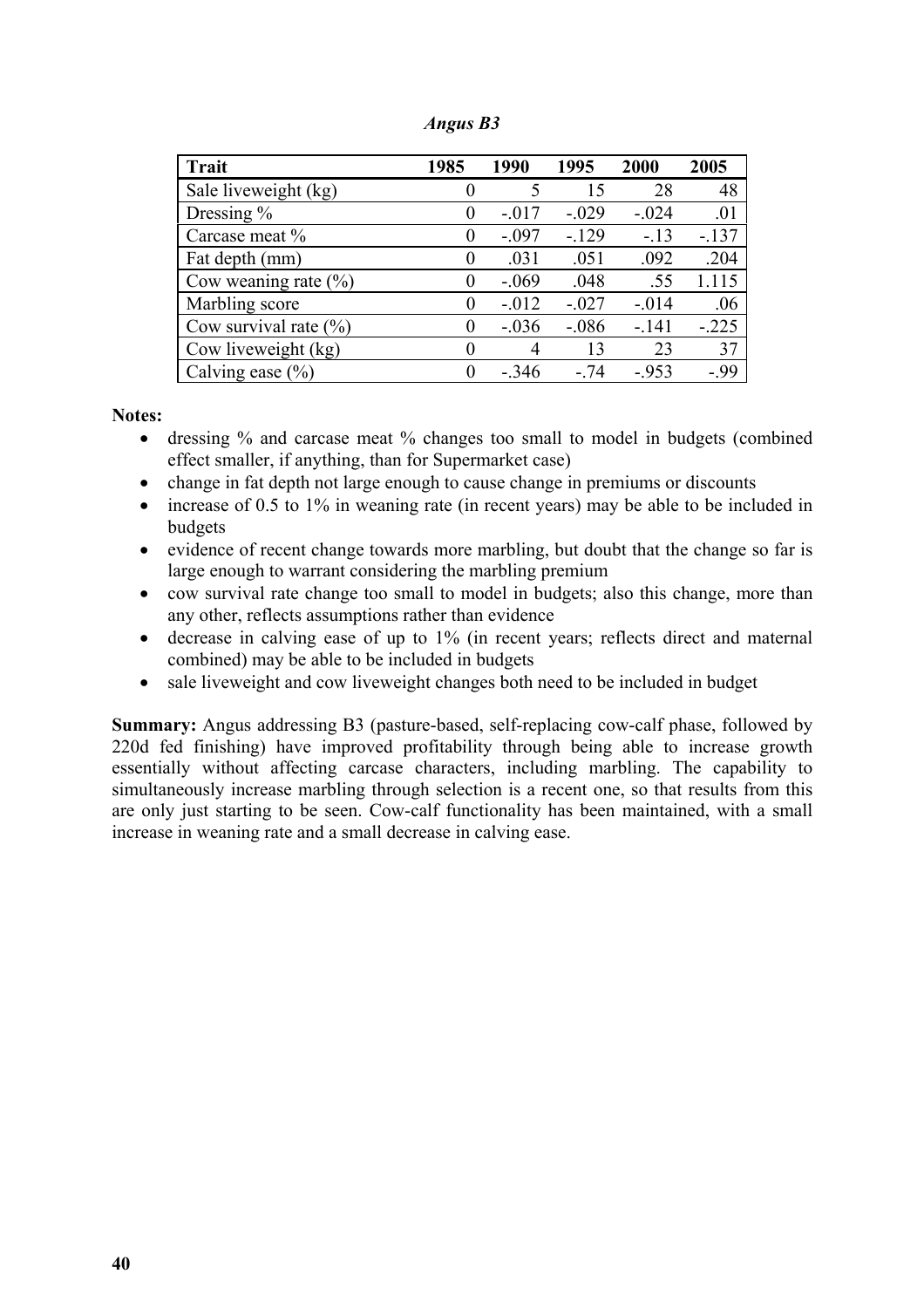| <b>Hereford/Poll Hereford - Supermarket</b> |  |  |
|---------------------------------------------|--|--|
|---------------------------------------------|--|--|

| Trait                     | 1985           | 1990    | 1995    | 2000     | 2005     |
|---------------------------|----------------|---------|---------|----------|----------|
| Sale liveweight (kg)      | O              | 2.7     | 9.7     | 18.9     | 30.7     |
| Dressing $\%$             | $\theta$       | $-.011$ | $-.029$ | $-.061$  | $-.091$  |
| Carcase meat %            | 0              | $-.037$ | .007    | .027     | .104     |
| Fat depth (mm)            | $\theta$       | .005    | $-.054$ | $-.112$  | $-177$   |
| Cow weaning rate $(\%$ )  | $\theta$       | $-.055$ | $-.236$ | .066     | .463     |
| Marbling score            | not applicable |         |         |          |          |
| Cow survival rate $(\% )$ |                | $-.015$ | $-.062$ | $-.127$  | $-.198$  |
| Cow liveweight (kg)       | $\theta$       | 2.5     | 9.4     | 18.0     | 28.9     |
| Calving ease $(\% )$      | $\theta$       | $-.338$ | $-95$   | $-1.347$ | $-1.708$ |

**Notes:**

- dressing % and carcase meat % changes too small to model
- change in fat depth not large enough to cause change in premiums or discounts
- increase of around 0.5% in weaning rate (in recent years) likely too small to consider
- cow survival rate change too small to model in budgets; also this change, more than any other, reflects assumptions rather than evidence
- decrease in calving ease of up to 1.7% (in recent years; reflects direct and maternal combined) may be able to be included
- sale liveweight and cow liveweight changes both need to be included in budgets

**Summary:** Hereford/Poll Hereford addressing pasture-based, self-replacing Supermarket production have improved profitability through increasing growth essentially without affecting carcase characters. Cow herd functionality has simultaneously been maintained (small increase in weaning rate and a small decrease in calving ease).

| <b>Trait</b>              | 1985     | 1990    | 1995    | 2000     | 2005     |
|---------------------------|----------|---------|---------|----------|----------|
| Sale liveweight (kg)      | 0        | 2.7     | 9.8     | 19.2     | 31.3     |
| Dressing $%$              | $\theta$ | $-.008$ | $-.025$ | $-.05$   | $-.067$  |
| Carcase meat %            | $\theta$ | $-.038$ | .005    | .024     | .097     |
| Fat depth (mm)            | $\theta$ | .009    | $-.047$ | $-.095$  | $-142$   |
| Cow weaning rate $(\%$ )  | $\theta$ | $-.054$ | $-.235$ | .067     | .464     |
| Marbling score            | $\theta$ | .001    | $-.018$ | $-.034$  | $-.055$  |
| Cow survival rate $(\% )$ | $\theta$ | $-.015$ | $-.062$ | $-127$   | $-197$   |
| Cow liveweight (kg)       | 0        | 2.5     | 9.4     | 18.0     | 29.0     |
| Calving ease $(\% )$      | $\theta$ | $-.338$ | $-.95$  | $-1.347$ | $-1.708$ |

| Hereford/Poll Hereford – Short fed |  |
|------------------------------------|--|
|                                    |  |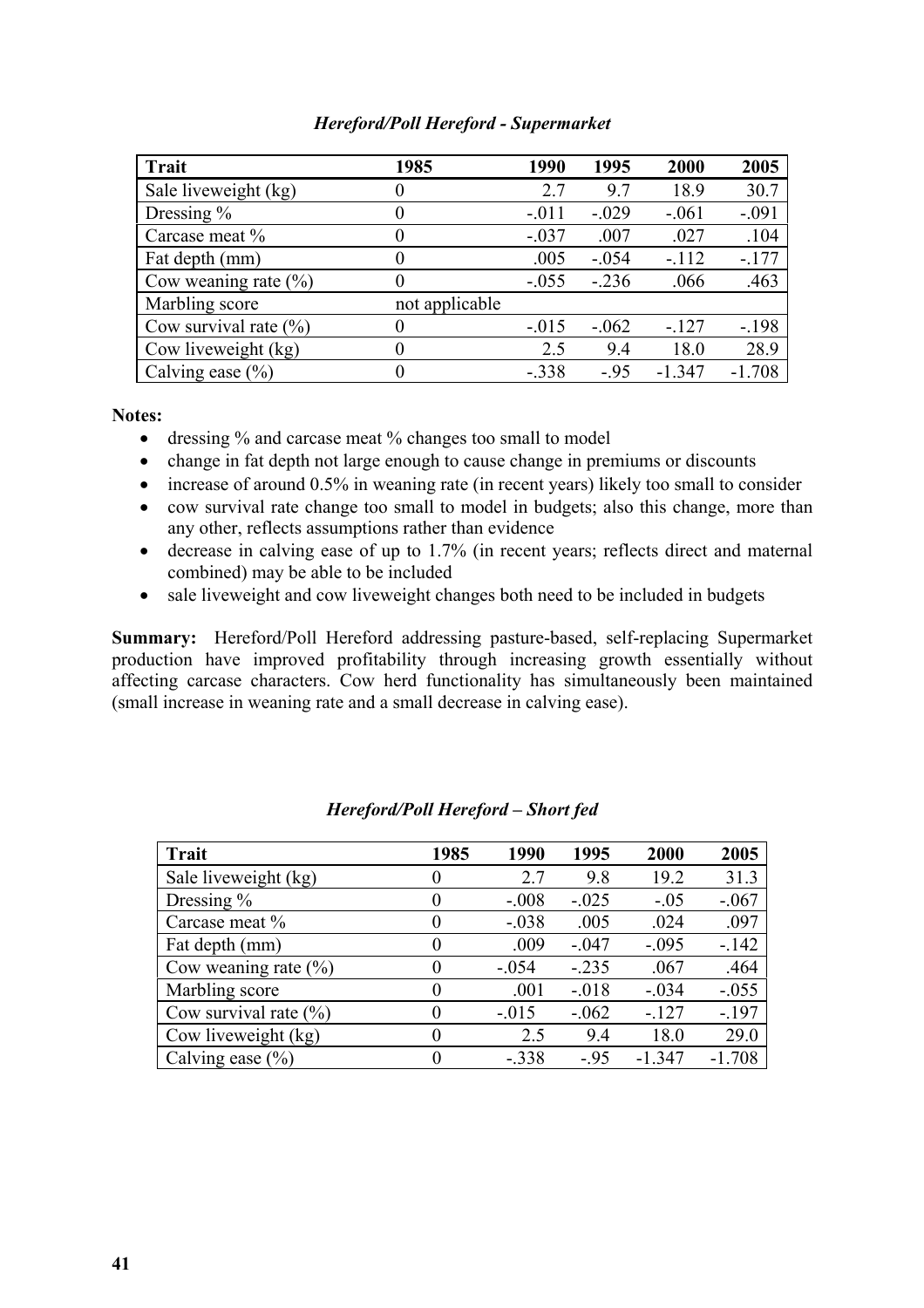| <b>Trait</b>              | 1985           | 1990    | 1995    | 2000    | 2005    |
|---------------------------|----------------|---------|---------|---------|---------|
| Sale liveweight (kg)      | 0              | 1.2     | 6.5     | 10.7    | 21.1    |
| Dressing $\%$             | 0              | O       | $-.009$ | $-.014$ | $-.026$ |
| Carcase meat %            | $\theta$       | .003    | .009    | .017    | .085    |
| Fat depth (mm)            | $\theta$       | $-.005$ | $-.029$ | $-.034$ | $-.063$ |
| Cow weaning rate $(\% )$  | not applicable |         |         |         |         |
| Marbling score            | not applicable |         |         |         |         |
| Cow survival rate $(\% )$ | not applicable |         |         |         |         |
| Cow liveweight (kg)       | not applicable |         |         |         |         |
| Calving ease $(\% )$      |                | $-.337$ | $-.718$ | $-914$  | -1 077  |

#### *Limousin Terminal Export*

#### **Notes:**

- carcase changes too small to be an issue
- decrease in calving ease of up to 1% (reflects calving ease direct) may be able to be included
- sale liveweight change needs to be included

**Summary:** Limousin, used in a terminal capacity to address pasture-finished steer production, have improved profitability through increasing growth essentially without affecting carcase or fertility measures.

#### *Brahman Jap Ox*

| Trait                     | 1985           | 1990    | 1995    | 2000    | 2005      |
|---------------------------|----------------|---------|---------|---------|-----------|
| Sale liveweight (kg)      |                | 10.4    | 14.6    | 23.3    | (32.8)    |
| Dressing $%$              |                | $-.015$ | $-.02$  | $-.02$  | $(-.02)$  |
| Carcase meat %            |                | .072    | .044    | .028    | (.012)    |
| Fat depth (mm)            |                | $-.063$ | $-.048$ |         | (.048)    |
| Cow weaning rate $(\% )$  |                | $-.577$ | $-.525$ | $-.524$ | $(-.523)$ |
| Marbling score            | not applicable |         |         |         |           |
| Cow survival rate $(\% )$ |                | $-.042$ | .01     | $-.008$ | $(-.026)$ |
| Cow liveweight (kg)       |                | 5.5     | 6.9     | 12.4    | (17.9)    |
| Calving ease $(\% )$      | not applicable |         |         |         |           |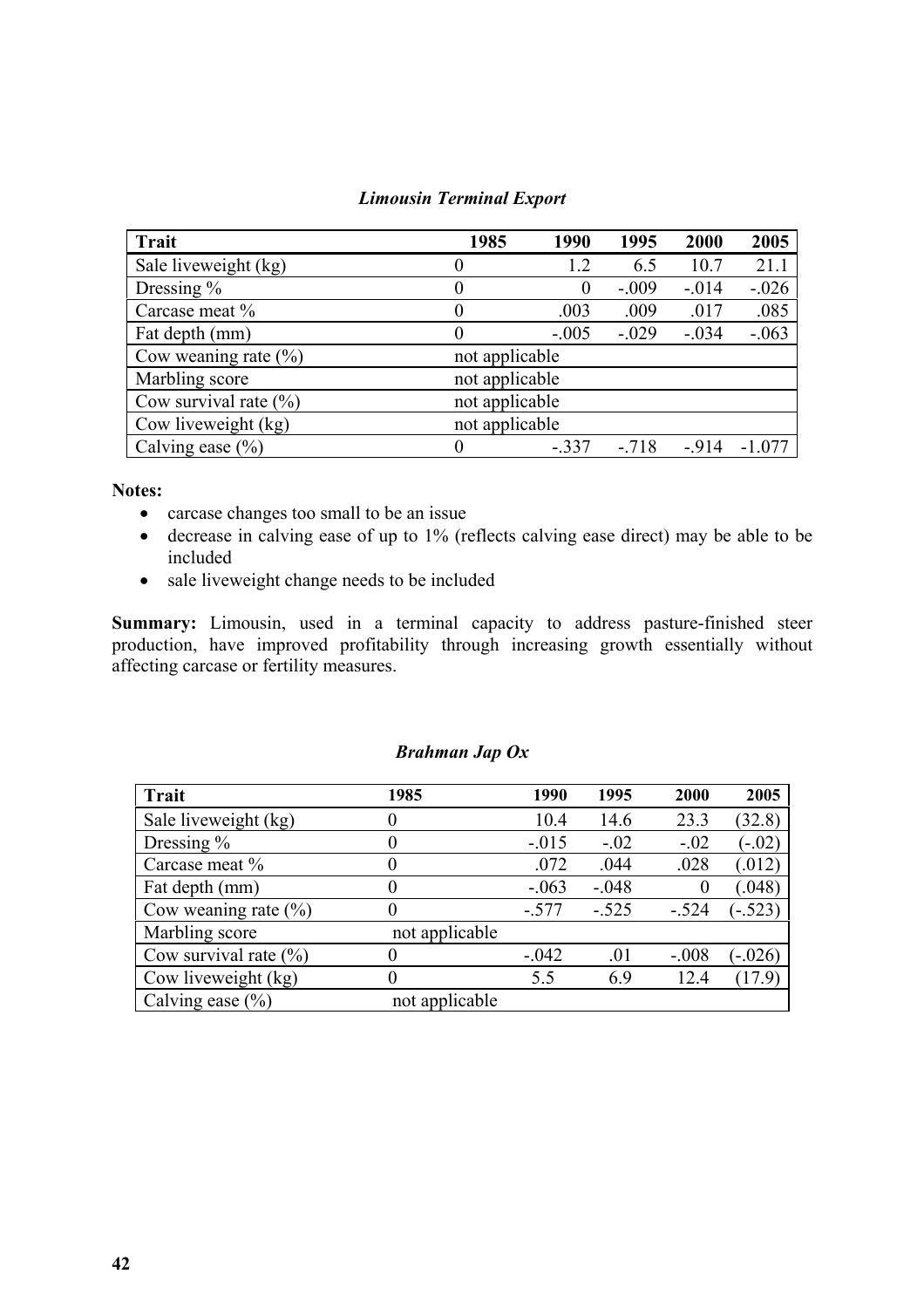### Appendix 4. Improved Pasture Assumptions and Costs

#### **Beef Enterprise Costs**

*Pasture Variable Costs – key assumptions* **Rainfall**: Medium - High rainfall zone (> 625mm Annual Average Rainfall) **Species:** Improved grasses (eg. phalaris, fescue, rye, cocksfoot) + legumes (sub/white clover) **Pasture lifespan:** 5 years **Pasture input costs:** Establishment = \$250/ha, maintenance = \$50 per year (x 4 years)  **= \$90/ha/yr Pasture production:** 12,000 kg DM/ha/yr **Grazing utilisation:** 50% **Available DM:** 6,000 kg DM/ha/yr **Ruminant livestock requirements:** 500 kg DM/DSE/yr **Estimated annual carrying capacity:** 6,000 kg DM/ha/yr = 12 DSE/ha **500 kg DM/DSE/yr** *Costing method 1* Annual Cost / Pasture DM Production =  $$90/ha/yr = $15/1000kg DM$ **6,000 kg DM/ha/yr** Annual Cost / DSE =  $$90/ha/yr = $7.50/DSE$ **12 DSE/ha/yr**

#### *Comments:*

*Current industry benchmark figures for beef cost of production and pasture production related to the Southern Tablelands and Central West are in the range of 60-70c/kg liveweight turn-off for yearling steer production on country rated as 7 dse/ha average. Estimates for 2001 have increased slightly to 77-87 c/kg cost of production.*

*Costing Method 2* – base assumptions same – 3 stocking rates Pasture input costs: \$90/ha/yr Carrying capacity: **12 DSE = \$90/12 = \$7.50/DSE 10 DSE = \$90/10 = \$9.00 /DSE 7 DSE = \$90/7 = \$12.86/DSE**

| <b>Costing Method 3</b> – base assumptions same – area of production varies |                  |                                   |
|-----------------------------------------------------------------------------|------------------|-----------------------------------|
| Pasture input costs:                                                        | \$90/ha/yr       |                                   |
| DSE Demand 100 cows:                                                        | $1600/\text{yr}$ |                                   |
| $1600$ DSE/12 DSE/ha = 133 Ha                                               |                  | Cost: 133 ha x $$90/ha = $11,970$ |
| $1600$ DSE/10 DSE/ha = 160 Ha                                               |                  | 160 ha x $$90/ha = $14,400$       |
| $1600$ DSE/7 DSE/ha = 213 Ha                                                |                  | 213 ha x $$90/ha = $19,170$       |

*Acknowledgments. Michael Beer, Alan Bell, Ian Collett, Hugh Allen (Tamworth), Greg Meaker (Goulburn), Jeff House (Forbes).*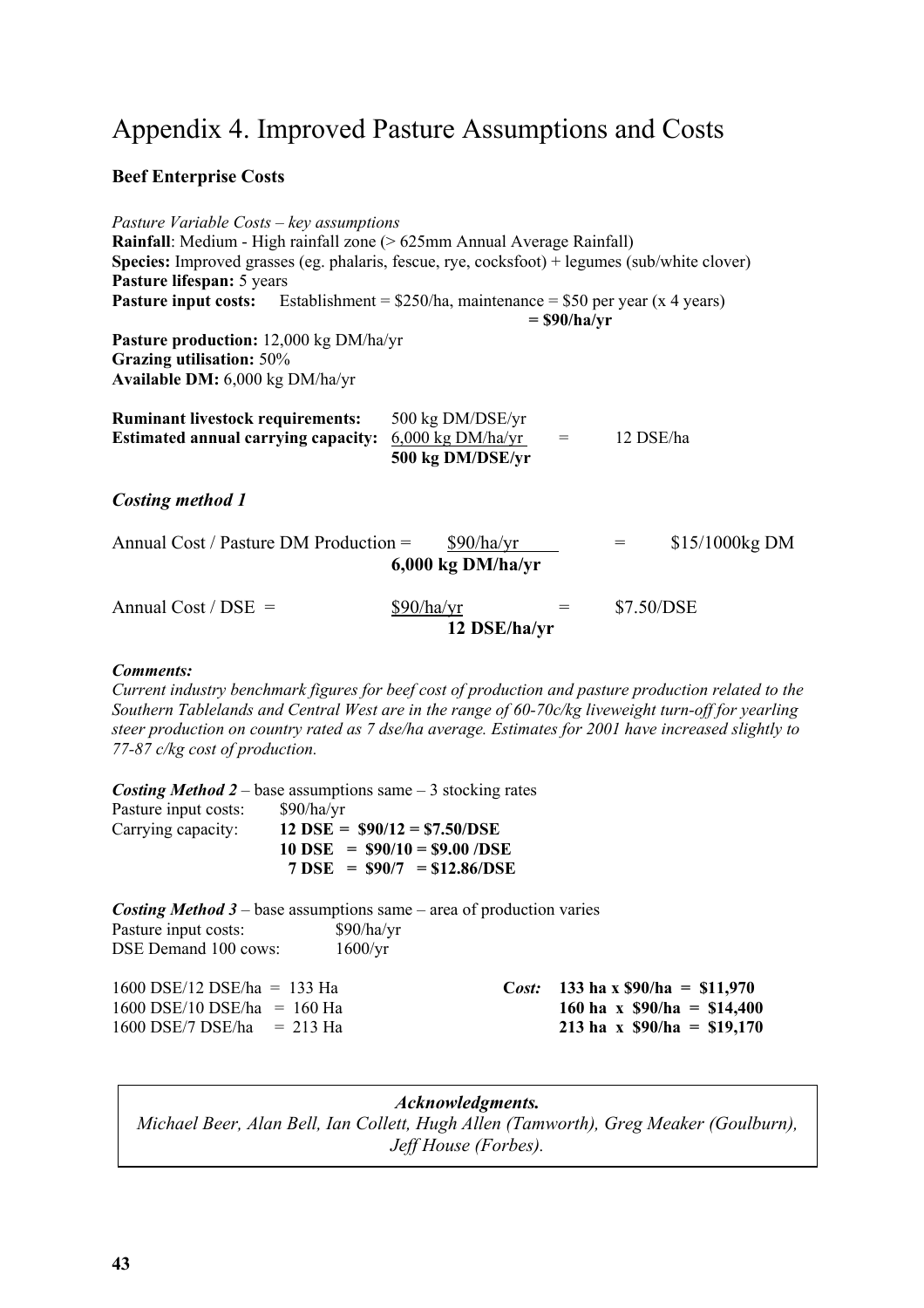### Appendix 5. Estimated Weights of Animals for Budgets

#### **Genetic-related parameters included in the budgets**

Liveweight to carcase (dressed) weight conversions used in this analysis were 55% for males and 53% for females.

| Angus supermarket          |            |                |                |  |
|----------------------------|------------|----------------|----------------|--|
| 2000 base figures          | Liveweight | <b>LW Gain</b> | Carcass weight |  |
| Steers $(a)$ 18 months     | 420        |                | 231            |  |
| Heifers $\omega$ 18 months | 360        |                | 191            |  |
| Cows (incl cull/cfa)       | 480        |                | 254            |  |
|                            |            |                |                |  |
| <b>Steers/heifers</b>      |            |                |                |  |
| 1985                       | 398/338    |                | 219/179        |  |
| 1990                       | 402/342    | $+4$ kg        | 221/181        |  |
| 1995                       | 410/350    | $+8$ kg        | 226/186        |  |
| 2000                       | 420/360    | $+10$ kg       | 231/191        |  |
| 2005                       | 435/375    | $+15$ kg       | 239/199        |  |
|                            |            |                |                |  |
| Cows                       |            |                |                |  |
| 1985                       | 457        |                | 242            |  |
| 1990                       | 461        | $+4$ kg        | 244            |  |
| 1995                       | 470        | $+9$ kg        | 249            |  |
| 2000                       | 480        | $+10$ kg       | 254            |  |
| 2005                       | 493        | $+13$ kg       | 261            |  |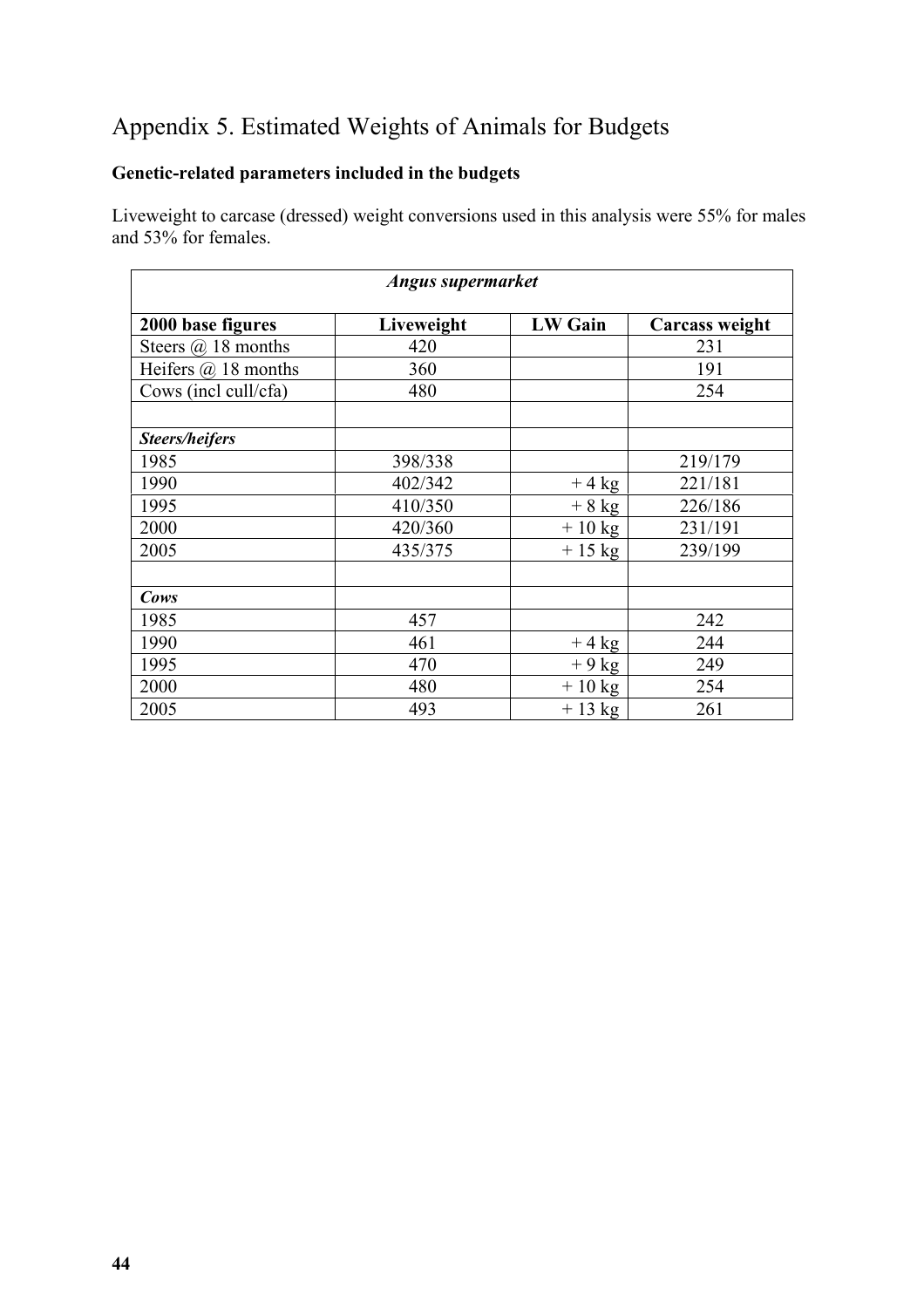| <b>Angus B3</b>                   |            |                                            |                                            |  |  |
|-----------------------------------|------------|--------------------------------------------|--------------------------------------------|--|--|
| 2000 base figures                 | Liveweight | <b>LW</b> Gain                             | Carcass weight                             |  |  |
| Steers $(a)$ 18 months            | 420        |                                            | 231                                        |  |  |
| Heifers $(a)$ 18 months           | 360        |                                            | 191                                        |  |  |
| Cows (incl cull/cfa)              | 480        |                                            | 254                                        |  |  |
|                                   |            |                                            |                                            |  |  |
| <b>Steers/heifers to yearling</b> |            |                                            | 50% of weight gains assumed in this period |  |  |
| 1985                              | 406/346    |                                            | 223/183                                    |  |  |
| 1990                              | 408/348    | $+2$ kg                                    | 224/184                                    |  |  |
| 1995                              | 413/353    | $+5$ kg                                    | 227/187                                    |  |  |
| 2000                              | 420/360    | $+7$ kg                                    | 231/191                                    |  |  |
| 2005                              | 430/370    | $+10$ kg                                   | 237/196                                    |  |  |
|                                   |            |                                            |                                            |  |  |
| Steers after feeding (220d)       |            | 50% of weight gains assumed in this period |                                            |  |  |
| 1985                              | 636        |                                            | 350                                        |  |  |
| 1990                              | 638        | $+2$ kg                                    | 351                                        |  |  |
| 1995                              | 643        | $+5$ kg                                    | 354                                        |  |  |
| 2000                              | 650        | $+7$ kg                                    | 358                                        |  |  |
| 2005                              | 660        | $+10$ kg                                   | 363                                        |  |  |
|                                   |            |                                            |                                            |  |  |
| Cows                              |            |                                            |                                            |  |  |
| 1985                              | 457        |                                            | 242                                        |  |  |
| 1990                              | 461        | $+4$ kg                                    | 244                                        |  |  |
| 1995                              | 470        | $+9$ kg                                    | 249                                        |  |  |
| 2000                              | 480        | $+10$ kg                                   | 254                                        |  |  |
| 2005                              | 494        | $+14$ kg                                   | 262                                        |  |  |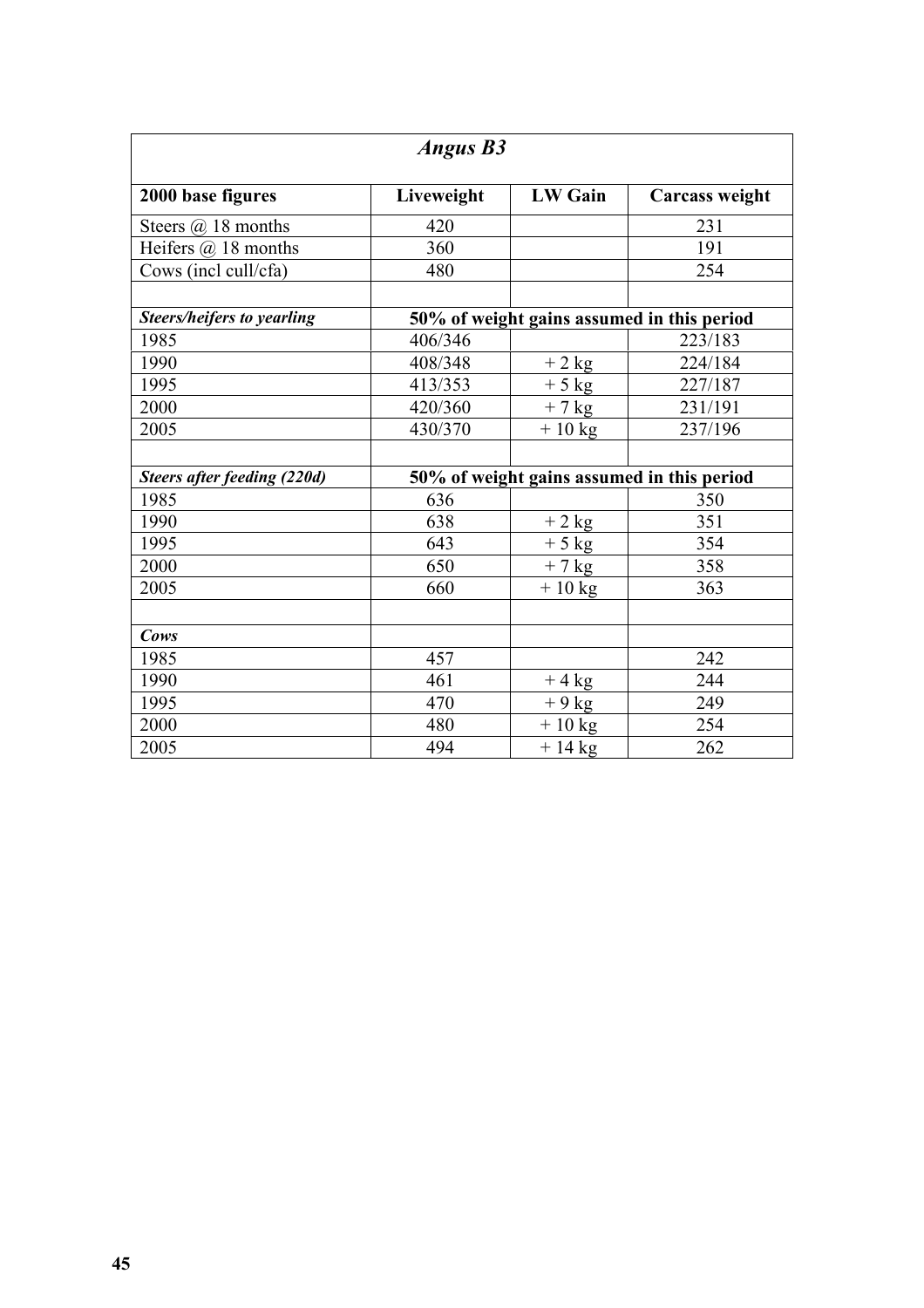| <b>Hereford/Poll Hereford supermarket</b> |            |                |                |  |
|-------------------------------------------|------------|----------------|----------------|--|
| 2000 base figures                         | Liveweight | <b>LW Gain</b> | Carcass weight |  |
| Steers $(a)$ 18 months                    | 475        |                | 261            |  |
| Heifers $\omega$ 18 months                | 415        |                | 220            |  |
| Cows (incl cull/cfa)                      | 500        |                | 265            |  |
|                                           |            |                |                |  |
| <b>Steers/heifers</b>                     |            |                |                |  |
| 1985                                      | 456/396    |                | 251/210        |  |
| 1990                                      | 459/399    | $+3$ kg        | 252/211        |  |
| 1995                                      | 466/406    | $+7$ kg        | 256/215        |  |
| 2000                                      | 475/415    | $+9$ kg        | 261/220        |  |
| 2005                                      | 487/427    | $+12$ kg       | 268/226        |  |
|                                           |            |                |                |  |
| Cows                                      |            |                |                |  |
| 1985                                      | 482        |                | 255            |  |
| 1990                                      | 485        | $+3$ kg        | 257            |  |
| 1995                                      | 492        | $+7$ kg        | 261            |  |
| 2000                                      | 500        | $+8$ kg        | 265            |  |
| 2005                                      | 511        | $+11$ kg       | 271            |  |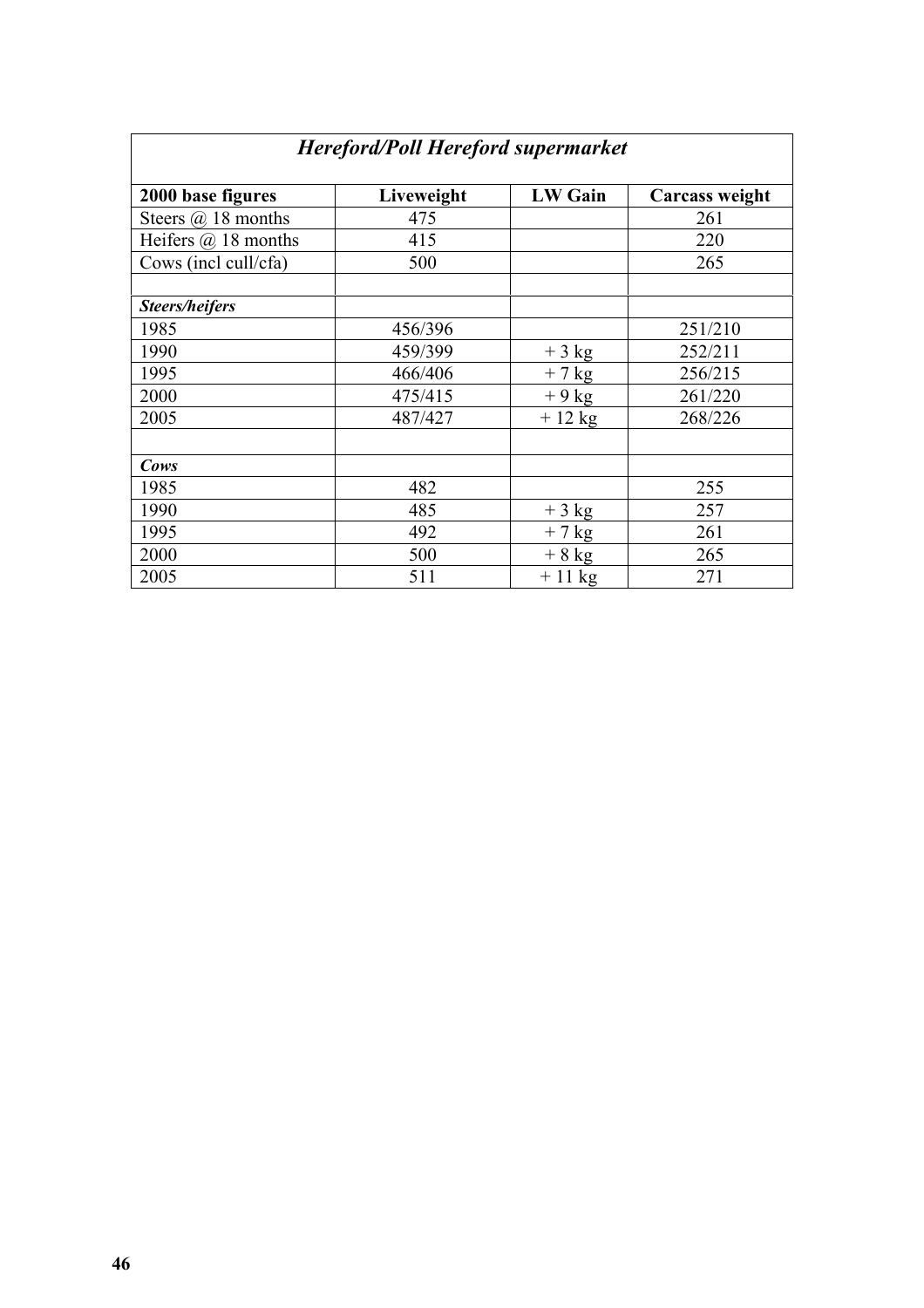| 2000 base figures                  | Liveweight | <b>LW</b> Gain | <b>Carcass weight</b>                      |  |  |
|------------------------------------|------------|----------------|--------------------------------------------|--|--|
| Steers $(a)$ 18 months             | 475        |                | 261                                        |  |  |
| Heifers $(a)$ 18 months            | 415        |                | 220                                        |  |  |
| Cows (incl cull/cfa)               | 500        |                | 265                                        |  |  |
|                                    |            |                |                                            |  |  |
| Steers/heifers to yearling         |            |                | 66% of weight gains assumed in this period |  |  |
| 1985                               | 462/402    |                | 154/213                                    |  |  |
| 1990                               | 464/404    | $+2$ kg        | 255/214                                    |  |  |
| 1995                               | 469/409    | $+5$ kg        | 258/217                                    |  |  |
| 2000                               | 475/415    | $+6$ kg        | 261/220                                    |  |  |
| 2005                               | 482/422    | $+7$ kg        | 265/224                                    |  |  |
|                                    |            |                |                                            |  |  |
| <b>Steers after feeding (150d)</b> |            |                | 33% of weight gains assumed in this period |  |  |
| 1985                               | 635        |                | 349                                        |  |  |
| 1990                               | 636        | $+1$ kg        | 350                                        |  |  |
| 1995                               | 638        | $+2$ kg        | 351                                        |  |  |
| 2000                               | 640        | $+2$ kg        | 352                                        |  |  |
| 2005                               | 644        | $+4$ kg        | 354                                        |  |  |
|                                    |            |                |                                            |  |  |
| Cows                               |            |                |                                            |  |  |
| 1985                               | 482        |                | 255                                        |  |  |
| 1990                               | 485        | $+3$ kg        | 257                                        |  |  |
| 1995                               | 492        | $+7$ kg        | 261                                        |  |  |
| 2000                               | 500        | $+8$ kg        | 265                                        |  |  |
| 2005                               | 511        | $+11$ kg       | 271                                        |  |  |

### *Hereford/Poll Hereford Short-Fed Exports*

 $\overline{\phantom{a}}$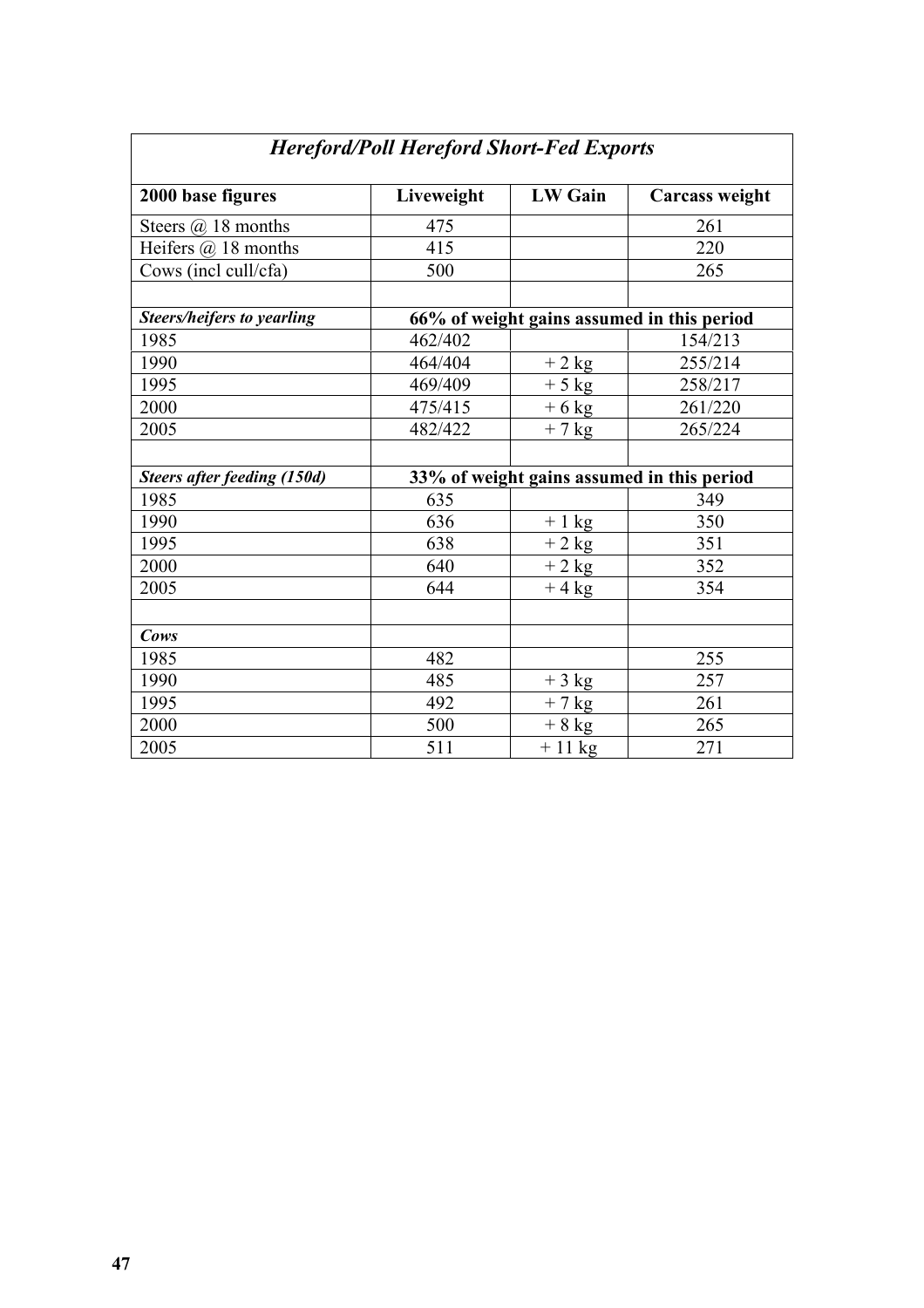| <b>Limousin Terminal Export</b> |                                     |                |                |  |
|---------------------------------|-------------------------------------|----------------|----------------|--|
| 2000 base figures               | Liveweight                          | <b>LW Gain</b> | Carcass weight |  |
| Steers $(a)$ 25 months          | 575                                 |                | 316            |  |
| Heifers sold as weaners         | 260                                 |                | 138            |  |
| Cows (incl cull/cfa)            | 500                                 |                | 265            |  |
|                                 |                                     |                |                |  |
| <b>Steers</b>                   |                                     |                |                |  |
| 1985                            | 564                                 |                | 310            |  |
| 1990                            | 565                                 | $+1$ kg        | 311            |  |
| 1995                            | 571                                 | $+6$ kg        | 314            |  |
| 2000                            | 575                                 | $+4$ kg        | 316            |  |
| 2005                            | 585                                 | $+10$ kg       | 322            |  |
|                                 |                                     |                |                |  |
| Cows                            | No genetic change in female weights |                |                |  |
| 1985                            | 480                                 |                | 254            |  |
| 1990                            | 480                                 |                | 254            |  |
| 1995                            | 480                                 |                | 254            |  |
| 2000                            | 480                                 |                | 254            |  |
| 2005                            | 480                                 |                | 254            |  |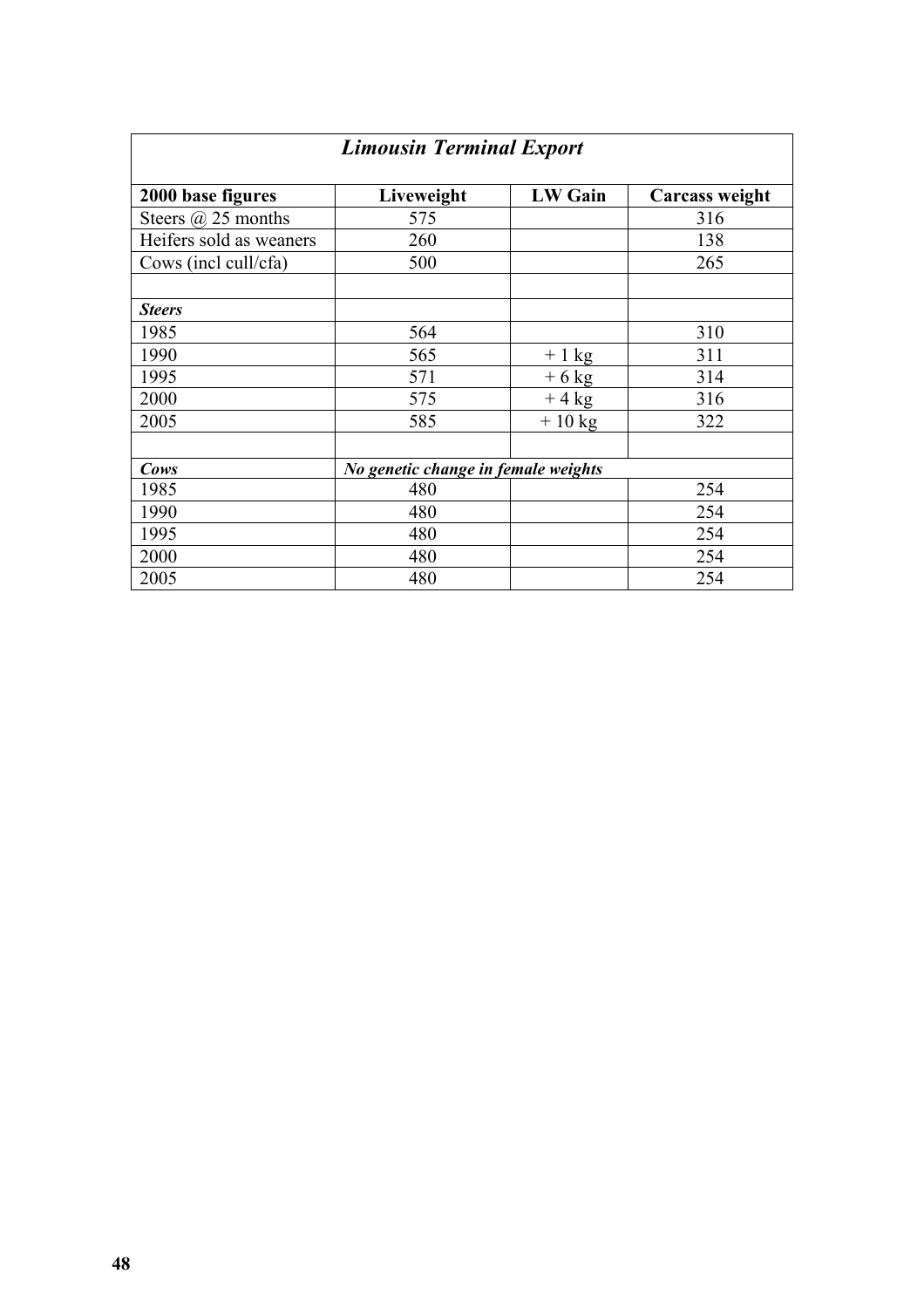| <b>Brahman Jap Ox</b>      |                          |                |                                            |  |
|----------------------------|--------------------------|----------------|--------------------------------------------|--|
| 2000 base figures          | Liveweight               | <b>LW</b> Gain | <b>Carcass weight</b>                      |  |
| Steers $(a)$ 18 months     | 475                      |                | 261                                        |  |
| Heifers $(a)$ 18 months    | 340                      |                | 180                                        |  |
| Cows (incl cull/cfa)       | 450                      |                | 239                                        |  |
|                            |                          |                |                                            |  |
| <b>Heifers to yearling</b> |                          |                | 35% of weight gains assumed in this period |  |
| 1985                       | 332                      |                | 176                                        |  |
| 1990                       | 336                      | $+4$ kg        | 178                                        |  |
| 1995                       | 338                      | $+2$ kg        | 179                                        |  |
| 2000                       | 340                      | $+2$ kg        | 180                                        |  |
| 2005                       | 344                      | $+4$ kg        | 182                                        |  |
|                            |                          |                |                                            |  |
| Steers after feeding (36m) |                          |                |                                            |  |
| 1985                       | 627                      |                | 345                                        |  |
| 1990                       | 637                      | $+10$ kg       | 350                                        |  |
| 1995                       | 642                      | $+5$ kg        | 353                                        |  |
| 2000                       | 650                      | $+8$ kg        | 358                                        |  |
| 2005                       | 660                      | $+10$ kg       | 363                                        |  |
|                            |                          |                |                                            |  |
| Cows                       | No change in cow weights |                |                                            |  |
| 1985                       | 450                      |                | 239                                        |  |
| 1990                       | 450                      |                | 239                                        |  |
| 1995                       | 450                      |                | 239                                        |  |
| 2000                       | 450                      |                | 239                                        |  |
| 2005                       | 450                      |                | 239                                        |  |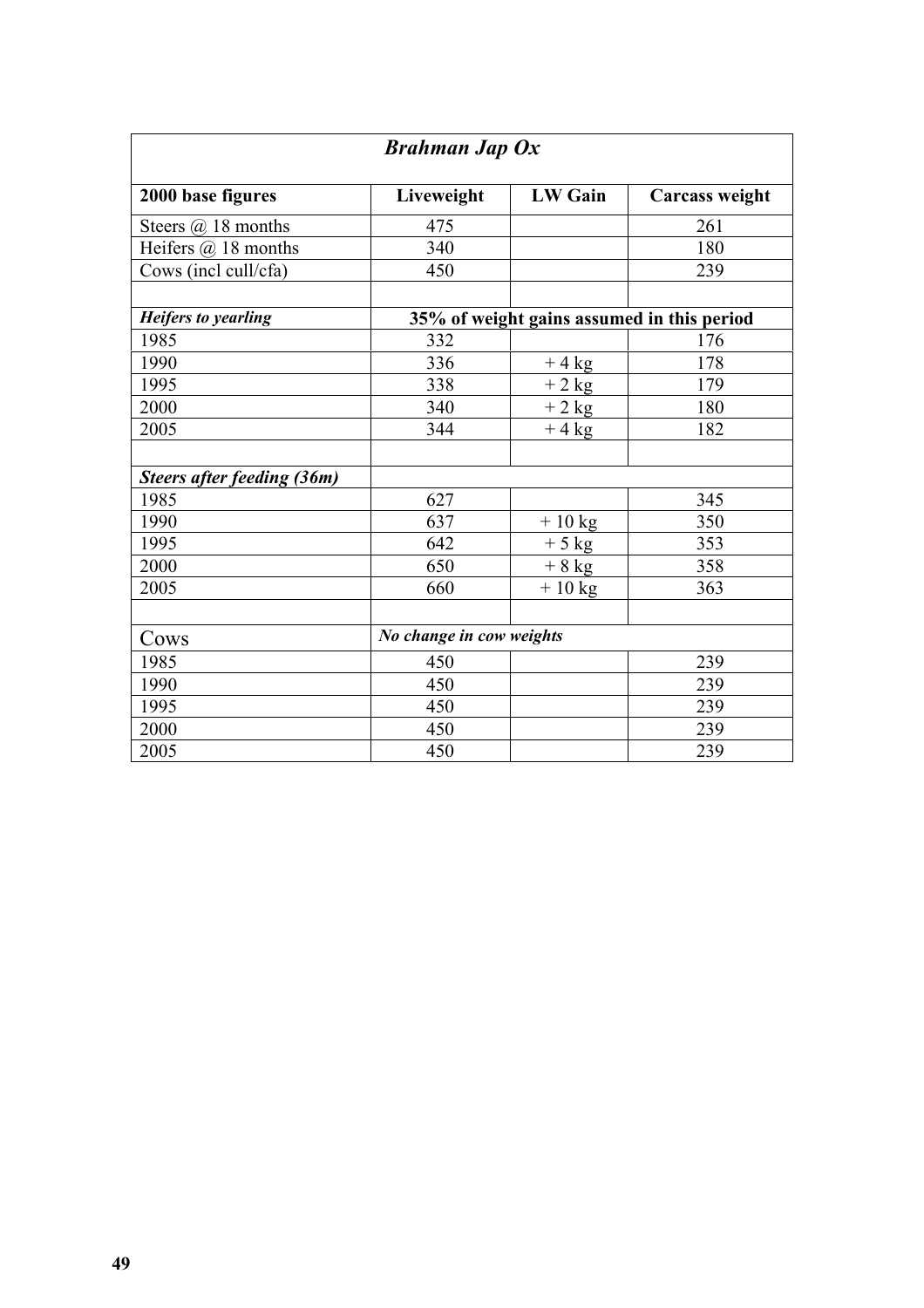|                           | <b>Hereford cows</b> | <b>Brahman x Hereford cows</b> |
|---------------------------|----------------------|--------------------------------|
| Cow numbers               | 100                  | 100                            |
| Calf branding rate        | 85                   | 86                             |
| Adult death rate          | 1.5                  | 0.4                            |
| Cow culling rate          | 4                    | 1.5                            |
| <b>Bull</b> rate          | 3                    | 3                              |
| Age first joining (calve) | 2(3)                 | 2(3)                           |
| Age cows cfa              | 10                   | 13                             |
|                           |                      |                                |
| <b>Weights</b>            |                      |                                |
| - steer weaners           | 210                  | 245                            |
| - heifer weaners          | 187                  | 233                            |
| - cull and cfa cows       | 434                  | 512                            |
| <b>Numbers sold</b>       |                      |                                |
| - steer weaners           | 43                   | 43                             |
| - heifer weaners          | 25                   | 43                             |
| - cull cows               | $\overline{4}$       | $\overline{2}$                 |
| - cfa cows                | 12                   | 12                             |

### *Temperate crossbreeding – medium nutrition*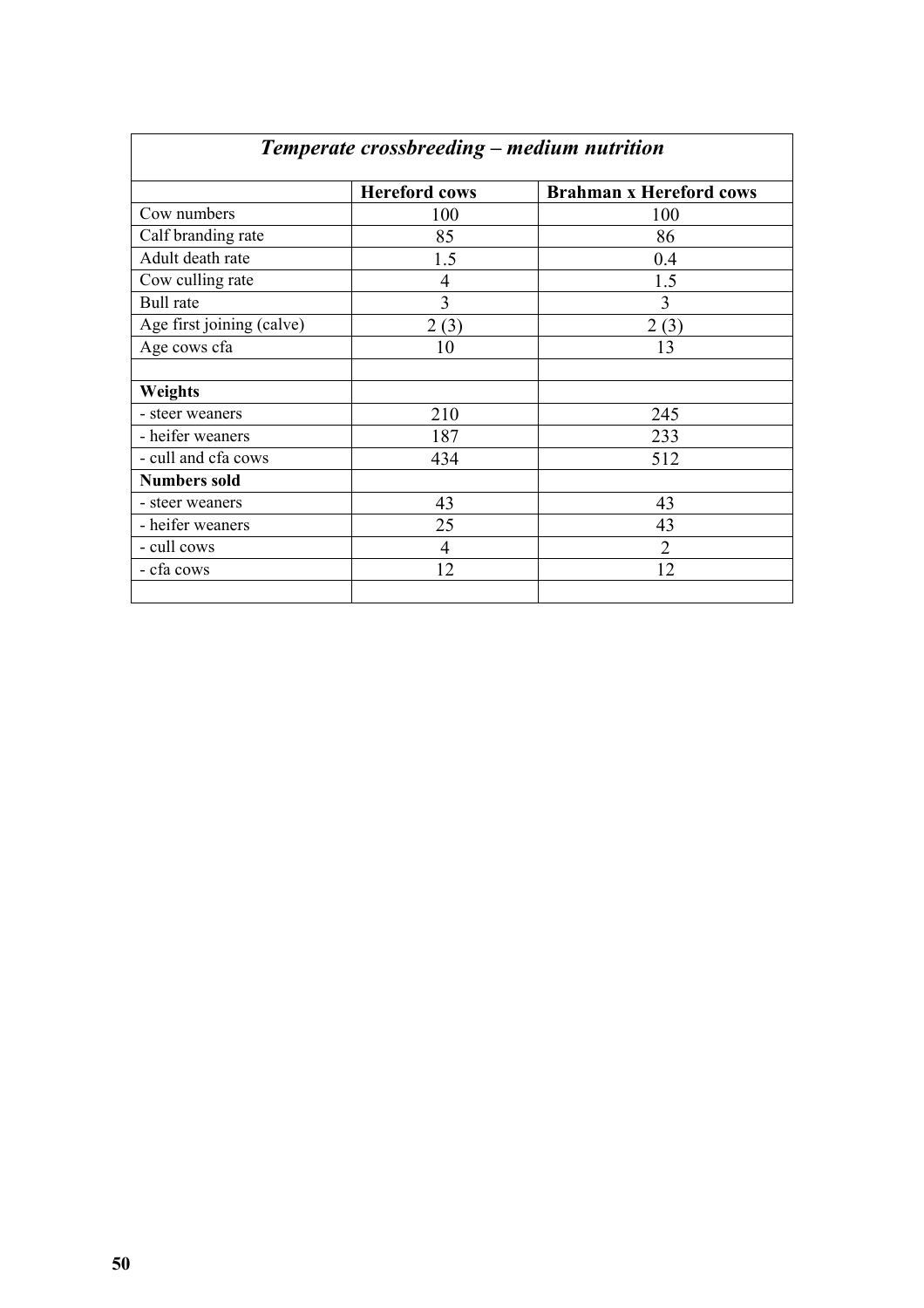# Appendix 6. Example of GM budgets

| <b>Enterprise</b><br>Angus supermarket with genetic improvement 2005                                        |                                                                                                                                                                                                                                                                               |                                                                                                           |                                                                     |  |
|-------------------------------------------------------------------------------------------------------------|-------------------------------------------------------------------------------------------------------------------------------------------------------------------------------------------------------------------------------------------------------------------------------|-----------------------------------------------------------------------------------------------------------|---------------------------------------------------------------------|--|
| <b>Enterprise Unit:</b>                                                                                     | 100 cows                                                                                                                                                                                                                                                                      |                                                                                                           |                                                                     |  |
| <b>Pasture:</b>                                                                                             | <b>Improved</b>                                                                                                                                                                                                                                                               |                                                                                                           |                                                                     |  |
| <b>INCOME:</b>                                                                                              |                                                                                                                                                                                                                                                                               |                                                                                                           | <b>Standard</b><br><b>Budget</b>                                    |  |
| 43<br>$\boldsymbol{0}$<br>25<br>$\boldsymbol{0}$<br>1<br>5<br>$\mathbf{2}$<br>$\overline{\mathbf{4}}$<br>80 | steer yearlings 15-20 mths $\omega$<br>steer yearlings 20 mths $\omega$<br>heifer yearlings 15-20 mths $\omega$<br>heifer yearlings 20 mths $\omega$<br><b>CFA Bull</b><br>$\left(\widehat{\boldsymbol{a}}\right)$<br>CFA cows @<br>Dry cows<br>$\mathbf{a}$<br>Other culls @ | \$825 /hd<br>\$794 /hd<br>\$667/hd<br>\$689/hd<br>\$1,395 /hd \$1,395<br>\$796/hd<br>\$796/hd<br>\$796/hd | \$35,456<br>\$0<br>\$16,666<br>\$0<br>\$3,980<br>\$1,592<br>\$3,184 |  |
|                                                                                                             | A. Total Income:                                                                                                                                                                                                                                                              |                                                                                                           | \$62,273                                                            |  |
| <b>VARIABLE</b><br><b>COSTS:</b>                                                                            |                                                                                                                                                                                                                                                                               |                                                                                                           |                                                                     |  |
| Replacements                                                                                                | Bull $(a)$<br>1                                                                                                                                                                                                                                                               | \$4,000/hd                                                                                                | \$4,000                                                             |  |
|                                                                                                             | Livestock and vet costs: see section titled beef health costs for details.                                                                                                                                                                                                    |                                                                                                           | \$1,212                                                             |  |
| Ear tags $(a)$                                                                                              | \$2.00                                                                                                                                                                                                                                                                        |                                                                                                           | \$40                                                                |  |
| Fodder crops                                                                                                |                                                                                                                                                                                                                                                                               |                                                                                                           | \$0                                                                 |  |
| Hay & Grain or<br>silage                                                                                    | \$0                                                                                                                                                                                                                                                                           |                                                                                                           |                                                                     |  |
|                                                                                                             | Pasture maintenence (138 ha improved @\$90/1654 dse@\$7.50 per dse)                                                                                                                                                                                                           |                                                                                                           | \$12,405                                                            |  |
|                                                                                                             | Livestock selling cost (see assumptions on next page)                                                                                                                                                                                                                         |                                                                                                           | \$3,348                                                             |  |
|                                                                                                             | <b>B.</b> Total Variable Costs:                                                                                                                                                                                                                                               | GM including<br>pasture cost                                                                              | \$21,005<br>GM excluding<br>pasture cost                            |  |
|                                                                                                             | <b>GROSS MARGIN (A-B)</b><br><b>GROSS MARGIN/COW</b><br><b>GROSS MARGIN/DSE*</b><br><b>GROSS MARGIN/HA</b><br><b>WEIGHT SOLD (kg dressed)</b><br><b>VARIABLE COSTS/KG DW</b>                                                                                                  | \$41,268<br>\$412.68<br>\$25.09<br>\$124.68<br>18123<br>\$1.16                                            | \$53,673<br>\$536.73<br>\$32.63<br>\$162.15                         |  |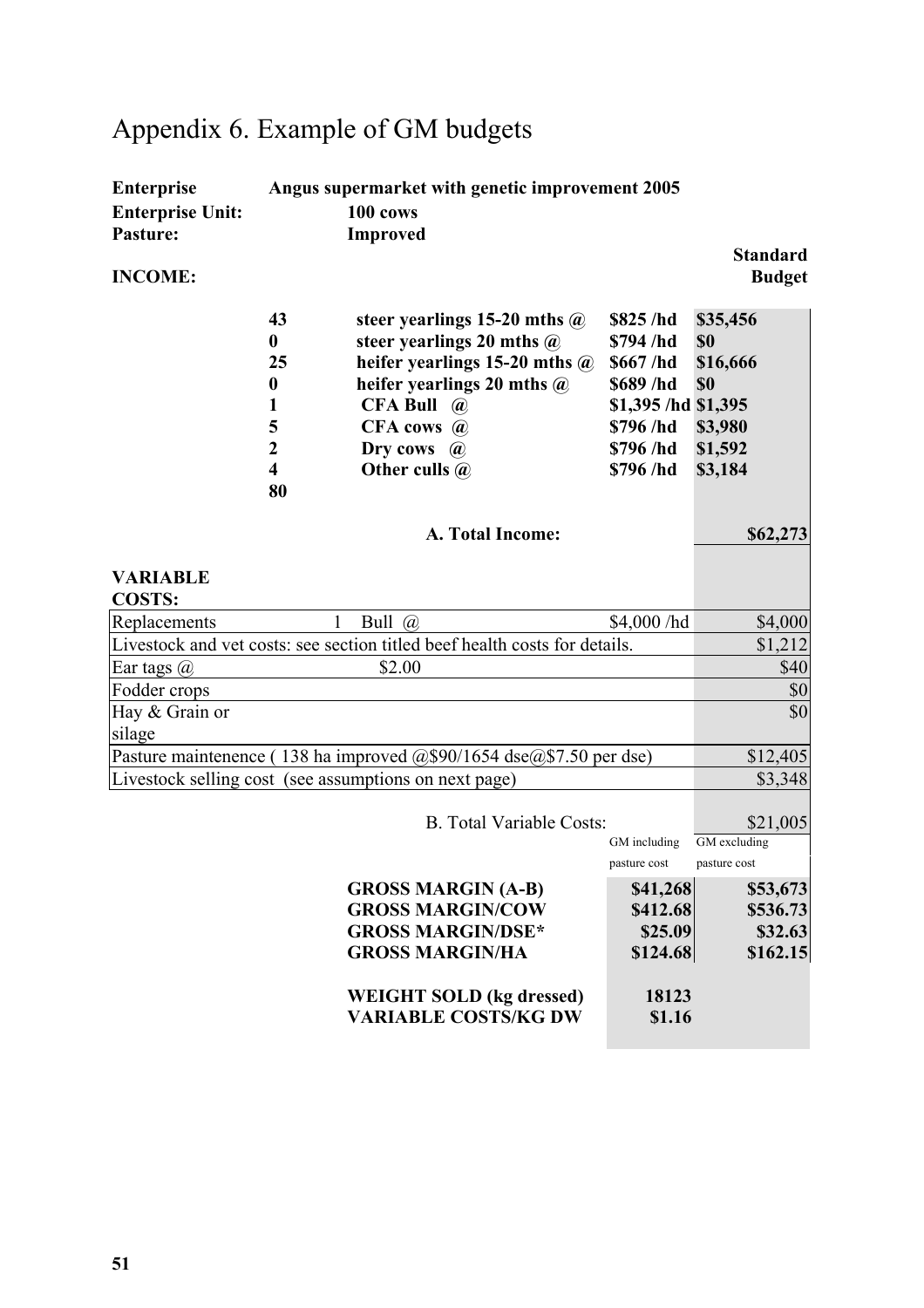| <b>Assumptions</b>                                                                                                                                                                                                                                                     | Angus supermarket with genetic improvement                                                                                 |          |                                 |        |
|------------------------------------------------------------------------------------------------------------------------------------------------------------------------------------------------------------------------------------------------------------------------|----------------------------------------------------------------------------------------------------------------------------|----------|---------------------------------|--------|
| Enterprise unit is 100 cows weighing on average 493 kg<br><b>Weaning rate: 86%</b><br><b>Sales</b>                                                                                                                                                                     |                                                                                                                            |          |                                 |        |
| 100% steers sold at 15-20 months                                                                                                                                                                                                                                       |                                                                                                                            |          | 239 kg $\omega$ 345c/kg dressed |        |
| 100% sale heifers sold at 15-20 months<br>18 heifers retained for replacement.                                                                                                                                                                                         |                                                                                                                            | $199$ kg | (a)335c/kg                      | weight |
| Cull cows cast for age at 10 years                                                                                                                                                                                                                                     |                                                                                                                            |          | 261 kg @305c/kg dressed         | weight |
| 100% of preg tested empty cows culled<br>4% cows culled for other reasons                                                                                                                                                                                              |                                                                                                                            | 11<br>11 | 11<br>11                        | 11     |
| Bulls run at $3\%$ & sold after 4 years use                                                                                                                                                                                                                            |                                                                                                                            |          | 450 kg @310c/kg                 | 11     |
| Selling costs include:                                                                                                                                                                                                                                                 | Commission 3.5% yard dues \$3.00 MLA levy\$3.50/hd,<br>average freight cost to saleyards \$8.00, tail tags \$0.11 c<br>ea. |          |                                 |        |
| Cows: age at first calf : 24 months<br>Mortality rate of adult stock: 2%                                                                                                                                                                                               |                                                                                                                            |          |                                 |        |
| The average feed requirement of a $\text{cow} + \text{followers}$ is rated at<br>16.54 DSEs. This is an average figure and will vary during the year.                                                                                                                  |                                                                                                                            |          |                                 |        |
| <b>Marketing Information:</b><br>Most of these steers will suit the supermarket, the wholesale trade or the hotel and<br>restaurant trade. The later maturing heavier end of the steers should suit lotfeeding<br>(Japanese grain fed starting at 400 kg live weight). |                                                                                                                            |          |                                 |        |
| Heifers suited as breeding stock, local trade or plainer types to Korean quarter beef market.<br>Local trade pasture fed cattle sell into a fluctuating price market dependent upon season,<br>supply and competition from grain fed products.                         |                                                                                                                            |          |                                 |        |
| If cull cow weights drop below 220kg dressed, then the per kilogram prices paid will fall to<br>US manufacturing prices.                                                                                                                                               |                                                                                                                            |          |                                 |        |
| Saleyard costs have been included in this budget, however, some producers will choose to<br>sell direct for example, those that choose the MSA option.                                                                                                                 |                                                                                                                            |          |                                 |        |
| <b>Production Information:</b>                                                                                                                                                                                                                                         |                                                                                                                            |          |                                 |        |
| Covers a wide area of inland NSW, particularly in Northern areas.                                                                                                                                                                                                      |                                                                                                                            |          |                                 |        |
| Note that herd structure table assumes a high culling rate in early years due to the<br>culling of cows post weaning                                                                                                                                                   |                                                                                                                            |          |                                 |        |
| DSE stands for dry sheep equivalent.                                                                                                                                                                                                                                   |                                                                                                                            |          |                                 |        |
|                                                                                                                                                                                                                                                                        |                                                                                                                            |          |                                 |        |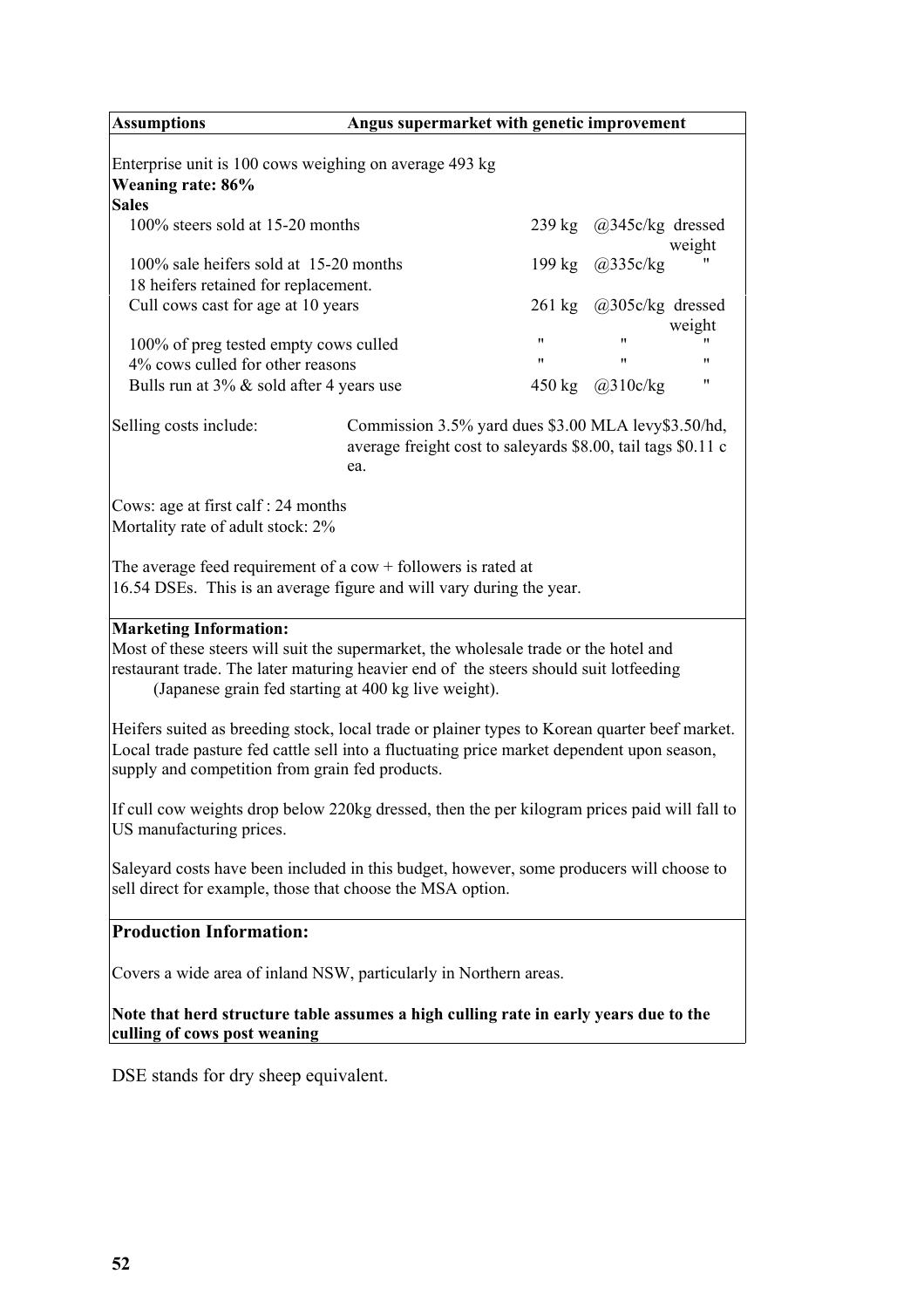### **NSW Agriculture Economic Research Report series**

#### **Number**

- **1** Brennan, J.P. and Bantilan, M.C.S. 1999, *Impact of ICRISAT Research on Australian Agriculture*, Report prepared for Australian Centre for International Agricultural Research, Economic Research Report No. 1, NSW Agriculture, Wagga Wagga.
- **2** Davies, B.L., Alford, A. and Hollis, G. 1999, *Analysis of ABARE Dairy Data for Six Regions in NSW 1991-92 to 1996-97,* Economic Research Report No 2, NSW Agriculture, C.B. Alexander College, Paterson.
- **3** Brennan, J.P. and Singh, R.P. 2000, *Economic Assessment of Improving Nutritional Characteristics of Feed Grains*, Report prepared for Grains Research and Development Corporation, Economic Research Report No. 3, Wagga Wagga.
- **4** Zhao. X., Mullen, J.D., Griffith, G.R., Griffiths, W.E. and Piggott, R.R. 2000, *An Equilibrium Displacement Model of the Australian Beef Industry*, Economic Research Report No 4, NSW Agriculture, Armidale.
- **5** Griffith, G., I'Anson, K., Hill, D., Lubett, R. and Vere, D. 2001. *Previous Demand Elasticity Estimates for Australian Meat Products*, Economic Research Report No 5, NSW Agriculture, Armidale.
- **6** Griffith, G., I'Anson, K., Hill, D. and Vere, D. 2001. *Previous Supply Elasticity Estimates for Australian Broadacre Agriculture*, Economic Research Report No 6, NSW Agriculture, Armidale.
- **7** Patton, D.A. and Mullen, J.D. 2001, *Farming Systems in the Central West of NSW: An Economic Analysis*, Economic Research Report No. 7, NSW Agriculture, Trangie.
- **8** Brennan, J.P. and Bialowas, A. 2001, *Changes in Characteristics of NSW Wheat Varieties, 1965-1997*, Economic Research Report No. 8, NSW Agriculture, Wagga Wagga.
- **9** Mullen, J.D. 2001, *An Economic Perspective on Land Degradation Issues*, Economic Research Report No. 9, NSW Agriculture, Orange.
- **10** Singh, R.P., Faour, K.Y., Mullen, J.D., and Jayasuriya, R. 2003, *Farming Systems in the Murrumbidgee Irrigation Area in NSW*, Economic Research Report No. 10, NSW Agriculture, Yanco.
- **11** Brennan, J.P., Aw-Hassan, A., Quade, K.J. and Nordblom, T.L. 2002, *Impact of ICARDA Research on Australian Agriculture*, Economic Research Report No. 11, NSW Agriculture, Wagga Wagga.